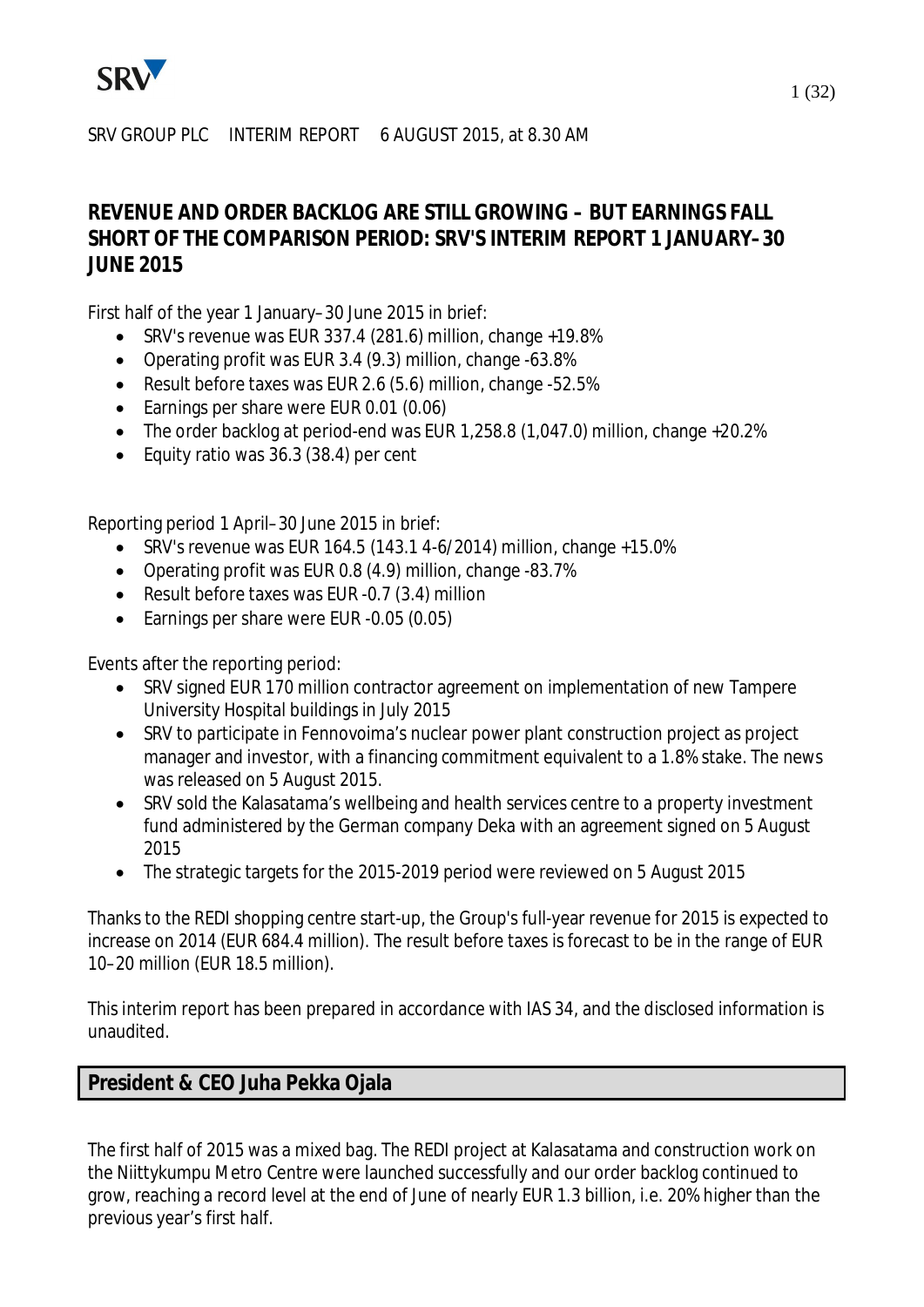

Records were also set in terms of the signature of new contractor agreements. The Tampere University Hospital (TAYS) new construction project, signed in July after the review period, is one of the largest contractor agreements in our history, worth a total of EUR 170 million. Construction work in Tampere will begin in mid-August. The TAYS project is an excellent continuation to our hospital construction projects and an expression of the high esteem in which our expertise is held in these demanding projects. And let's not forget our largest project, REDI at Kalasatama. It is wonderful to see how the site is now fully under way, and that work is proceeding quickly. Something of the scale of the project is evident from the fact that around 200 people are now working on the site daily and that rock equivalent in volume to nearly a large passenger ferry, around 170,000 cubic metres, has already been excavated from the area. After the review period, on 5 August 2015, an agreement was also signed on the construction of the Health and Wellness Centre to be built at Kalasatama and on the sale of the real estate company to a real estate investment fund managed by the German company Deka.

Nevertheless, as a result of a decline in revenue recognised for developer-contracted housing production and growth in the proportion of low-margin contracting, our result weakened, even though at the same time the volume of housing construction grew. The total number of housing unit start-ups, for example, rose to over one thousand units at the beginning of June. Sales of own-development housing are only recognised as revenue, however, according to percentage of completion. In addition, the result was affected by the fact that only 22 developer-contracted housing units were completed in the first half of the year, while the corresponding figure last year was almost five times larger. However, there are over 1,600 housing units under construction, of which 75 per cent is already sold. The good situation with housing start-ups and, for example, the record sales of housing units in June, nearly 150, certainly augur well for the coming years. We have concentrated our developer-contracted housing production mainly close to good transport links, such as in the direct proximity of metro lines and the stations of the Ring Rail Line, where we believe that the housing market will remain attractive in the future, despite the general, slightly challenging, situation.

Although the situation in Russia is marked by significant uncertainty, construction work of our projects already under way there is advancing according to plan, and project financing negotiations have also been successful, considering the circumstances. The large, around 144,000 square metre, shopping centre complex rising in the Okhta area of St. Petersburg will celebrate its topping-out ceremony in September and the shopping centre is scheduled to open its doors in summer 2016. Our other important project in St. Petersburg, the Pearl Plaza shopping centre, which opened in August 2013, is also going well. Customer numbers and sales are continuing to grow and the rental level of premises is still a massive 99%. Russia's Best Medium-sized Shopping Centre 2015 Award, granted to the shopping centre in April, was followed up in June when the Pearl Plaza received the Golden Brick Award 2015, considered to be Russia's most esteemed real estate sector prize.

Our large construction projects require not only commitment and hard work from our employees, but also additional financing. An Extraordinary General Meeting, held on 22 June 2015, authorised the Board of Directors to prepare for the acquisition of additional capital through a share issue. The overall objective is to raise a total of EUR 30-50 million in new capital as a foundation for future construction projects. The money will attract additional funding; when the balance sheet is strong, additional funding is easier to obtain.

We announced on 5 August 2015 that we will participate in Fennovoima's nuclear power plant construction as project manager and at the same time as owner with a 1.8% stake. The agreement represents a significant increase in SRV's operations, being one of the most notable agreements in the company's history, and further strenghtens our position as a pioneer of project management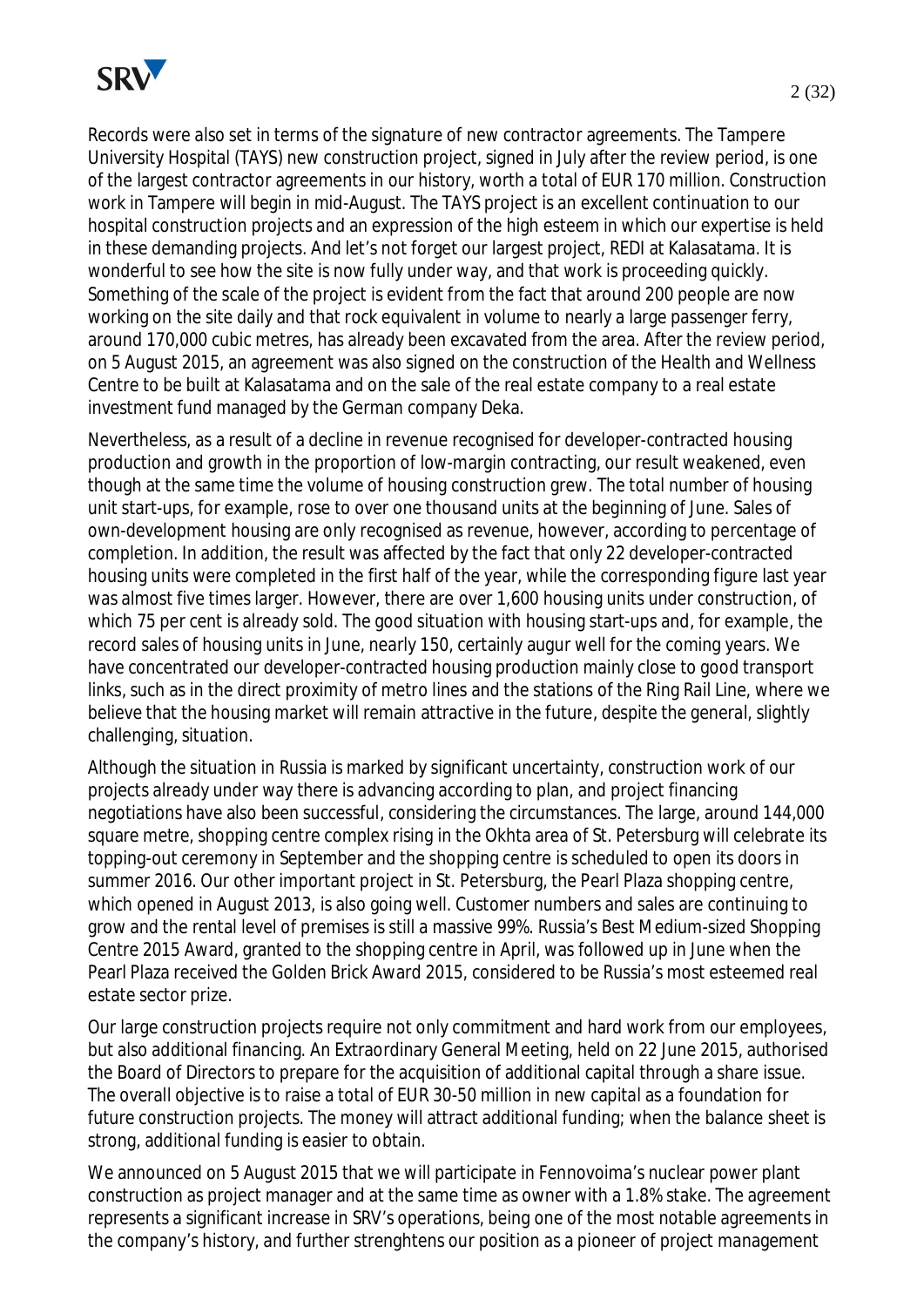

contracting. The project required the participation of a reliable Finnish partner familiar with local legislation and regulations. SRV has strong experience of project management and we have been well acquainted with Fennovoima's nuclear power plant project for a long time now. This is a wonderful addition to our already great order backlog and we are looking forward to starting the project.

In summary, it seems appropriate to be modestly optimistic about the rest of the year. While the uncertain future of Greece and the situation in Russia are overshadowing the economic development of Europe, in Finland small signs of recovery are perceptible, for example in housing sales. In business premises projects, too, the latter part of the year is expected to be better, after a very weak 2014. The start-up of new, large-scale projects, the record high order backlog and the large number of housing start-ups will, above all, demand much from all of our employees. Resources have been strengthened and will be strengthened further according to need, and several new projects relating to employees' wellbeing will be launched during the autumn. Feedback received from customers and stakeholders as well as the new projects we have won reinforce my view of the high professionalism of our employees and their really strong commitment to our company.

| Group key figures                 | $1 - 6/$  |         | $1-6/$ change, | change, | $4 - 6/$ | $4 - 6/$ | $1-12/$ |
|-----------------------------------|-----------|---------|----------------|---------|----------|----------|---------|
| (IFRS, EUR million)               | 2015      | 2014    | <b>MEUR</b>    | %       | 2015     | 2014     | 2014    |
| Revenue                           | 337.4     | 281.6   | 55.9           | 19.8    | 164.5    | 143.1    | 684.4   |
| Operating profit                  | 3.4       | 9.3     | $-6.0$         | $-63.8$ | 0.8      | 4.9      | 24.9    |
| Financial income and expenses,    |           |         |                |         |          |          |         |
| total                             | $-0.7$    | $-3.8$  | 3.0            |         | $-1.5$   | $-1.5$   | $-6.4$  |
| Result before taxes               | 2.6       | 5.6     | $-2.9$         | $-52.5$ | $-0.7$   | 3.4      | 18.5    |
| Order backlog                     | 1 2 5 8.8 | 1 047.0 | 211.8          | 20.2    |          |          | 860.4   |
| New agreements                    | 716.7     | 502.0   | 214.7          | 42.8    | 227.6    | 317.3    | 700.3   |
| Operating profit, %               | 1.0       | 3.3     |                |         | 0.5      | 3.4      | 3.6     |
| Net profit, %                     | 0.6       | 1.5     |                |         | $-0.5$   | 1.8      | 2.2     |
| Equity ratio, %                   | 36.3      | 38.4    |                |         |          |          | 43.0    |
| Net interest-bearing debt         | 251.0     | 252.7   | $-1.6$         | $-0.7$  |          |          | 206.1   |
| Gearing, %                        | 111.4     | 113.4   |                |         |          |          | 91.6    |
| Return on investment, %           | 2.8       | 3.7     |                |         |          |          | 5.4     |
| Return on equity, %               | 1.8       | 3.7     |                |         |          |          | 6.9     |
| Earnings per share, EUR           | 0.01      | 0.06    | $-0.05$        | $-86.8$ | $-0.05$  | 0.05     | 0.33    |
| Equity per share, EUR             | 5.04      | 4.97    | 0.07           | 1.4     |          |          | 5.04    |
| Share price at end of period, EUR | 3.71      | 4.13    | $-0.42$        | $-10.2$ |          |          | 2.83    |
| Weighted average number of        |           |         |                |         |          |          |         |
| shares outstanding, millions      | 35.6      | 35.5    |                | 0.2     |          |          | 35.6    |
|                                   |           |         |                |         |          |          |         |

# **SRV GROUP PLC'S INTERIM REPORT, 1 JANUARY - 30 JUNE 2015**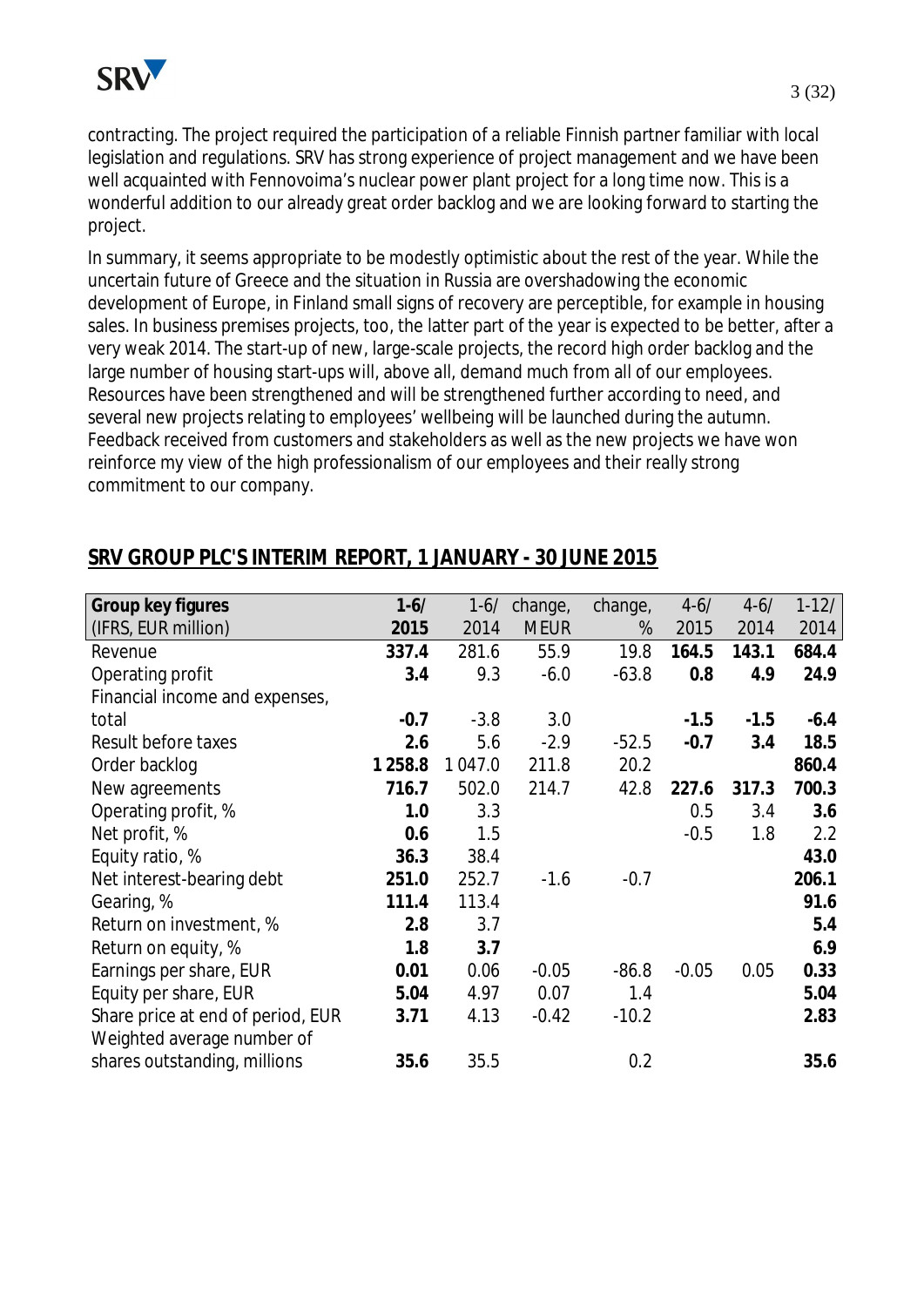

# **Overall review**

**First half of the year, 1 January-30 June 2015**

The Group's order backlog increased to EUR 1,258.8 (1,047.0) million during the review period thanks to new contractor agreements, the largest of which were for the REDI project in Kalasatama and the Niittykumpu Metro Centre. 85 per cent of the order backlog has been sold, a total of EUR 1,074 million. The value of the Group's new contracts rose to EUR 716.7 (502.0) million.

The Group's revenue increased to EUR 337.4 (281.6) million. The start-up of the REDI shopping centre and parking facility project contributed to this rise in revenue, as quarrying and other infrastructure work completed prior to the decision to start the project construction was recognised as revenue in accordance with the level of completion. Sales of developer-contracted residential units to consumers rose to 310 (101), but no sales were made to investors (347). During the first half of the year, 22 (100) developer-contracted housing units recognised as revenue upon delivery were completed.

The Group's operating profit totalled EUR 3.4 (9.3) million, generating an operating margin of 1.0 (3.3) per cent. This decline in operating profit was mainly due to a fall in revenue from developercontracted residential construction and the higher share accounted for by business contracting with low profit margins. Numerous large-scale projects were started up during the review period. These construction volumes increased fixed costs, thereby reducing operating profit. Furthermore, operating profit for the comparison period included rental income from the Derby business premises, which were sold in Q3 2014. On the other hand, the improved earnings of associated companies and joint ventures increased operating profit.

The relative level of operating profit is reduced by the elimination of a share equivalent to SRV's ownership from the profit margins of three shopping centre projects (Okhta Mall, Daily and REDI), which will be recognised as income only when the investment is sold.

Several factors contribute to the quarterly variation in SRV's operating profit and operating profit margin: SRV's own projects are recognised as income upon delivery; the part of the order backlog that is continuously recognised as income mainly consists of low-margin contracting; and the nature of the company's operations (project development).

The Group's net financial expenses totalled EUR -0.7 (-3.8) million. Net financial expenses were improved by a fall in general interest rates, growth in interest income, exchange rate differences resulting from the strengthening rouble, and the recognition of EUR 1.4 million in credit loss provisions.

The Group's profit before taxes was EUR 2.6 (5.6) million. Net profit for the review period was EUR 2.0 (4.1) million. Income taxes totalled EUR -0.6 (-1.5) million. Earnings per share were EUR 0.01 (0.06). The Group's equity ratio was 36.3 (38.4) per cent. The equity ratio weakened as a result of capital tied up in construction, especially in the REDI project.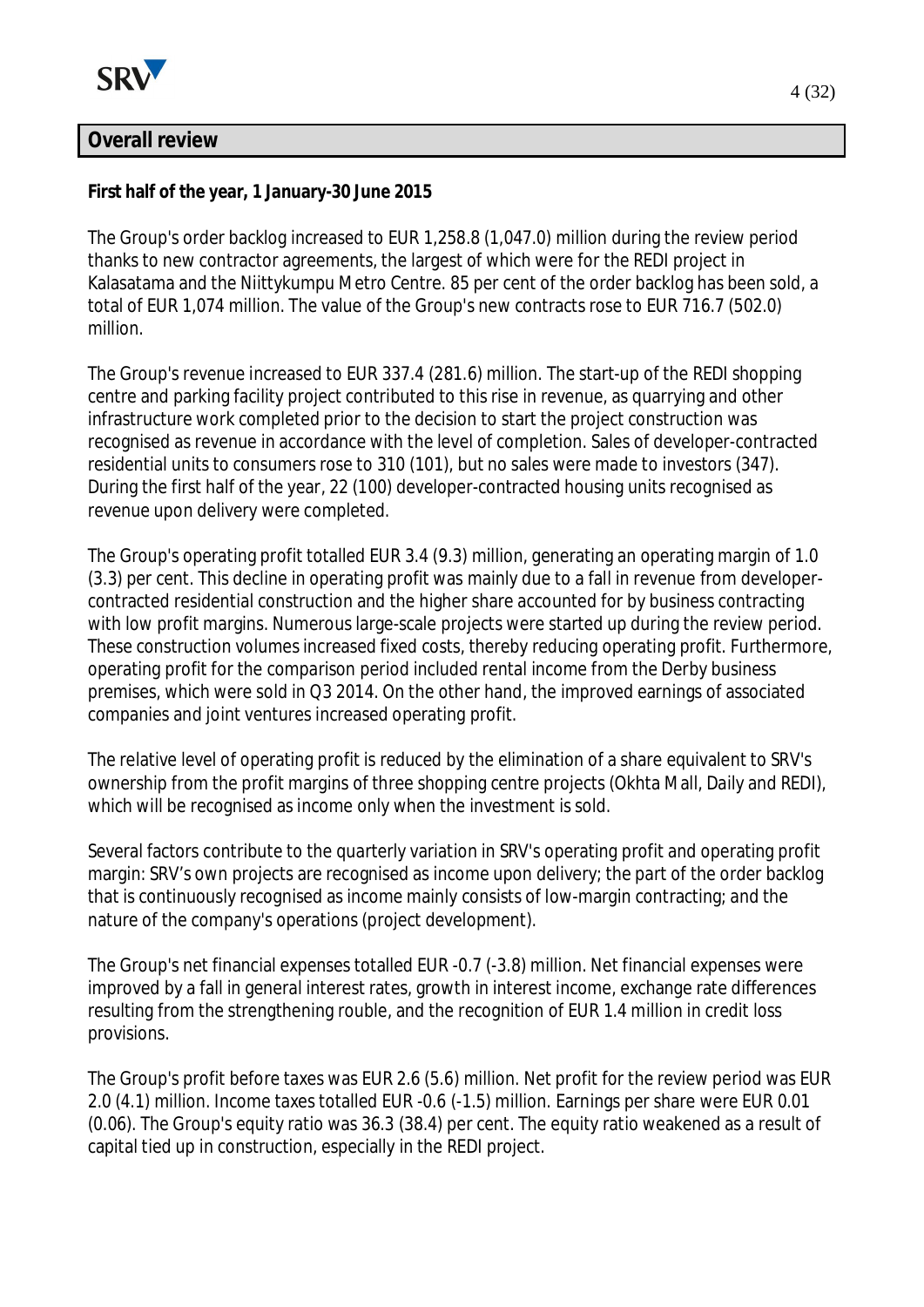

# **Second quarter 1 April-30 June 2015**

Second-quarter revenue amounted to EUR 164.5 (143.1) million and operating profit to EUR 0.8 (4.9) million. The start-up of the REDI project contributed to this rise in revenue. Operating profit was weakened by lower revenue and profit margins in residential construction in Finland and the larger share accounted for by low-margin business contracting. Numerous large-scale projects were started up during the review period. These construction volumes increased fixed costs, thereby reducing operating profit. The Group's result before taxes was EUR -0.7 (3.4) million.

# **Key figures for the Segments**

| Revenue                         | $1 - 6/$    |         | $1 - 6/$   | change,     | change,               | $4 - 6/$ | $4 - 6/$ | $1 - 12/$ |
|---------------------------------|-------------|---------|------------|-------------|-----------------------|----------|----------|-----------|
| (EUR million)                   | 2015        | 2014    |            | <b>MEUR</b> | %                     | 2015     | 2014     | 2014      |
| <b>Operations in Finland</b>    | 304.0       | 255.3   |            | 48.7        | 19.1                  | 146.9    | 131.0    | 627.9     |
| <b>International Operations</b> | 33.4        | 26.6    |            | 6.9         | 25.8                  | 17.6     | 12.4     | 56.9      |
| Other operations                | 7.2         | 10.3    |            | $-3.1$      | $-29.8$               | 3.4      | 5.4      | 19.5      |
| Eliminations                    | $-7.2$      | $-10.6$ |            | 3.4         |                       | $-3.4$   | $-5.7$   | $-19.9$   |
| Group, total                    | 337.4       | 281.6   |            | 55.9        | 19.8                  | 164.5    | 143.1    | 684.4     |
| Operating profit                | $1-6/$      |         | $1 - 6/$   | change,     | change,               | $4 - 6/$ | $4 - 6/$ | $1 - 12/$ |
| (EUR million)                   | 2015        | 2014    |            | <b>MEUR</b> | %                     | 2015     | 2014     | 2014      |
| Operations in Finland           | 5.7         | 13.7    |            | $-8.0$      | $-58.2$               | 2.4      | 7.0      | 30.0      |
| <b>International Operations</b> | 0.7         |         | $-0.9$     | 1.7         |                       | 0.1      | $-0.4$   | 1.1       |
| Other operations                | $-3.1$      |         | $-3.4$     | 0.3         |                       | $-1.6$   | $-1.8$   | $-6.2$    |
| Eliminations                    | 0.0         |         | 0.0        | 0.0         |                       | 0.0      | 0.0      | 0.0       |
| Group, total                    | 3.4         |         | 9.3        | $-6.0$      | $-63.8$               | 0.8      | 4.9      | 24.9      |
| Operating profit, (%)           | $1-6/2015$  |         | $1-6/2014$ |             | 4-6/2015              | 4-6/2014 |          | 1-12/2014 |
| Operations in Finland           |             | 1,9     |            | 5,4         | 1,6                   | 5,4      |          | 4,8       |
| <b>International Operations</b> |             | 2,2     |            | $-3,5$      | 0,5                   | $-2,9$   |          | 1,9       |
| Group, total                    |             | 1,0     |            | 3,3         | 0,5                   | 3,4      |          | 3,6       |
| Order backlog                   |             |         |            |             | change,<br><b>EUR</b> | change,  |          |           |
| (EUR million)                   | 6/2015      |         |            | 6/2014      | million               | %        |          | 12/2015   |
| Operations in Finland           | 1 1 5 9 . 3 |         |            | 920.0       | 239.3                 | 26.0     |          | 723.2     |
| <b>International Operations</b> |             | 99.5    |            | 126.9       | $-27.5$               | $-21.6$  |          | 137.2     |
| Group, total                    | 1 2 5 8.8   |         |            | 1047.0      | 211.8                 | 20.2     |          | 860.4     |
| - sold order backlog            |             | 1074    |            | 873         | 201                   | 23.0     |          | 729       |
| - unsold order backlog          |             | 185     |            | 174         | 11                    | 6.5      |          | 132       |
|                                 |             |         |            |             |                       |          |          |           |

# **Earnings trends of the Segments**

SRV's business segments are Operations in Finland, International Operations, and Other Operations. The Operations in Finland segment consists of property development and domestic construction operations led by SRV Construction Ltd. Operations in Finland are divided into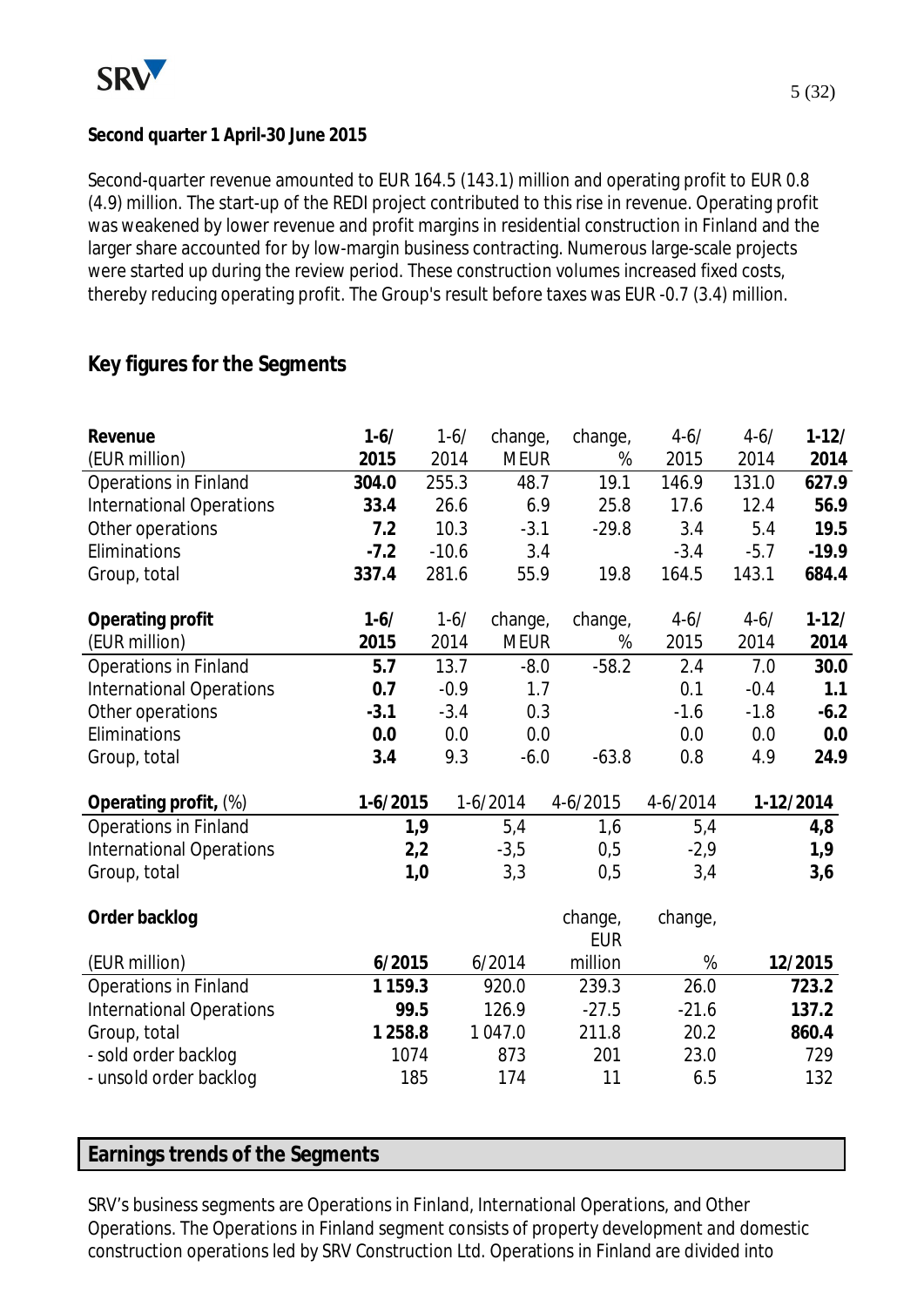

business construction (which comprises retail, office, logistics, earthworks, and rock construction operations) and housing construction. International Operations comprises SRV's business activities in Russia and Estonia. Other Operations consists primarily of SRV Group Plc and SRV Kalusto Oy's operations.

SRV Group Plc, the Group's parent company, is responsible for the Group's management, treasury, finance and administrative functions. The Property Development and Building Systems units support and serve all of the Group's business operations.

| <b>Operations in Finland</b> | $1 - 6/$ | $1 - 6/$ | change,     | change, | $4 - 6/$ | $4 - 6/$ | $1 - 12/$ |
|------------------------------|----------|----------|-------------|---------|----------|----------|-----------|
| (EUR million)                | 2015     | 2014     | <b>MEUR</b> | %       | 2015     | 2014     | 2014      |
| Revenue                      | 304.0    | 255.3    | 48.7        | 19.1    | 146.9    | 131.0    | 627.9     |
| - business construction      | 208.5    | 151.5    | 57.0        | 37.7    | 94.5     | 82.5     | 395.5     |
| - housing construction       | 95.5     | 103.9    | $-8.4$      | $-8.1$  | 52.4     | 48.5     | 232.5     |
| Operating profit             | 5.7      | 13.7     | $-8.0$      | $-58.2$ | 2.4      | 7.0      | 30.0      |
| Operating profit, %          | 1.9      | 5.4      |             |         | 1.6      | 5.4      | 4.8       |
| Order backlog                | 1159.3   | 920.0    | 239.3       | 26.0    |          |          | 723.2     |
| - business construction      | 806.9    | 633.1    | 173.8       | 27.5    |          |          | 450.1     |
| - housing construction       | 352.4    | 286.9    | 65.4        | 22.8    |          |          | 273.1     |

# **Operations in Finland**

Revenue for Operations in Finland for the first half of the year totalled EUR 304.0 (255.3) million and accounted for 90 (91) per cent of the Group's revenue. Operating profit totalled EUR 5.7 (13.7) million, generating an operating margin of 1.9 (5.4) per cent. The start-up of the REDI shopping centre and parking facility project contributed to a rise in revenue, as quarrying and other infrastructure work completed prior to the official decision to start the project was recognised as revenue in accordance with the level of completion. SRV eliminates its own 40 per cent holding from the margin recognised as revenue; this share is recognised only when the investment is sold.

Developer-contracted residential construction targeted at consumers saw year-on-year growth and amounted to 310 (101) units. A new record was made in housing sales in June, 150 residential units. Sold developer-contracted residential projects are evident in revenue only upon completion. During the first half of the year, only 22 developer-contracted residential units were completed, as compared to 100 during the corresponding period of 2014. Sales of development projects to investors that are recognised as revenue in accordance with the percentage of completion were lower than in the comparison period. The decline in revenue from residential development and developer-contracted housing projects during the first half of the year weakened earnings as a whole in Operations in Finland. Operating profit was also adversely affected by the fact that the majority of the commercial construction order backlog recognised as income consisted of lowmargin contracting. The order backlog rose to EUR 1,159.3 (920.0) million thanks to the start-up of the REDI project and the Niittykumpu Metro Centre project.

Second-quarter revenue amounted to EUR 146.9 (131.0) million and operating profit to EUR 2.4 (7.0) million. The start-up of the REDI project increased revenue. Operating profit was weakened by the decrease in revenue and lower profit margins in housing contracting carried out as development projects. Other costs related to the start-up of new projects also decreased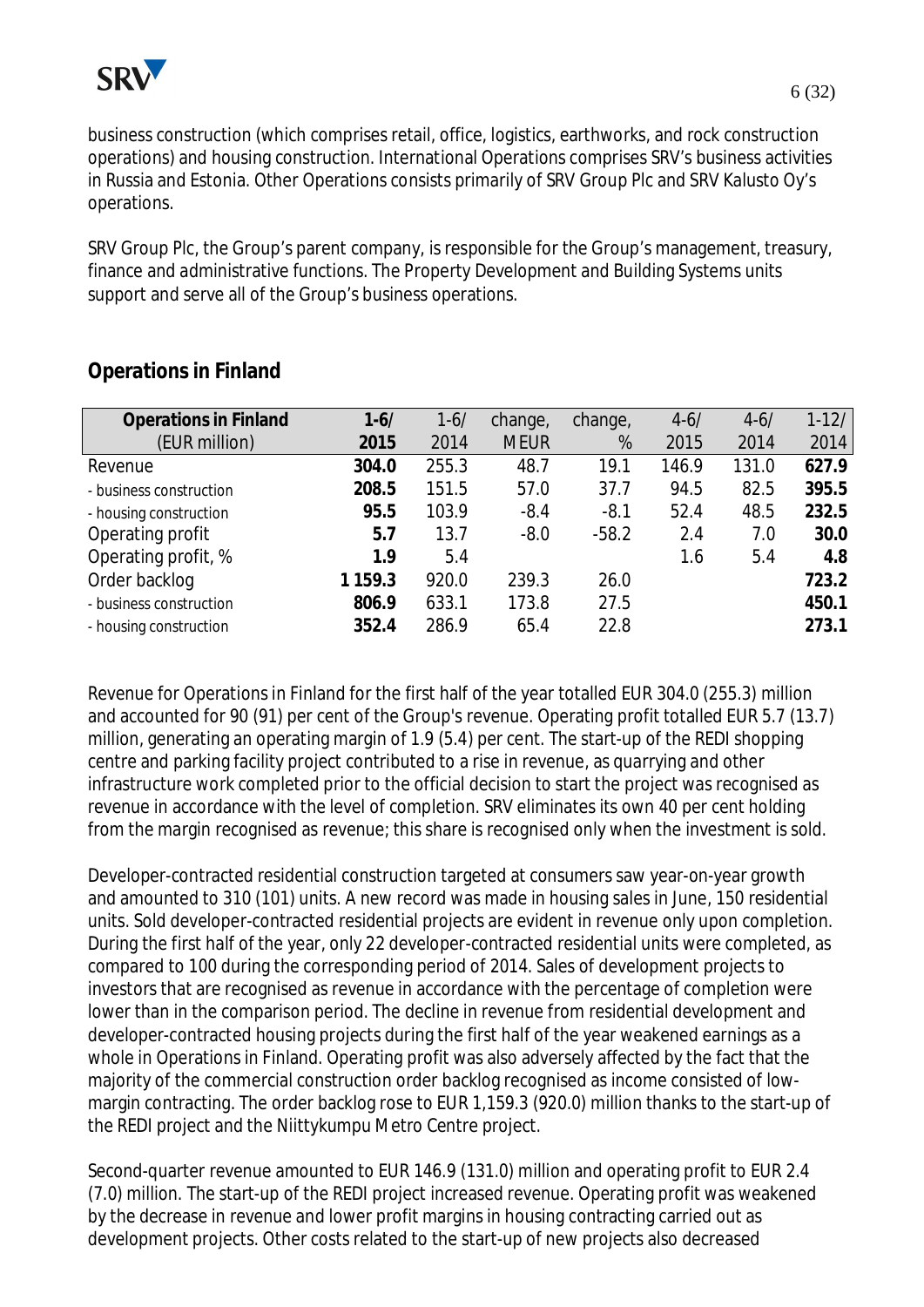

operating profit. In addition, the result for the comparison period included rental income from Derby, which was sold in 2014.

#### **Business construction**

All business construction projects under preparation during this review period are recognised as revenue based on the percentage of completion.

Revenue from business construction totalled EUR 208.5 (151.5) million. The order backlog stood at EUR 806.9 (633.1) million. In spite of the growth of the order backlog, competition for new contracts remains fierce. However, SRV believes that it can continue to bolster its order backlog during the latter half of the year.

The Opinmäki campus premises, built in Suurpelto for the City of Espoo, were completed in May. Projects completed during the first half of the year also included the renovation project at the University of Jyväskylä campus, an assisted-living facility for ET-hoivakiinteistöt in Turku, and a medical centre and other business premises on Kamppurienkatu in Oulu for Ilmarinen.

During the first half of the year, new contractor agreements valued at EUR 539 million were signed. The most significant of these was a EUR 390 million contractor contract with the project companies developing the REDI shopping centre and parking facility.

The second significant development project contractor agreement signed during the first half of the year was for the construction of the Niittykumpu Metro Centre, which was sold to OP Vuokratuotto. SRV will be responsible for planning and constructing this shopping centre, and for leasing out its 5,400 square metres of available space. Two residential towers are being constructed near the metro centre. The first, a 24-storey tower, is a developer-contracted property whose construction has been started up. SRV will build the second, a 12-storey tower, for SATO.

A contractor agreement valued at EUR 17 million was signed with Helsingin Tilakeskus for new and expanded premises on Teollisuuskatu 23 for the City of Helsinki Education Department and the Helsinki Vocational College. SRV was also selected as the project management contractor of the renovation of the Helsinki City Theatre. In addition, SRV will build Villa Sulka, a care home for MVH-hoivakiinteistöt in Oulu, and provisional premises for equipment maintenance for the Northern Ostrobothnia Hospital District.

In July, after the end of the review period, SRV also signed a major project management contractor agreement, valued at a total of EUR 170 million. This project concerns the construction of three new buildings in the Tampere University Hospital front yard as well as a parking facility. The total investment value of the project is EUR 240 million. Construction will begin in August and the buildings will be completed in stages in the period 2017–2019.

After the end of the review period, SRV sold the wellbeing and health services centre that will be built in the Kalasatama district of Helsinki to a property investment fund administered by the German company Deka with an agreement signed on 5 August. Construction of this centre next to Kalasatama Centre – REDI – was started up in July and will be completed in the latter half of 2017. The parties to the agreement have agreed that the transaction price will not be made public.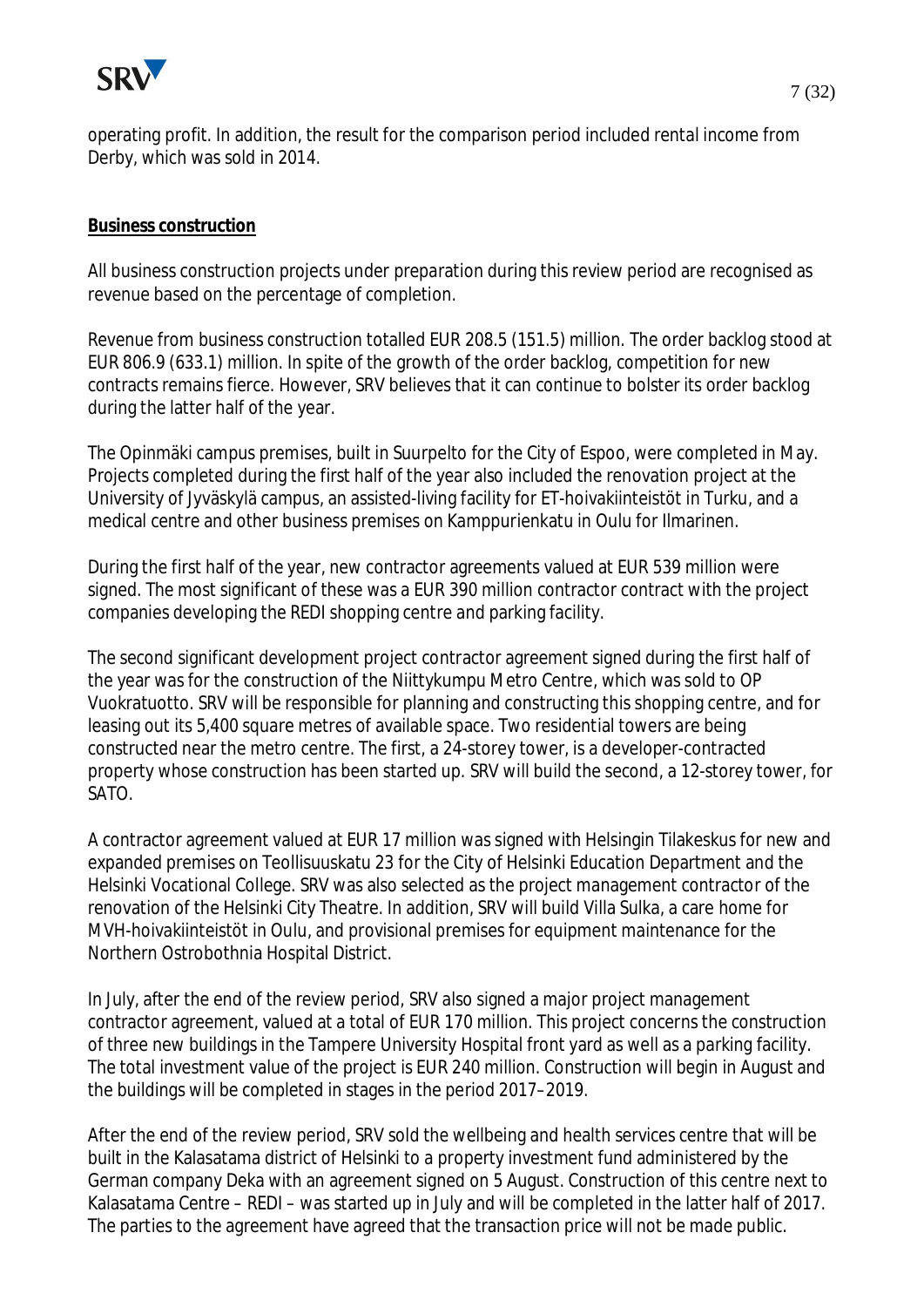

After the end of the review period, SRV announced on 5 August 2015 that it will participate in Fennovoima's nuclear power plant construction project as project manager and investor. SRV has made a financing commitment to Fennovoima's main owner Voimaosakeyhtiö SF. The financing commitment is equivalent to a 1.8% stake in the Fennovoima project. As part of the agreement package, SRV has signed a project management agreement with Fennovoima's plant supplier Rusatom Overseas and the main contractor Titan-2. SRV will operate in the project primarily as project manager, particularly with respect to Finnish partners, together with main contractor Titan-2. The deal requires final approval by Finnish Radiation and Nuclear Safety Authority. Rights and obligations of SRV equal to other shareholders.

## **Housing construction**

A developer-contracted residential project is a project that is developed by SRV and which has not been sold when construction begins. SRV bears the risks involved in both the sale and construction of such projects, which are recognised as revenue when they have been completed and sold. A residential development project is a project that is developed by SRV, but which is sold to an investor before construction begins. SRV bears the construction risks in such projects, which are recognised as revenue according to the percentage of completion.

Revenue from housing construction totalled EUR 95.5 (103.9) million. The order backlog was EUR 352.4 (286.9) million. Revenue was weakened by the decline in revenue from developercontracted and residential development projects while the order backlog saw year-on-year growth.

Projects for external clients that were completed during the review period include 114 units in the Pähkinärinne district of Vantaa and 176 units in the Nihtisilta district of Espoo for LocalTapiola and Ice Capital. A project with 113 residential units was completed in the Suurpelto district of Espoo for Sato. Completed projects also included 39 units for Auratum on Unioninkatu in Helsinki and a 93-unit wooden apartment building for ATT in Pukinmäki.

During the first half of the year, new contractor agreements valued at EUR 34 million were signed with external clients. A total of 132 residential units will be built for Sato and Varma in the Niittykumpu district of Espoo. In addition, 46 units will be built for Sato in Etu-Töölö, Helsinki, and 42 units for the Lojo Petter Foundation in Lohja.

ConstrucƟon of a parking facility in the Airut quarter of Helsinki's Jätkäsaari district was launched during the first half of the year. The clients are six housing cooperatives, five of which are owned by SRV. The sixth client, a housing cooperative owned by VVO, has a 16.8 per cent holding.

During the first half of the year, SRV launched the construction of 442 (22) developer-contracted housing units within the scope of the RS system. Of these, 200 units will be built in Niittyhuippu, the tallest apartment building in Espoo, located in Niittykumpu, 85 units in Taitaja in Northern Tapiola, Espoo, and 66 units in Kvartto, located in Lauttasaari, Helsinki. In addition, the sale and construction of 91 HITAS units in the Jätkäsaari district of Helsinki were started up.

SRV has also greenlit the construction of 241 new developer-contracted housing units. Of these, 85 will be built in the Jätkäsaari and Tali districts of Helsinki, 54 in the Rajakylä district of Vantaa, 60 on Lapintie in Tampere and 42 in Kaarina.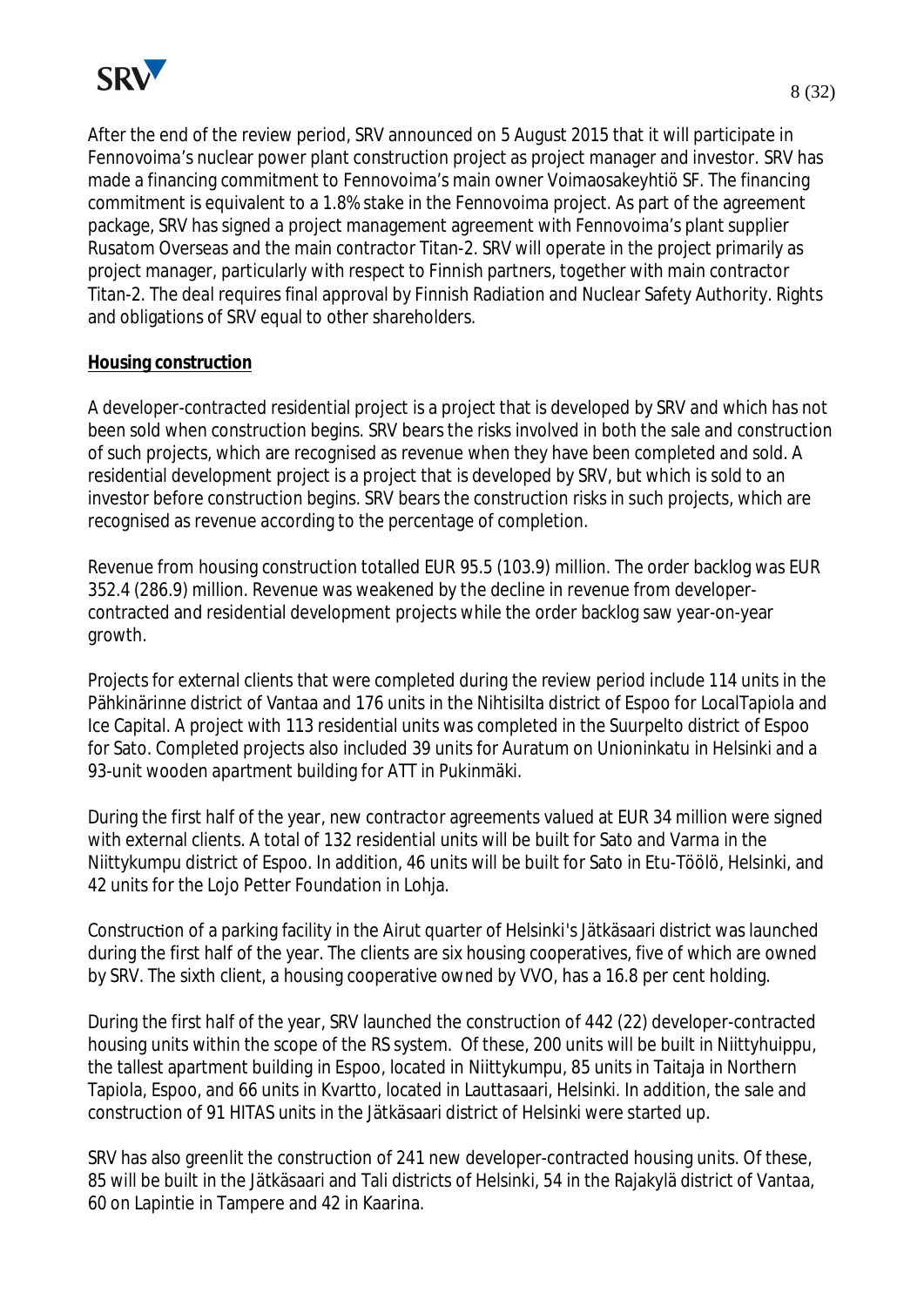

310 (101) of the developer-contracted housing units that fell within the scope of the RS system were sold during the review period, but no units were sold to investors under negotiated contracts (347).

At the end of the review period, SRV had a total of 1,628 (1,638) units under construction, 75 per cent of which (1,220 units) had been sold. 750 (171) residential units for the consumer market were under construction, of which 408 (108) had not yet been sold. The number of completed yet unsold residential units totalled 126 (173).

Based on current schedules, SRV estimates that a total of 247 developer-contracted residential units in the RS system will be completed during 2015. 22 of these units have already been completed and based on the current schedule the remainder are scheduled for completion in the last quarter.

|                                              | $1 - 6/$ | $1 - 6/$ | change, | $4 - 6/$ | $4 - 6/$                           | $1 - 12/$ |
|----------------------------------------------|----------|----------|---------|----------|------------------------------------|-----------|
| Housing production in Finland (units)        | 2015     | 2014     | units   | 2015     | 2014<br>288<br>29<br>259<br>0<br>0 | 2014      |
| Housing sales, total                         | 310      | 448      | $-138$  | 236      |                                    | 756       |
| - sales, developer contracting               | 310      | 101      | 209     | 236      |                                    | 288       |
| - sales, negotiation contracts <sup>2)</sup> | 0        | 347      | $-347$  | 0        |                                    | 468       |
| Developer contracting                        |          |          |         |          |                                    |           |
| - start-ups                                  | 442      | 22       | 420     | 376      |                                    | 330       |
| - completed                                  | 22       | 100      | $-78$   | 22       |                                    | 249       |
| - completed and unsold 1)                    | 126      | 173      | $-47$   |          |                                    | 183       |
| Under construction, total <sup>1)</sup>      | 1628     | 1638     | $-10$   |          |                                    | 1625      |
| - construction contracts <sup>1)</sup>       | 498      | 649      | $-151$  |          |                                    | 625       |
| - negotiation contracts $^{1/2}$             | 380      | 818      | $-438$  |          |                                    | 670       |
| - developer contracting 1)                   | 750      | 171      | 579     |          |                                    | 330       |
| - of which sold <sup>1)</sup>                | 342      | 63       | 279     |          |                                    | 111       |
| - of which unsold <sup>1)</sup>              | 408      | 108      | 300     |          |                                    | 219       |

1) at period-end 2) investor sales under negotiated contracts

The order backlog for housing construction was EUR 352 (287) million. The order backlog for contracts and negotiated contracts was EUR 88 (179) million, and accounted for 25 (62) per cent of the total order backlog. EUR 174 (193) million of the residential production order backlog was sold. The order backlog of completed and unsold units amounted to EUR 47 (68) million.

| Order backlog, housing construction in |            |            | change,     |         |
|----------------------------------------|------------|------------|-------------|---------|
| Finland (EUR million)                  | $1-6/2015$ | $1-6/2014$ | <b>MEUR</b> | 12/2014 |
| Negotiation and construction contracts | 88         | 179        | $-91$       | 122     |
| Under construction, sold developer     |            |            |             |         |
| contracting                            | 86         | 14         | 72          | 28      |
| Under construction, unsold developer   |            |            |             |         |
| contracting                            | 131        | 26         | 105         | 59      |
| Completed and unsold developer         |            |            |             |         |
| contracting                            | 47         | 68         | $-21$       | 65      |
| Housing construction, total            | 352        | 287        | 65          | 273     |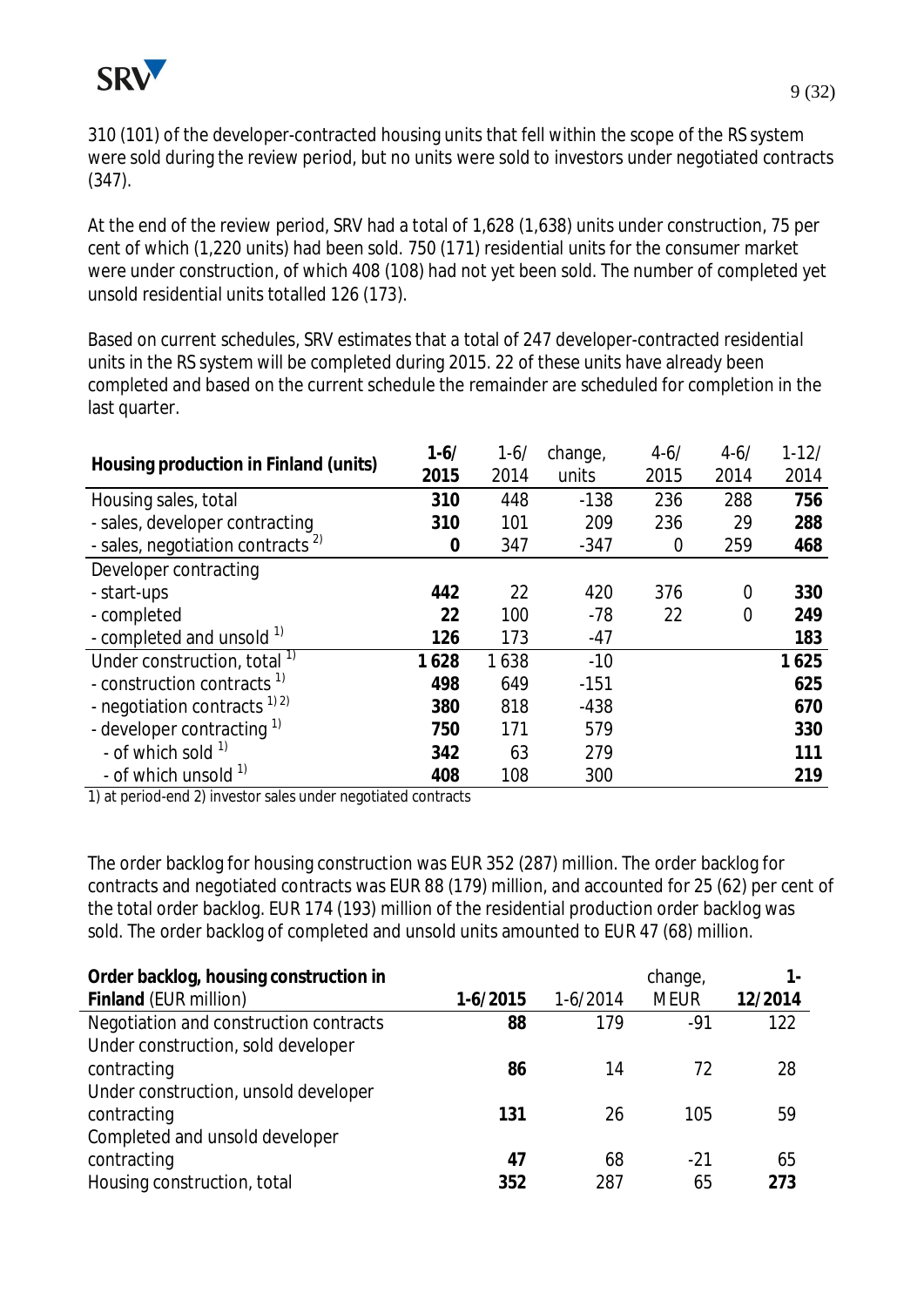

The start-up of the SRV-developed REDI project in the metro quarter of Kalasatama, Helsinki was confirmed on 24 March 2015, when a EUR 225 million project credit agreement was signed by the project company implementing the REDI shopping centre project and the bank syndicate.

The holdings of the project companies developing the shopping centre and parking facility are divided as follows: SRV 40 per cent, Ilmarinen Mutual Pension Insurance Company 30 per cent, LocalTapiola 15 per cent, and OP-Pohjola Group and a fund managed by the Group 15 per cent. SRV has also granted the project companies an unsecured project credit of EUR 15 million for construction. SRV has a 40 per cent holding in the associated companies behind the shopping centre and parking facility, and consolidates them using the equity method.

The total value of the shopping centre and parking facility investment is EUR 480 million, of which EUR 240 million will be financed using the owners' capital investments. The remainder will be covered by project credit. The shopping centre, which has approximately 64,000 square metres of leasable space, and the almost 2,000-space carpark are scheduled to be opened for business in autumn 2018. SRV is responsible for designing, constructing, and leasing out the site.

In addition to the shopping centre and parking facility, SRV has also launched the construction of other parts of the REDI project. SRV plans to build six residential towers on top of the shopping centre plus office and hotel towers. The residential towers will contain an estimated total of 1,200 housing units, most of which will be targeted at the consumer market. Construction of the first two residential towers is expected to begin in 2016, when the construction phase of the shopping centre makes it technically possible. The first tower is scheduled for completion by the end of 2018 and the second tower in 2019, depending on demand. Advance marketing of these housing units will begin in autumn 2015.

As a whole, REDI is currently scheduled for completion during 2023, depending on the market situation. Revenue from the construction of the shopping centre, parking facility and towers is expected to total over EUR 1 billion in 2015-23.

# **Development of Operations**

SRV maintained a strong focus on the development of data models. Modelling supports successful design, progress in construction projects, and cooperation between parties. In technical building systems, SRV has primarily been focusing on energy-efficient solutions, and energy consumption is already being monitored at several sites.

SRV has invested in the fight against the grey economy by developing the SRV Network Register, for instance in terms of information about contractors, access control systems, checks on tax numbers, and tax authority reports.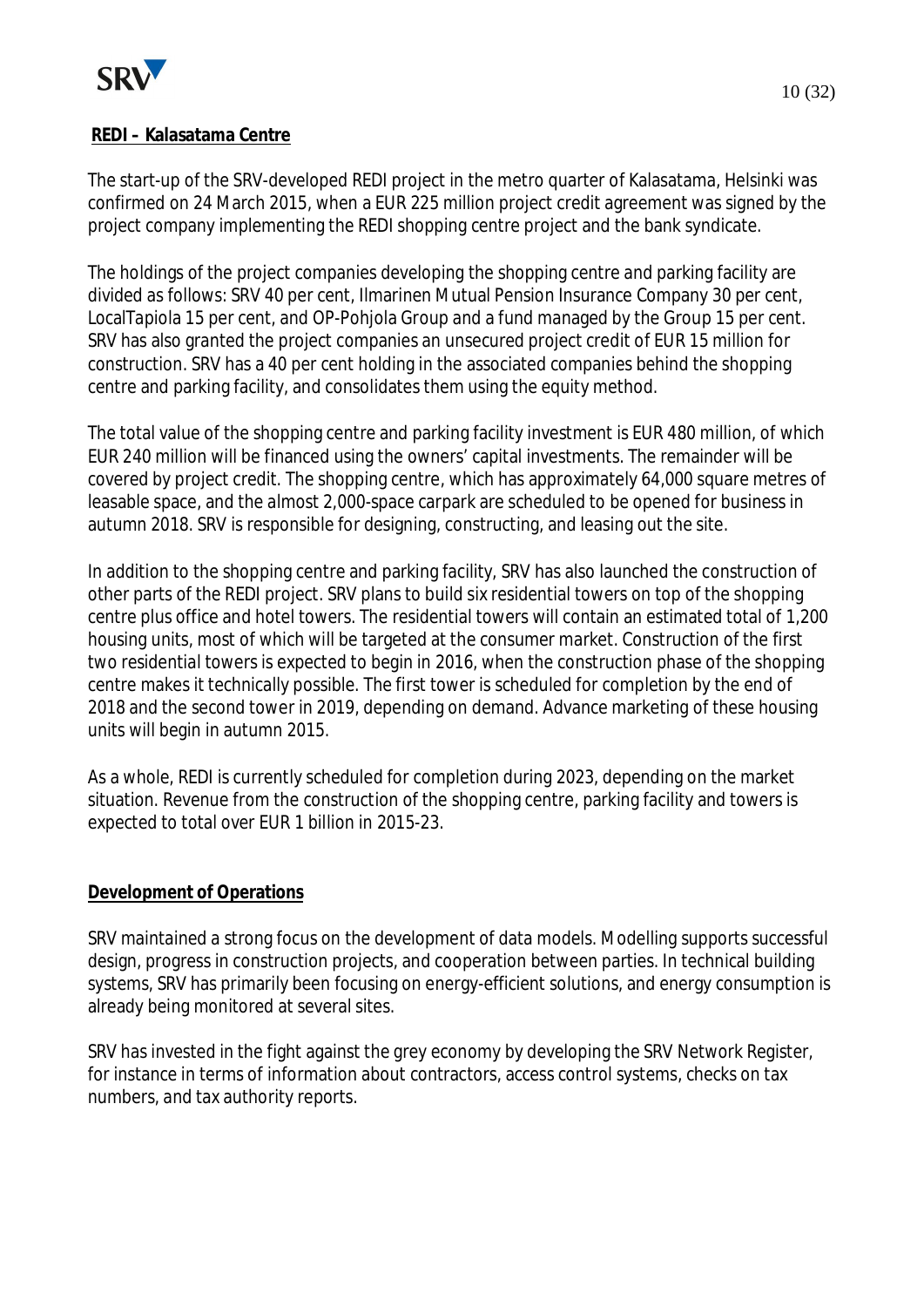

# **International Operations**

| International Operations (EUR<br>million) | $1 - 6/$<br>2015 | $1 - 6/$<br>2014 | change,<br><b>MEUR</b> | change,<br>% | $4-6/$<br>2015 | $4 - 6/$<br>2014 | $1 - 12/$<br>2014 |
|-------------------------------------------|------------------|------------------|------------------------|--------------|----------------|------------------|-------------------|
| Revenue                                   | 33.4             | 26.6             | 6.9                    | 25.8         | 17.6           | 12.4             | 56.9              |
| Share of profits of associated            |                  |                  |                        |              |                |                  |                   |
| companies                                 | 1.4              | 0.2              | $1.2\,$                | 573.7        | 0.5            | 0.2              | 1.0               |
| Operating profit                          | 0.7              | $-0.9$           | 1.7                    |              | 0.1            | $-0.4$           | 1.1               |
| Operating profit, %                       | 2.2              | $-3.5$           |                        |              | 0.5            | $-2.9$           | 1.9               |
| Order backlog                             | 99.5             | 126.9            | $-27.5$                | $-21.6$      |                |                  | 137.2             |

International Operations comprises SRV's construction and property development business in Russia and Estonia. SRV also seeks to expand its shopping centre operations in Russia.

Revenue from International Operations totalled EUR 33.4 (26.6) million and accounted for 10 (9) per cent of the Group's revenue. The construction of the Okhta Mall and Daily shopping centres generated the majority of this revenue. Operating profit totalled EUR 0.7 (-0.9) million. This improvement was primarily due to the growth in revenue and the better earnings of associated companies and joint ventures.

New orders worth EUR 1.9 (0.0) million were received during the first half of the year. The order backlog was EUR 99.5 (126.9) million. Second-quarter revenue amounted to EUR 17.6 (12.4) million and operating profit to EUR 0.1 (-0.4) million. The main reasons behind the improvement in earnings are the growth in revenue and cost-savings.

## **Russia**

## **Projects under construction**

For several years now, SRV has been developing Okhta City, a large-scale project in the Okhta district of St Petersburg that covers a total area of 8.5 hectares. A 400,000 m2 package is planned for the area, including a shopping centre, housing, office and business premises, and hotel, restaurant and entertainment services. The project will be implemented in several phases. Phase I of the project commenced when Russia Invest, an investment company owned by SRV, Ilmarinen, Sponda, Etera and Onvest, reached a decision to invest in the Okhta Mall shopping centre project. Under agreements signed in June 2013, Russia Invest acquired a 55 per cent holding in the shopping centre from SRV. In addition to its direct ownership of the remaining 45 per cent, SRV owns a further portion of the project through its holding in Russia Invest. SRV retains a 100 per cent holding in the other phases of the Okhta City project.

Construction of the Okhta Mall, which is located right at the heart of downtown St Petersburg, began in August 2013. The construction work has progressed in line with plans and the shopping mall will be opened in summer 2016. The shopping mall will have a total of 144,000 m2 of floor area with two underground parking levels, a hypermarket, and four aboveground levels. In addition to the hypermarket, the shopping centre will contain a cinema, restaurants, a gym, specialty shops, and a variety of fashion and sports stores. Leasing has progressed according to plan. Final lease agreements have already been signed for about 27 per cent of the premises and about 14 per cent have been reserved (as at 30 June 2015). Negotiations for more than 25 per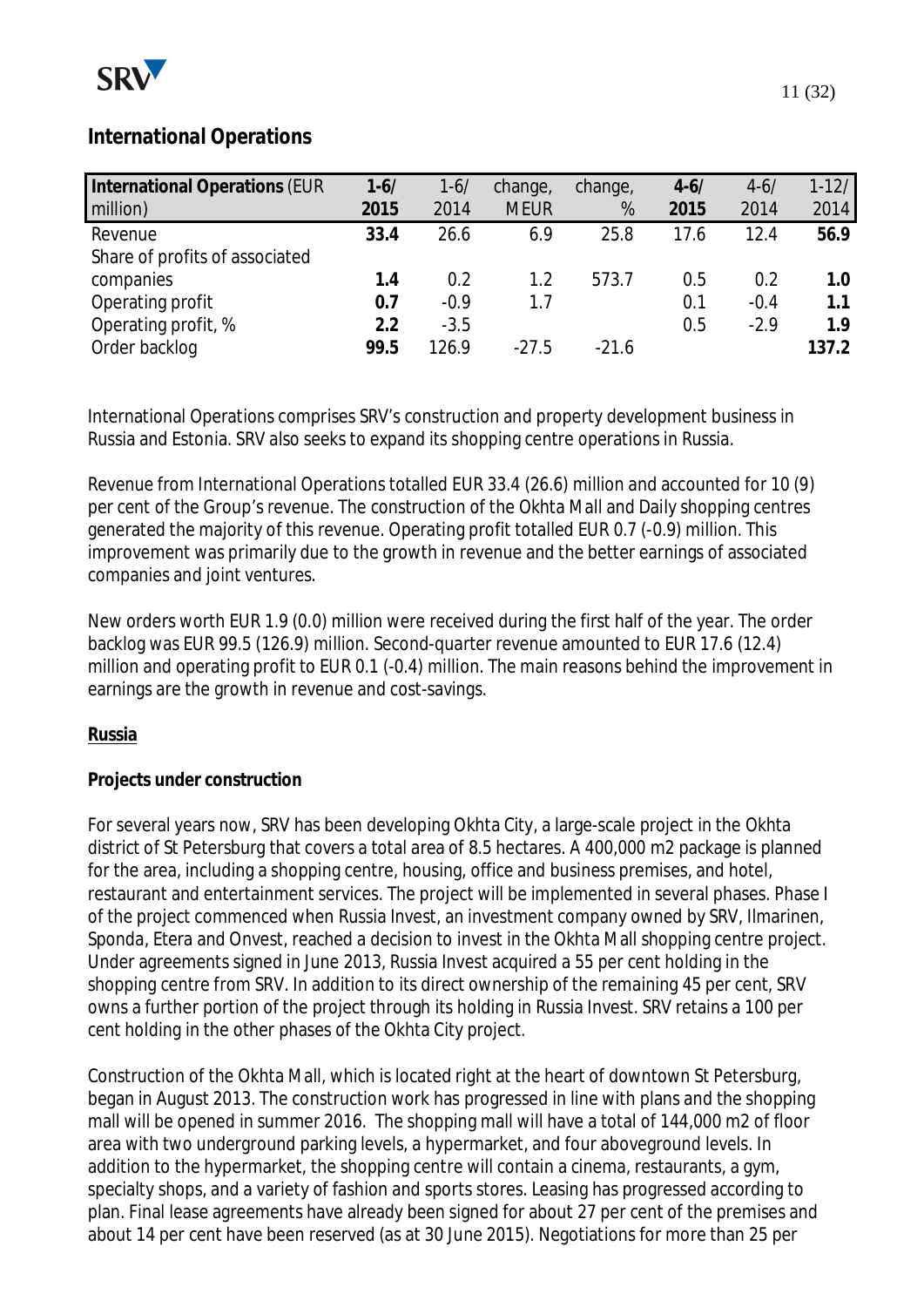

cent of the remaining space are ongoing. The target for annual rental income from the shopping centre is around EUR 33 million, and investment is currently budgeted at around EUR 220 million. In line with the project management contractor agreements (valued at about EUR 140 million), SRV is responsible for designing, constructing, developing, and leasing out the site. Due to the weakening of the value of the Russian rouble and the resulting savings in the investment budget, the project company building the shopping centre made an agreement with Sberbank to reduce the project loan. According to the new loan agreement signed in June, the Sberbank loan amounts to a total of about EUR 90 million (original loan: EUR 113 million), of which about EUR 30 million had been drawn down by the end of June. The financing plan for the investment is based on capital investments of about EUR 120 million from the owners and the EUR 90 million project loan from Sberbank. Construction is progressing according to plan and most of the owner financing has already been committed to the project. On the basis of the current budget's financing plan, SRV expects to invest about a further EUR 6 million in the project.

About EUR 75 million of the EUR 95.5 million investment capacity of Russia Invest will be earmarked for the Okhta Mall project. In the near future, arriving at new investment decisions will be challenging due to uncertainty in the Russian economy, and it is unlikely that the investment company will make any investments in new projects during 2015. SRV owns a 27 per cent stake in Russia Invest.

The start-up of Phase I of the Daily shopping centre project, which SRV is developing in the Moscow region, was confirmed in summer 2014 when the Russian pension fund Blagosostoyanie became the company's new partner with a 55 per cent stake. The Finnish real-estate investment company Vicus Oy holds a 26 per cent stake in the project. SRV's total holding is 20 per cent. The shopping centre has leasable space of about 26,000 m2 and final lease agreements have been signed for about 14 per cent. Lease negotiations are ongoing and, in addition to the final contracts, preliminary lease agreements have been signed for over 32 per cent of premises. Construction began in August 2014 and the shopping centre will be completed in autumn 2016. The target for annual rental income is about EUR 10 million and total investment in the project amounts to approximately EUR 61 million. SRV's total investment of about EUR 7 million has now been fully invested in the project. In addition to capital from the owners, the investment is also being financed with a project loan granted by Sberbank. The weakening of the rouble reduced the project's investment budget, and the value of SRV's project management contracts has therefore also decreased to about EUR 35 million. SRV is responsible for designing, constructing, marketing, and leasing out the site.

In July, after the review period, SRV signed a management agreement with Mega shopping centre in Kaliningrad, Russia. The agreement is for five years. The shopping centre has a total floor area of more than 100,000 m2, including offices in addition to retail space.

## **Completed leasable projects**

The Pearl Plaza shopping centre, jointly owned by SRV and the Shanghai Industrial Investment Company, was opened to the public in August 2013. SRV is responsible for managing the Pearl Plaza shopping centre. Total investment in the project amounts to approximately EUR 140 million. SRV's ownership in the joint venture is 50 per cent, and the company has invested roughly EUR 24 million in the project. In addition to the investments from the owners, the project company building and managing the shopping centre received EUR 95 million in bank financing thanks to a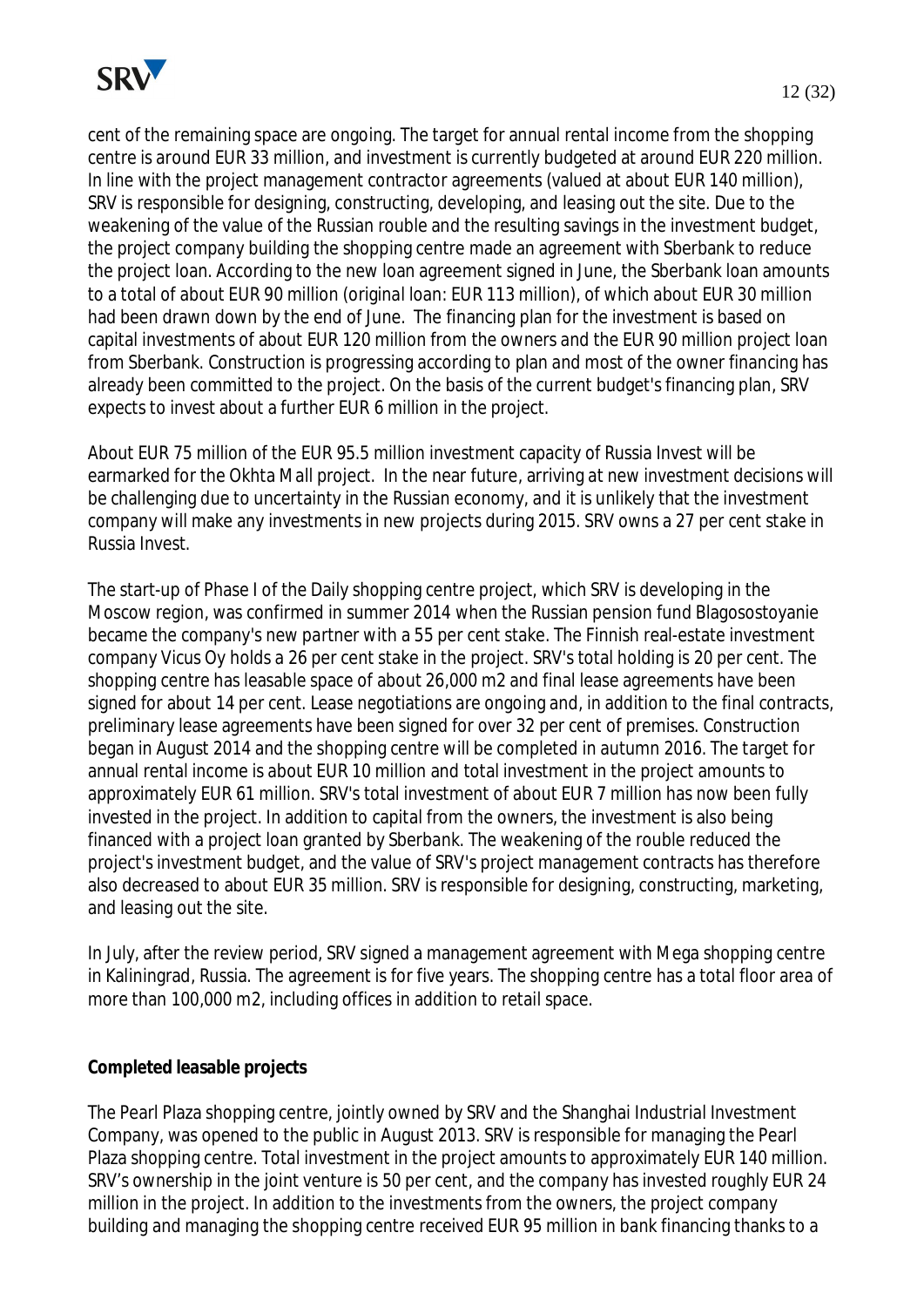

financing agreement with a Chinese bank. In line with the project management contractor agreements, SRV was responsible for designing, constructing, developing, and leasing out the site.

Sales figures and visitor numbers have been continually increasing. First-half visitor numbers are up by 23 per cent and sales by 37 per cent on the corresponding period of 2014. About 99 per cent of the premises have been leased and negotiations are ongoing for the remaining vacant premises. Pearl Plaza was granted an award for "The best middle-sized shopping centre in Russia in 2015" during the REX exhibition that was held in Moscow in April. In June, Pearl Plaza won the Golden Brick Award 2015, which is considered the most respected real-estate award in Russia. The target for annual rental income from the shopping centre is about EUR 18 million.

The commercial concept design of Phase II of the Pearl Plaza shopping centre has been completed and construction planning has been launched. Preliminary lease reservations have been made for over 50 per cent of the Phase II premises. According to the preliminary plan, construction of Phase II could begin at the turn of 2015 and 2016. A final decision on the implementation of Phase II has not yet been made.

About 90 per cent of the existing office premises in the Etmia II office complex in downtown Moscow have been leased out. Once the property is fully leased out, the rental income will be about EUR 4 million. SRV is a co-owner in the project with a 50 per cent stake, and was responsible for its construction as the project management contractor. SRV's investment in the project amounts to about EUR 3 million. The company estimates that in the current market it is unlikely that the project will be sold to investors during 2015.

SRV has invested EUR 6.3 million in a property fund that acquired an office and logistics property in Moscow in autumn 2011. This property is fully leased out.

No apartments in the Papula residential project in Vyborg were sold during the review period (4). At the end of the period, there was one completed yet unsold unit (2). Construction of the next two buildings, containing a total of 111 units, is due to continue in the second half of the year.

## **Estonia**

Of the 48 developer-contracted units completed in Tartu in 2014, 17 were sold during the review period. There are 17 unsold units and no units under construction.

#### **Other Operations**

| Other operations, | $1 - 6/$ | $1-6/$ | change,     | change, | $4 - 6/$ | $4 - 6/$ | $1-12/$ |
|-------------------|----------|--------|-------------|---------|----------|----------|---------|
| (EUR million)     | 2015     | 2014   | <b>MEUR</b> | %       | 2015     | 2014     | 2014    |
| Revenue           |          | 10.3   | $-3.1$      | $-29.8$ | 3.4      | b.4      | 19.5    |
| Operating profit  |          | $-3.4$ |             |         | $-1.6$   | $-1.8$   | $-6.2$  |

Other Operations mainly comprise the SRV Group Plc and SRV Kalusto Oy businesses.

The revenue from Other Operations was EUR 7.2 (10.3) million with an operating profit of EUR -3.1 (-3.4) million. A decline in the operating volume impacted on revenue. During the review period, development costs expensed for SRV's projects totalled EUR 0.9 (1.4) million.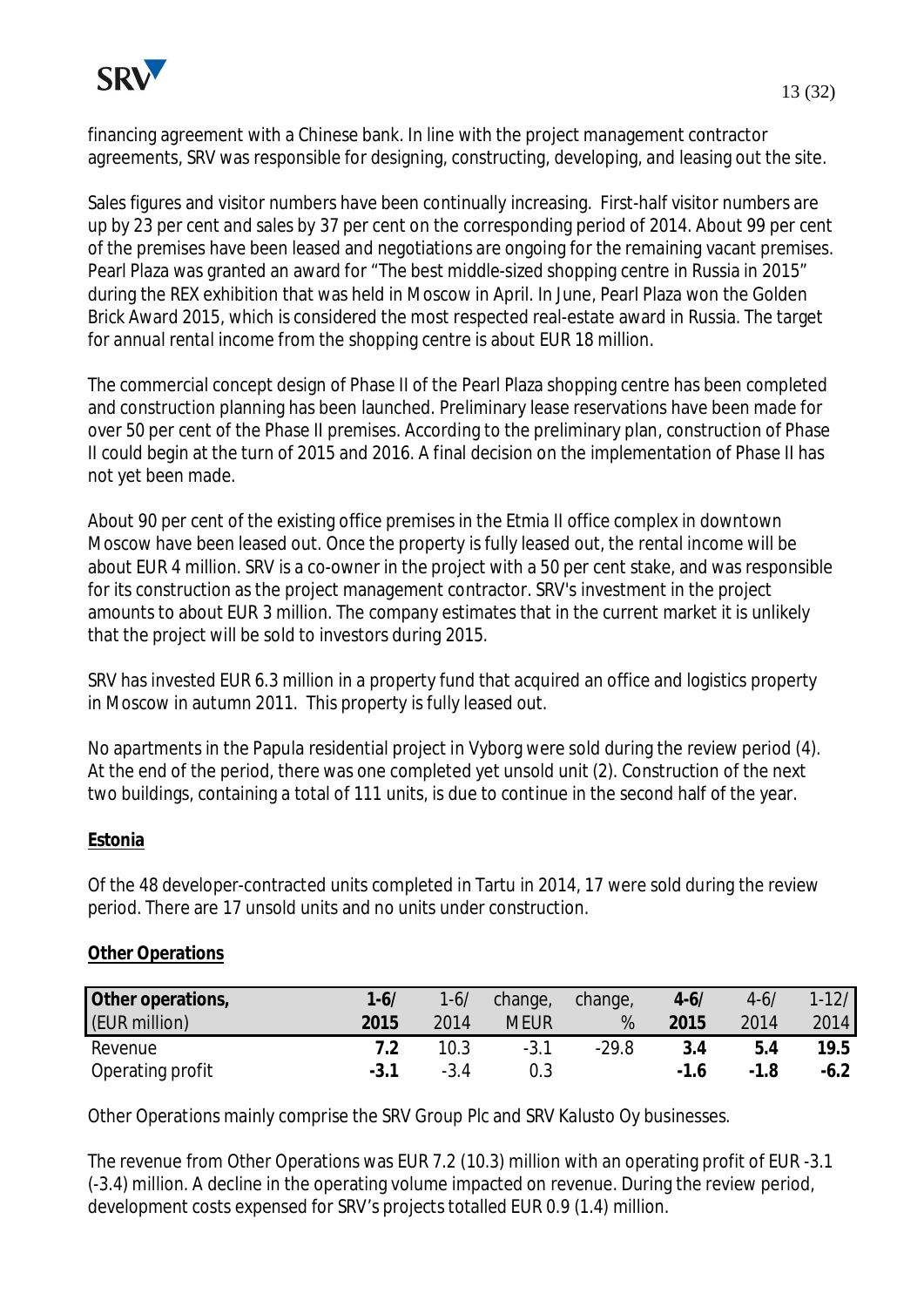

# **Group project development**

SRV, Mutual Pension Insurance Company Varma and SATO Corporation are progressing with their project to develop the Niittykumpu district in Espoo. The Espoo City Board approved the cooperaƟon and preliminary agreement made between Espoo, Länsimetro, SRV and SATO for the Niittykumpu metro centre in June 2014. The first phase encompasses about 20,000 m2 and consists of a commercial centre and two residential towers. Its design has progressed according to schedule and construction was launched in spring 2015. As part of the project's implementation, SRV sold the commercial centre and plot to the OP-Vuokratuotto special investment fund. In 2014, SRV, SATO and Varma acquired an area east of Haukilahdenkatu, enabling the construction of three apartment buildings with a total of about 180 housing units. A building permit has been granted and construction began in May 2015 regarding the buildings for SATO and Varma.

SRV, Mutual Pension Insurance Company Ilmarinen and SATO Corporation are progressing with their project to develop their jointly owned area in the Perkkaa district of Espoo. Land use agreement with the City of Espoo has been signed and the Espoo City Board approved the city plan on 13 April 2015. However, an appeal has been lodged against the decision. The project has residential building rights for 99,860 square metres of floor area, of which SRV's share is 26,805 m2. The aim is to launch housing construction during 2015, provided that the city plan comes into effect.

Construction of the Airut eco-quarter in the Jätkäsaari district of Helsinki has begun with the parking facility and HITAS units. The project comprises approximately 22,000 m2 of floor area, including a rental apartment building for VVO and SRV's four market-financed owner-occupied apartment buildings, of which two will be built in accordance with HITAS terms. The design of the eco-quarter is based on a multi-purpose concept that seeks to offer residents a wide range of services. The project focuses on energy monitoring and reporting on apartments' energy consumption, thereby enabling residents to optimise their energy use and uphold the principles of sustainable development in their daily lives.

SRV and Stora Enso Ovi have a joint reservation for a quarter in the Jätkäsaari district of Helsinki where they plan to build a project showcasing industrial wood construction. This project, named Wood City, will consist of office, hotel and commercial buildings. The entire quarter encompasses approximately 20,000 m2 of floor area. The Helsinki Housing Production Department (ATT) will also build two apartment buildings in the quarter, with a total floor area of about 8,000 m2. The city plan for the quarter came into force in July 2014. Lease and investor negotiations for the office building are ongoing and construction will begin once investor and lease agreements so permit.

The Keilaniemi project in Espoo consists of four residential towers containing housing units with a total of approximately 72,000 m2 of floor area. This project is being developed by SRV, which has a planning reservation for the area. Although the city plan is in force, progress hinges on a tunnel for a section of Ring Road I, and also on tunnelling and traffic arrangements. The general plan for Ring Road I came into force in late 2014 and its road plan has been put on display. The road plan will be sent to both the City of Espoo and the government for approval during 2015. The goal is to begin with municipal engineering during 2015 and to launch construction of the first tower during 2017.

SRV is developing the Lapinmäentie 1 property in Munkkivuori, Helsinki in cooperation with its owner. The city plan is currently being amended with regard to this property, and a draft city plan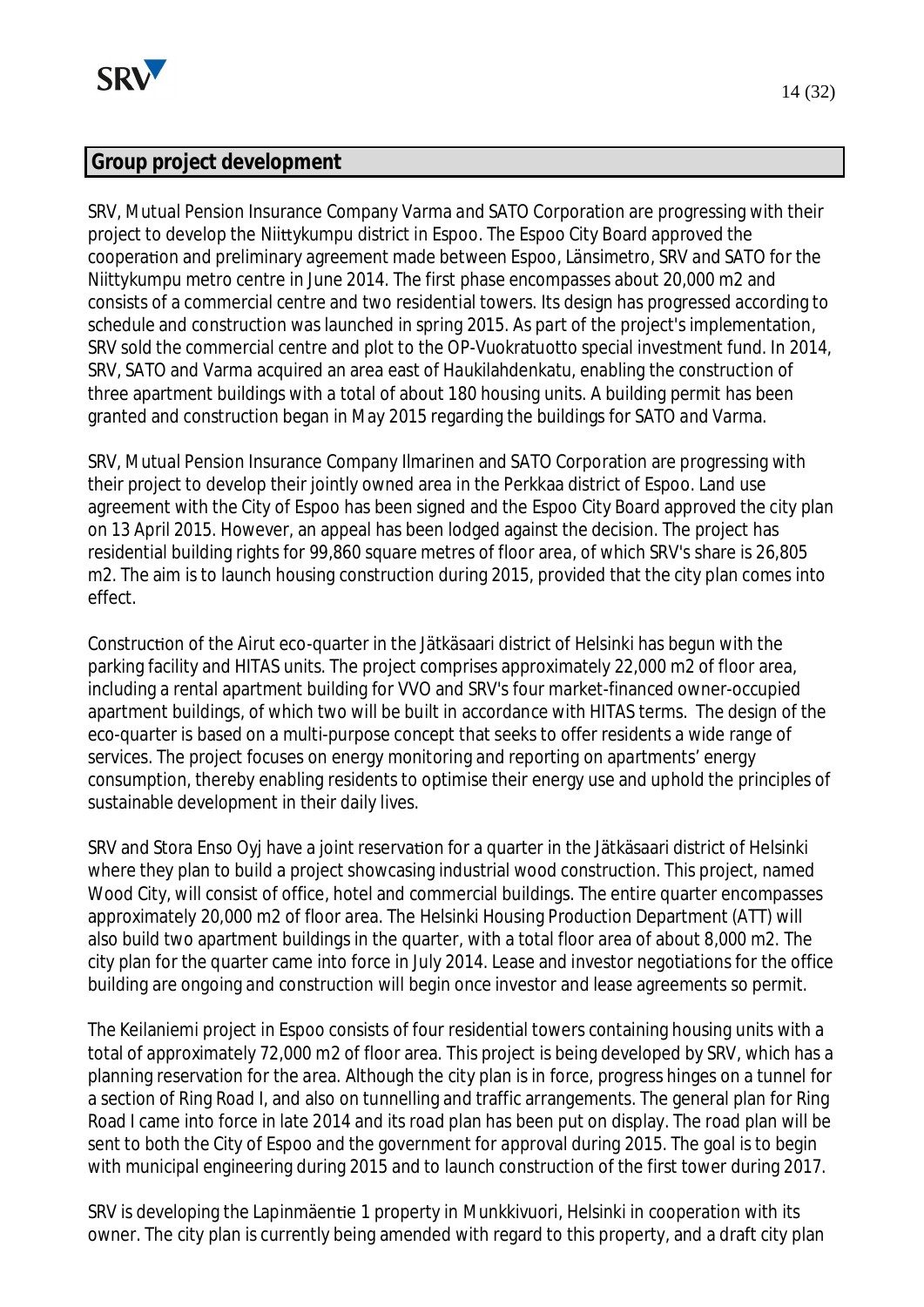

for the area has been put on display in spring 2015. The project is being developed on the basis of the winning entry of an architecture competition. In accordance with the principles for changing the city plan approved by the Helsinki City Planning Committee on 27 January 2015, the site will be allocated new residential building rights for about 46,000 square metres of floor area. Approximately 22,000 m2 of existing floor area will be renovated. These amendments to the city plan are expected to be confirmed in early 2017.

# **Financing and financial position**

Net cash flow from operating activities during the first half of the year was EUR 69.5 (-17.5) million and the net cash flow from investing activities was EUR -110.1 (-15.1) million. Cash flows from contract invoicing of the REDI project in particular had a positive impact on net cash flow from operating activities. Net cash flow from investing activities was particularly affected by investments in both the Kalasatama Centre (REDI) and the Okhta Mall in Russia. According to the agreement made between the partners, SRV will commit its own 40 per cent investment in the REDI project, EUR 96 million, before the other investments, as a result of which SRV's investments in the project are realised on an accelerated basis. The Group's inventories stood at EUR 316.6 (385.0) million, of which land areas and plot-owning companies accounted for EUR 172.7 (167.7) million. The Group's invested capital totalled EUR 506.8 (492.3) million.

SRV financed investments and loan repayments with cash flow from operations and by drawing down new loans and short-term commercial papers. At the end of the review period, the Group's financing reserves totalled EUR 167.3 million with the Group's cash assets amounting to EUR 30.3 million, and open-ended account limits and committed undrawn financing reserves and loans to EUR 137.0 million. SRV's financing agreements contain standard covenants. The company's financial covenants are its equity ratio and liquidity. In the case of developer contracting projects, the equity ratio is also reported to financiers as a ratio based on percentage of completion. Liquidity refers to the Group's immediately available cash and cash equivalents, committed credit lines, undrawn loans with a maturity of over 12 months, and the undrawn portion of its syndicated liquidity limit. SRV's equity ratio based on percentage of completion stood at 37.8 per cent on 30 June 2015.

Investments in SRV's developer-contracted housing and business construction projects in Finland, both under construction and completed, total about EUR 127.9 million. SRV estimates that the completion of these projects requires another EUR 108.0 million. Undrawn housing corporation loans and receivables for housing construction projects plus undrawn business construction financing total EUR 126.9 million. Capital committed to completed international projects amounts to EUR 0.5 million, which is tied up in a housing project in Vyborg. Capital committed to completed projects involving associated companies includes EUR 24.3 million tied up in the Pearl Plaza shopping centre and EUR 2.9 million in the Etmia office project.

SRV's investment commitments totalled EUR 18.0 (0.7) million and were primarily targeted at Kalasatama Centre (REDI) and the completion of the Okhta Mall project.

The equity ratio stood at 36.3 (38.4) per cent and gearing at 111.4 (113.4) per cent. The Group's shareholders' equity totalled EUR 225.4 (222.9) million, and its net interest-bearing liabilities totalled EUR 251.0 (252.7) million. At the end of the review period, the Group's cash and cash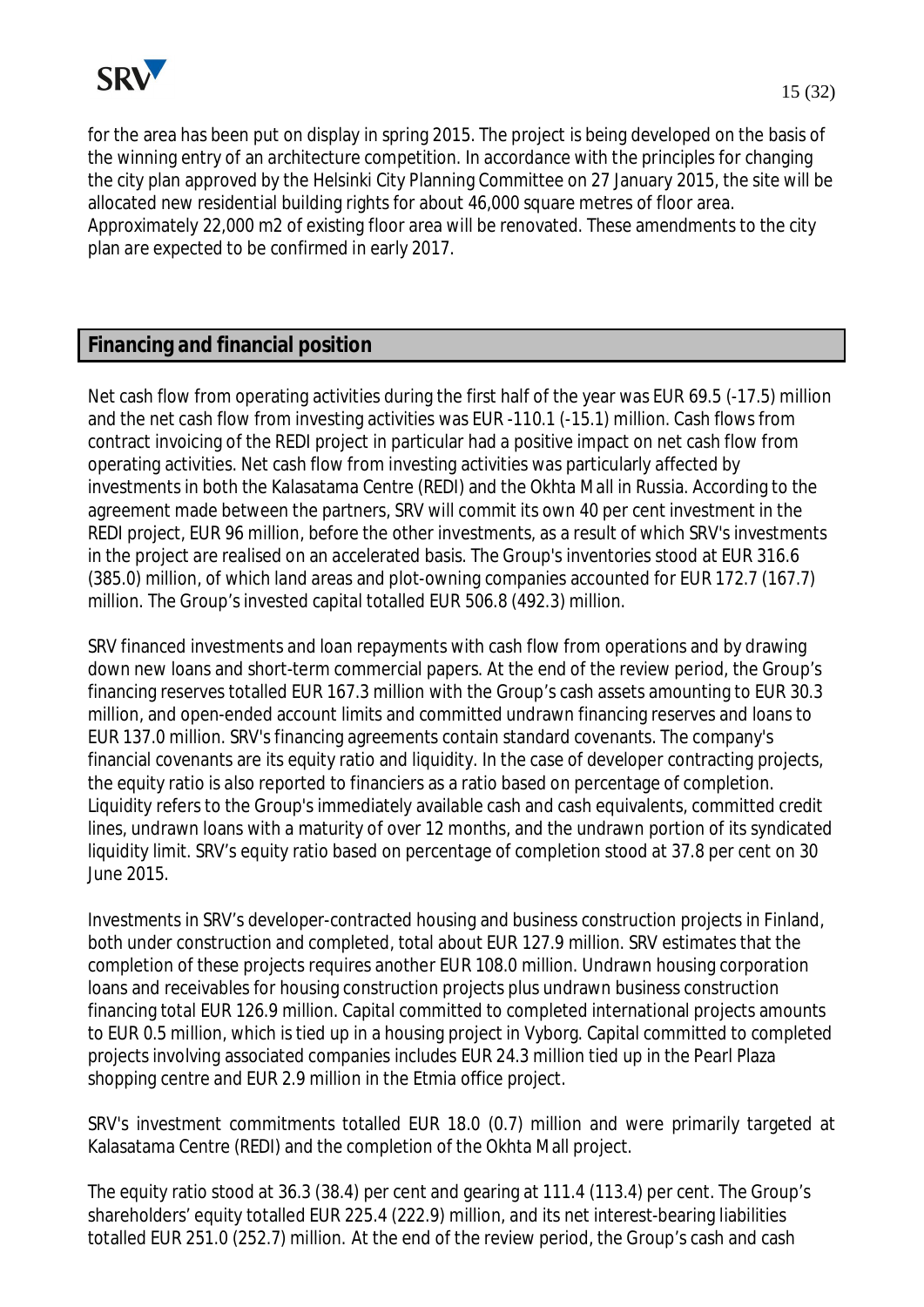

equivalents amounted to EUR 30.3 (16.8) million. The return on investment was 2.8 (3.7) per cent and the return on equity 1.8 (3.7) per cent.

## **Unbuilt land areas, land acquisition commitments and land development agreements**

| Land reserves<br>30 June 2015                                                                                                        | <b>Business</b><br>construction | Housing<br>construction | International<br>Operations | Total     |  |  |  |
|--------------------------------------------------------------------------------------------------------------------------------------|---------------------------------|-------------------------|-----------------------------|-----------|--|--|--|
| Unbuilt land areas and land acquisition commitments                                                                                  |                                 |                         |                             |           |  |  |  |
| Building rights <sup>1)</sup> , $m^2$                                                                                                | 253 522                         | 390 667                 | 753 000                     | 1 397 189 |  |  |  |
| Land development                                                                                                                     |                                 |                         |                             |           |  |  |  |
| agreements                                                                                                                           |                                 |                         |                             |           |  |  |  |
| Building rights <sup>1)</sup> , m <sup>2</sup>                                                                                       | 115 400                         | 159 911                 |                             | 275 311   |  |  |  |
| <sup>1)</sup> Building rights also include the estimated building rights/construction volume of unzoned land reserves and land areas |                                 |                         |                             |           |  |  |  |
| covered by agreements in projects that are wholly or partly owned by SRV.                                                            |                                 |                         |                             |           |  |  |  |

During the first half of the year, the start-up of the REDI project led to an increase of 4 per cent in the area of unbuilt land and land acquisition commitments, and a decrease of 21 per cent in the area covered by land development agreements.

#### **Personnel**

SRV had an average payroll of 977 (918) employees, of whom 763 (700) were salaried employees. The parent company had an average staff of 61 (58) salaried employees. At the close of the review period, the Group had 1043 (987) employees, of whom 62 (61) were employed by the parent company. 215 (177) employees were employed by international subsidiaries. At the end of the review period, SRV's Operations in Finland had a total of 77 (122) summer employees and trainees (students on work placements and students working on a thesis or diploma).

The Group's number of employees grew during the review period. Most of the growth was a result of the resources required for the current phases of construction projects in Russia. Factors that contributed to growth in Operations in Finland included the start-up of the implementation phase of the REDI project.

During the spring, SRV has defined a management culture that is based on its values, supports the corporate culture and enables the realisation of the business strategy. In addition, personnel management practices that support the realisation of the management culture have been identified. The implementation and communications phase will begin in the autumn.

| Personnel by segment            | 30.06.2015 | 30.06.2014 | Percentage of<br>Group personnel<br>30.06.2015, % |
|---------------------------------|------------|------------|---------------------------------------------------|
| <b>Operations in Finland</b>    | 726        | 708        | 70                                                |
| <b>International Operations</b> | 220        | 184        | 21                                                |
| Other operations                | 97         | 95         | Q                                                 |
|                                 |            |            |                                                   |
| Group, total                    | 1043       | 987        | 100                                               |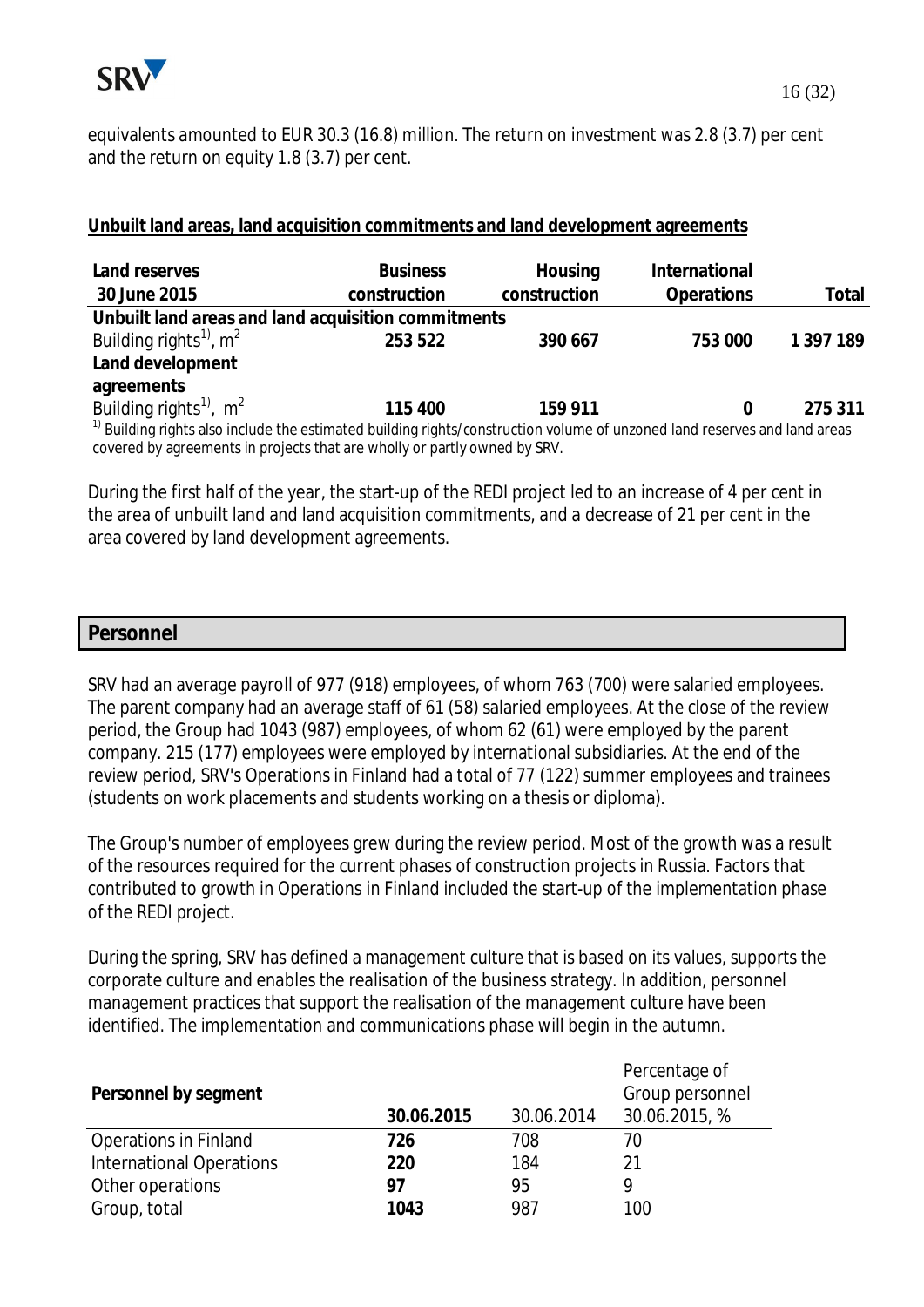

Detailed information about remuneration and incentive schemes for management can be found in the 2014 Notes to the Financial Statements, 2014 Annual Report, and the Salary and Remuneration Report of 30 December 2014 on the company's website.

# **Outlook for construction**

Although the global outlook is slightly optimistic, European financial development is shadowed by the highly uncertain future of Greece and its overall impacts. The Finnish economy is slowed down particularly by the crisis between Russia and the Western countries. Forecasts for the growth of the Finnish economy in 2015 are close to zero. The change in the total volume of construction in Finland is likewise expected to be around zero. However, an upswing in construction is forecast for 2016. The rise in building costs remains moderate.

Small signs of recovery can be seen in residential construction as housing producers are increasing the number of new start-ups. That said, sales of new residential units are slow, especially outside the Helsinki Metropolitan Area. Demand for housing is still being affected by major uncertainty factors.

The business climate has been weak for a long time, keeping the number of vacant offices high, and the need for additional retail space has remained low. However, a clear increase is expected in start-ups for non-office business construction in 2015 compared to the low level in 2014.

Further steady annual growth of about 2.0-2.5 per cent is expected in renovation construction. Infrastructure construction is still being weakened by the decline in new construction work and the contraction in investments in highway construction and maintenance.

GDP growth in Russia almost ground to a halt in 2014. The crisis in Ukraine, the weakened rouble, and a fall in the price of oil have put the economy under considerable stress. Russia will be subject to major uncertainty in 2015 and a contraction of about 2.5-3.5 per cent is being forecast in the economy as a whole. The situation in Russia also brings significant uncertainty factors to Estonia's economy, although slight growth is predicted during 2015.

# **Risks, risk management and corporate governance**

SRV has published a separate Corporate Governance Statement in its 2014 Annual Report and on the company's website. More detailed information about the company's business risks and risk management has been provided in the 2014 Notes to the Financial Statements and 2014 Annual Report, and on the company's website. In SRV's opinion, no significant changes have occurred in the company's risks during the review period, except for the risks associated with the start-up of the REDI project, risks relating to the Russian economy and the exchange rate for the Russian rouble, risks mainly associated with the functionality of the financial sector, and risks related to the impact of the difficult Greek situation on the general economy.

REDI is a major project in relation to the size of the company and therefore may include risks associated with its implementation and financing, or customary risks related to the general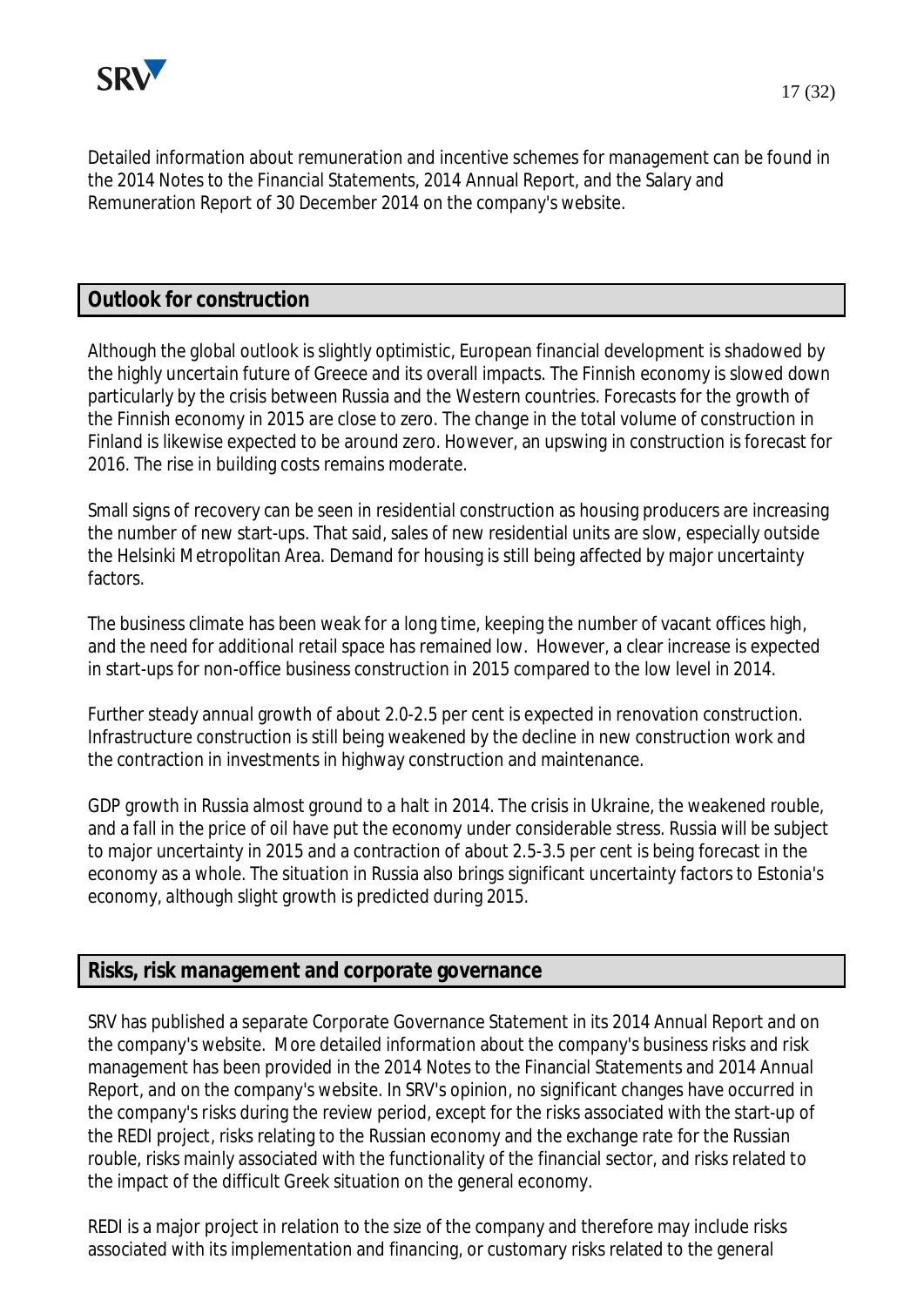

availability of financing for SRV, for instance. The risk relating to demand for foreign goods and services linked to the strengthening of the Russian rouble has decreased. On the other hand, part of the predicted savings from the Okhta project in St Petersburg may not be actualised. Continued difficulties in the Russian economy may affect the functionality of the financial sector and financing for the company's projects in Russia regarding new financing agreements and already concluded financing agreements. If the Greek crisis spirals out of control, it may spread to other countries that are in financial difficulties, and both expand and prolong weak economic development throughout Europe.

# **Corporate governance and resolutions of general meetings**

Juha Pekka Ojala, B.Sc. (Eng.), took over as President & CEO of SRV Group Plc on 1 January 2015. Ojala transferred from his position as CEO of SRV Construction Ltd.

On 13 January 2015, SRV Group Plc's Board of Directors appointed Juha Toimela, M.Sc. (Tech.), MBA, as CEO of SRV Construction Ltd and Vice President responsible for SRV's Business Operations in Finland. At the same time, Antero Nuutinen, B.Sc. (Eng.), was appointed Deputy CEO of SRV Construction Ltd, responsible for Housing and Regional Offices. Both Toimela and Nuutinen are members of SRV Group's Corporate Executive Team.

The Annual General Meeting (AGM) of SRV Group Plc was held on 25 March 2015. The AGM adopted the Financial Statements for the period 1 January–31 December 2014 and granted release from liability to the members of the Board of Directors and the President & CEO. As proposed by the Board of Directors, a dividend of EUR 0.12 per share was declared. The dividend was paid on 7 April 2015. Mr Ilpo Kokkila was elected chairman of the Board of Directors and Ms Minna Alitalo, Mr Arto Hiltunen, Mr Olli-Pekka Kallasvuo, Mr Timo Kokkila, and Mr Risto Kyhälä were elected to seats on the Board. The firm of public accountants PricewaterhouseCoopers Oy was elected as the company's auditor for the next term of office, which ends at the conclusion of the 2016 Annual General Meeting. Samuli Perälä, Authorised Public Accountant, is the principal auditor.

The AGM authorised the Board of Directors to decide on the acquisition of the company's own shares, using the company's unrestricted equity. The Board was authorised to acquire a maximum of 3,676,846 of the company's own shares in such a manner that the number of shares acquired on the basis of this authorisation, when combined with the shares already owned by the company and its subsidiaries, does not at any given time exceed 3,676,846 shares, or 10 per cent of all shares of the company. On the basis of this authorisation, the Board may acquire a maximum of 3,676,846 shares in public trading arranged by Nasdaq OMX Helsinki Oy at a market price valid at the moment of acquisition, as well as a maximum of 200,000 shares issued on the basis of incentive schemes to individuals employed by SRV Group without consideration, or for no more than the price at which an individual within the sphere of an incentive scheme is obliged to convey a share, such that the maximum number of acquired shares nevertheless remains at 3,676,846. The aforementioned authorisations include the right to acquire shares other than in proportion to the holdings of shareholders. Shares acquired on the basis of this authorisation may be acquired in one or several instalments. The company's own shares can be acquired for use, for example, as payment in corporate acquisitions, when the company acquires assets relating to its business, as part of the company's incentive programmes, or to be otherwise conveyed, held or cancelled. The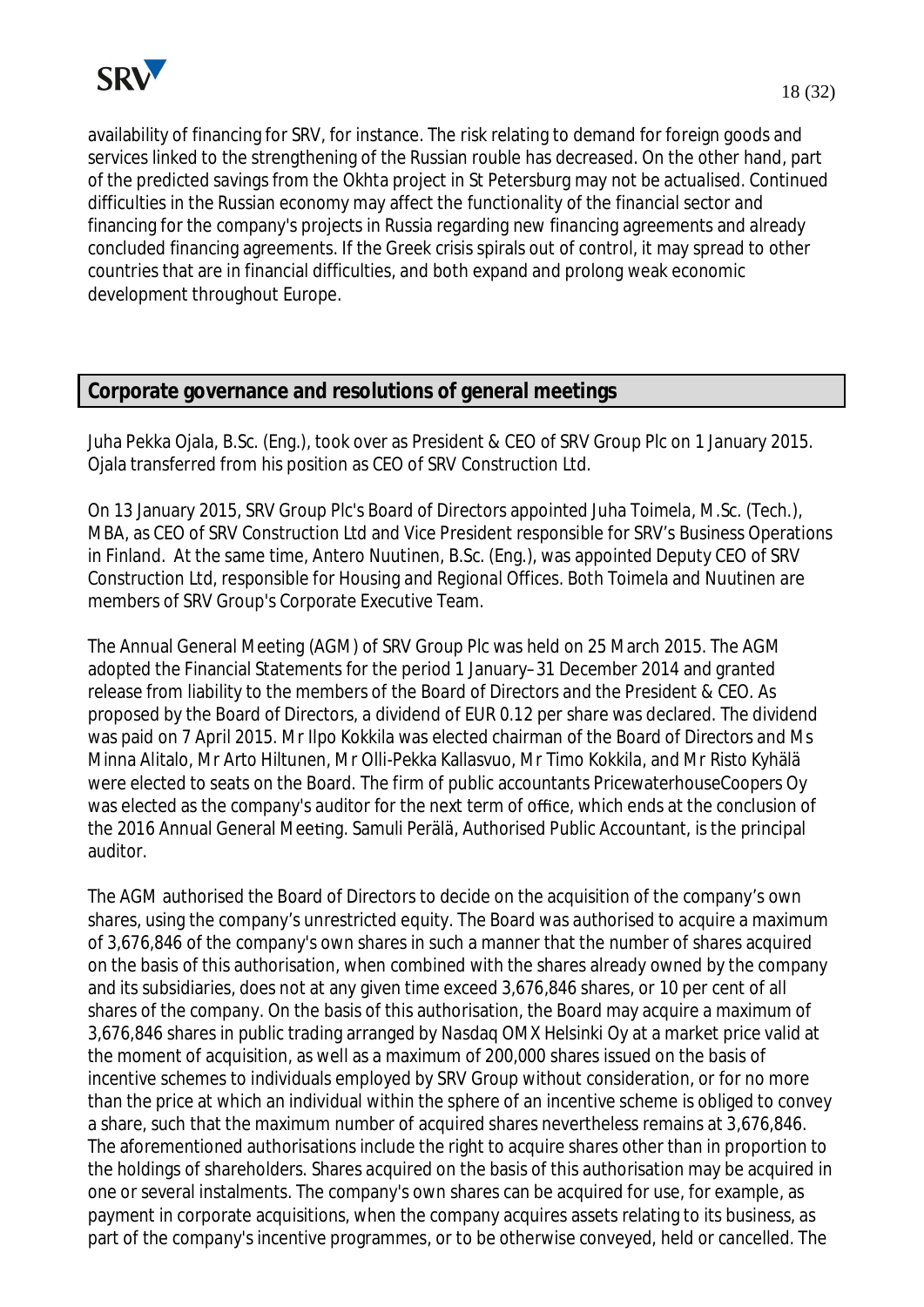

authorisations as described above shall be in force for 18 months from the decision of the general meeting and cancel the authorisation granted by the Annual General Meeting to the Board of Directors on 26 March 2014. The Board of Directors shall decide on other terms relating to the acquisition.

The Board of Directors of SRV Group Plc held its organisation meeting on 25 March 2015. Olli-Pekka Kallasvuo was elected as Vice Chairman of the Board of SRV Group Plc. Minna Alitalo was elected as Chair of the Audit Committee, and Olli-Pekka Kallasvuo and Timo Kokkila as members. Ilpo Kokkila was elected as Chairman of the Nomination and Remuneration Committee, and Arto Hiltunen and Risto Kyhälä as members.

On 23 April 2015, SRV Group Plc's Board of Directors appointed Päivi Kauhanen SVP, Communications, and a member of the Corporate Executive Team. SVP, Communications, Taneli Hassinen, left the Group on 31 July 2015.

SRV Group Plc held an Extraordinary General Meeting on 22 June 2015 that authorised the Board of Directors to decide on the issue of new shares or treasury shares such that, based on the authorisation, the Board of Directors may decide on the issue of new shares or treasury shares in one or more lots in total up to a maximum of 27,000,000 shares. The authorisation may be used to secure the company's funding needs and to strengthen the balance sheet structure of the company. Based on the authorisation, the Board of Directors shall decide on all other terms and conditions of the share issue. The issuance of shares may also be carried out in a directed share issue in derogation of the pre-emptive subscription right of shareholders. The authorisation shall be valid until 31 March 2016 and it shall not supersede the authorisation granted to the Board of Directors by the Annual General Meeting held on 15 March 2011, which is valid until 15 March 2016 and under which a maximum total of 3,676,846 SRV shares can be issued. SRV has started preparations to increase shareholders' equity on the basis of the authorisation.

# **Shares and shareholders**

SRV Group Plc's share capital is EUR 3,062,520. The share has no nominal value and the number of shares outstanding is 36,768,468. The company has one class of shares. SRV had a total of 6,034 shareholders on 30 June 2015.

The closing price at OMX Helsinki at the end of the review period was EUR 3.71 (EUR 2.83 on 31 December 2014, change 31.1%). The highest share price during the review period was EUR 3.98 and the lowest EUR 2.85. At period end, SRV's equity per share excluding the hybrid bond was EUR 5.04 (4.97). During the first half of the year, the all-share index of the Helsinki Stock Exchange (OMX Helsinki) moved by 5.8 per cent and the OMX Construction and Materials index by 24.8 per cent.

At the end of the review period, the company had a market capitalisation of EUR 132.1 million, excluding the Group's treasury shares. 4.5 million shares were traded during the period with a trade volume of EUR 15.8 million. At the end of the review period, SRV Group Plc held 1,171,807 SRV Group Plc shares (3.2 per cent of the total number of the company's shares and combined number of votes). In 2015, SRV Group Plc has acquired 1,500 (6,000) treasury shares and transferred 5,000 treasury shares.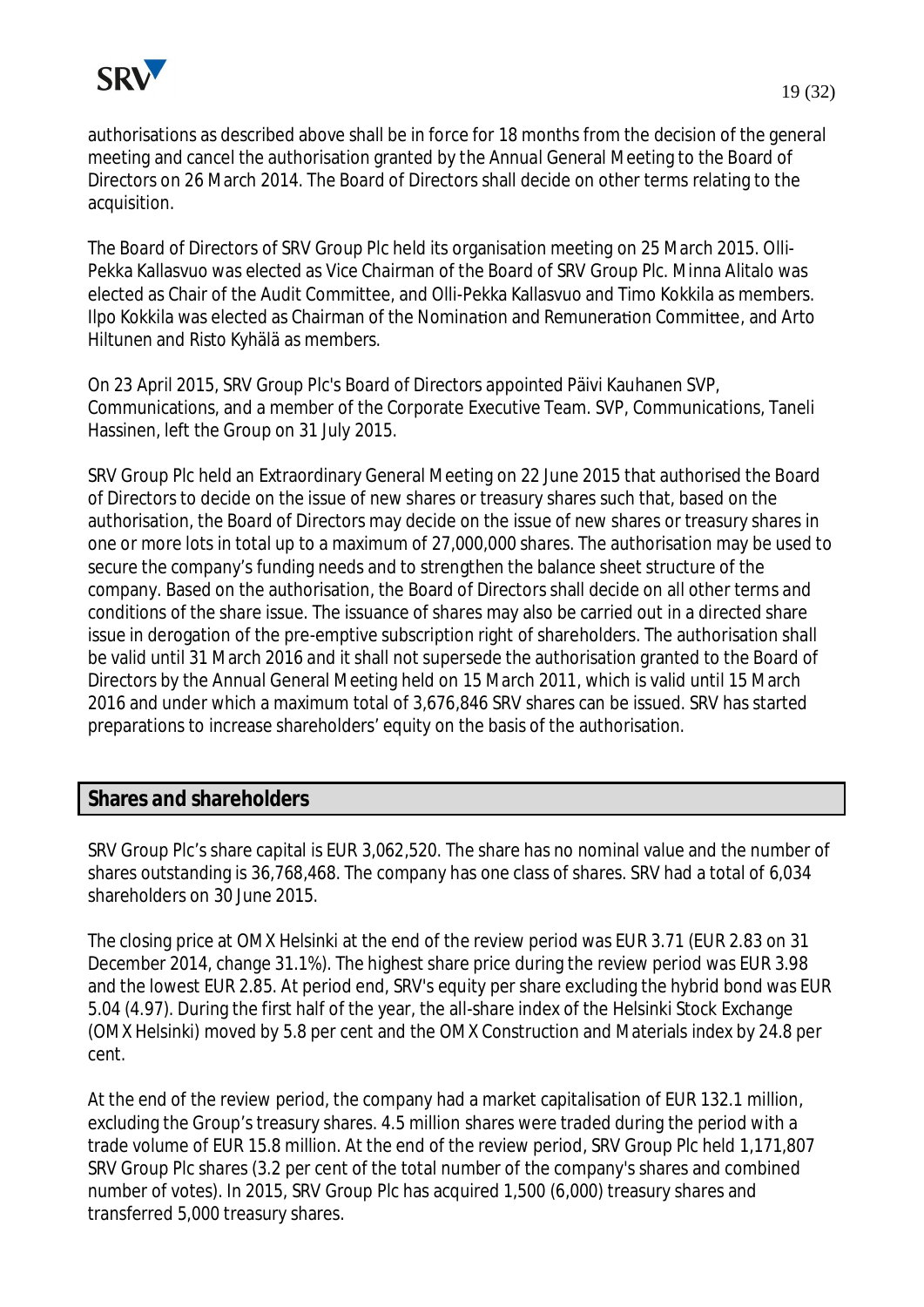

# **Financial objectives**

On 5 August 2015, SRV's Board of Directors confirmed the Group's strategic goals for 2015–2019, as follows:

- With large-scale projects, the company will seek to outpace the growth of the industry during the strategy period
- · Operating profit margin will rise to more than 8 per cent by the end of the strategy period
- Return on equity will be at least 15 per cent by the end of the strategy period
- · The return on investment of International Operations will rise to at least 15 per cent by the end of the strategy period
- The equity ratio will be kept at over 35 per cent
- Steady dividend payments equalling 30-50 per cent of the annual result, taking into account the capital needs of business operations

The achievement of the set strategic objectives is based on weak but steady economic growth in Finland and Russia's economy stabilizing at its current level. In addition, substantial growth in SRV's developer-contracted projects is required.

## **Outlook for 2015**

In addition to general economic trends, SRV's revenue and result will be affected by several factors in 2015, such as: SRV's own projects are recognised as income upon delivery; the part of the order backlog that is continuously recognised as income mainly consists of low-margin contracting; trends in the order backlog's profit margins; the sales volume of developer-contracted housing and the completion schedules of the properties; and the start-up of new contracts and development projects. The largest project is REDI in Kalasatama, started up in April. Based on current completion schedules, SRV estimates that a total of 247 developer-contracted residential units will be completed during 2015.

Thanks to the REDI shopping centre start-up, the Group's full-year revenue for 2015 is expected to increase on 2014 (EUR 684.4 million 1–12/2014) and the result before taxes is forecast to be in the range of EUR 10–20 million (EUR 18.5 million 1–12/2014).

Espoo, 5 August 2015

## Board of Directors

All forward-looking statements in this review are based on management's current expectations and beliefs about future events, and actual results may differ materially from the expectations and beliefs such statements contain.

For further information, please contact: Juha Pekka Ojala, President & CEO, +358 (201) 455 213 Ilkka Pitkänen, CFO, +358 (201) 455 200, +358 (40) 6670906 Päivi Kauhanen, VP, Communications, +358 (50) 598 9560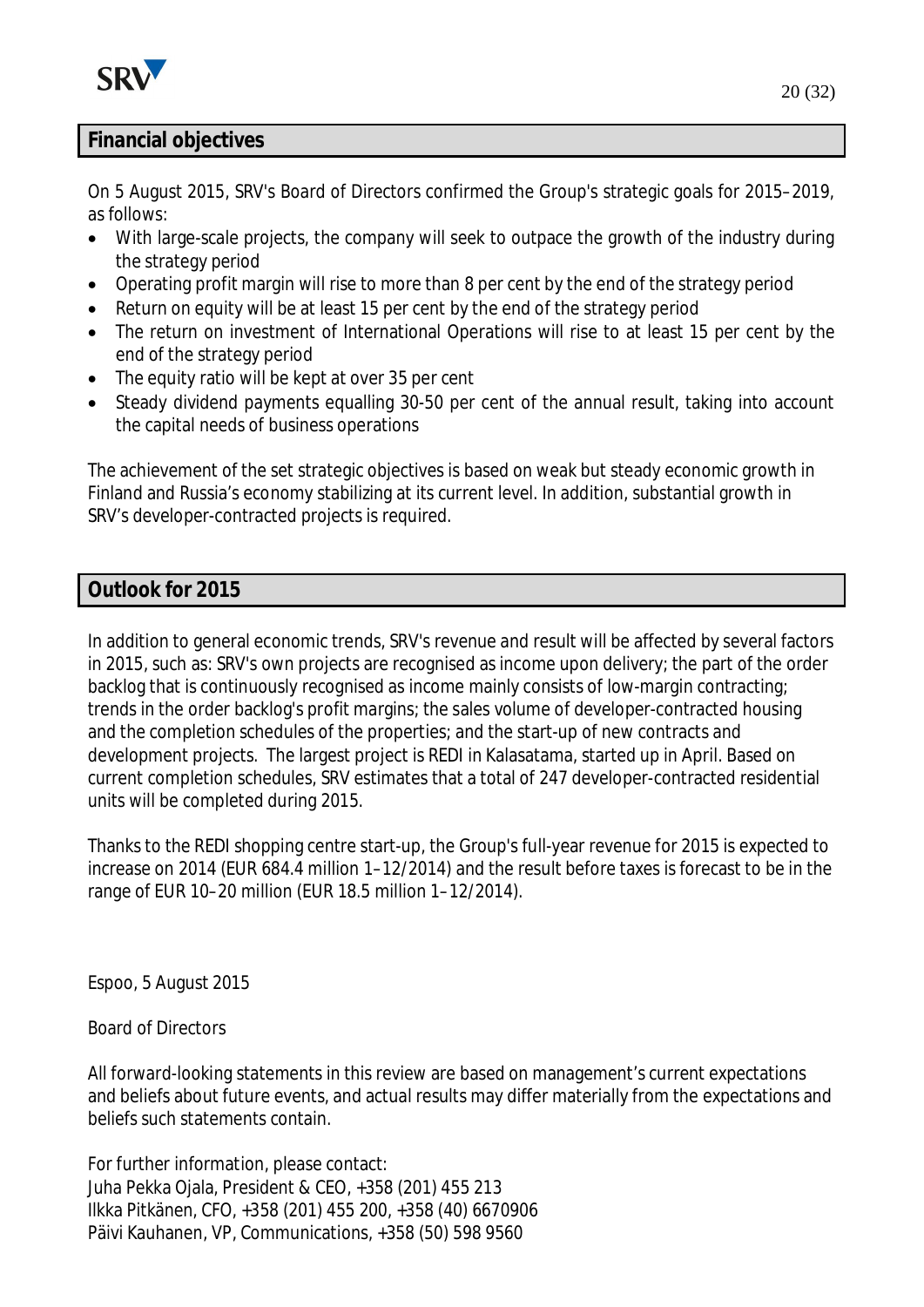

# **Key figures**

|                                                         |                 | $1 - 6/$  | $1 - 6/$         | $4 - 6/$ | $4 - 6/$ | $1 - 12/$ |
|---------------------------------------------------------|-----------------|-----------|------------------|----------|----------|-----------|
|                                                         |                 | 2015      | 2014             | 2015     | 2014     | 2014      |
|                                                         | milj.           |           |                  |          |          |           |
| Revenue                                                 | euroa           | 337.4     | 281.6            | 164.5    | 143.1    | 684.4     |
|                                                         | milj.           |           |                  |          |          |           |
| Operating profit                                        | euroa           | 3.4       | 9.3              | 0.8      | 4.9      | 24.9      |
| Operating profit, % of revenue                          | $\overline{\%}$ | 1.0       | $\overline{3.3}$ | 0.5      | 3.4      | 3.6       |
|                                                         | milj.           |           |                  |          |          |           |
| Profit before taxes                                     | euroa           | 2.6       | 5.6              | $-0.7$   | 3.4      | 18.5      |
| Profit before taxes, % of revenue                       | $\frac{1}{6}$   | 0.8       | 2.0              | $-0.4$   | 2.4      | 2.7       |
| Net profit attributable to equity holders of the parent | milj.           |           |                  |          |          |           |
| company                                                 | euroa           | 2.0       | 3.9              | $-0.8$   | 2.7      | 15.2      |
| Return on equity <sup>1)</sup>                          | $\overline{\%}$ | 1.8       | 3.7              |          |          | 6.9       |
| Return on investment <sup>1)</sup>                      | %               | 2.8       | 3.7              |          |          | 5.4       |
|                                                         | milj.           |           |                  |          |          |           |
| Invested capital                                        | euroa           | 506.8     | 492.3            |          |          | 449.8     |
| Equity ratio                                            | %               | 36.3      | 38.4             |          |          | 43.0      |
|                                                         | milj.           |           |                  |          |          |           |
| Net interest-bearing debt                               | euroa           | 251.0     | 252.7            |          |          | 206.1     |
| Gearing                                                 | %               | 111.4     | 113.4            |          |          | 91.6      |
|                                                         | milj.           |           |                  |          |          |           |
| Order backlog                                           | euroa           | 1 2 5 8.8 | 1 047.0          |          |          | 860.4     |
|                                                         | milj.           |           |                  |          |          |           |
| New agreements                                          | euroa           | 716.7     | 502.0            |          |          | 700.3     |
| Average number of personnel                             |                 | 977       | 918              |          |          | 937       |
| Earnings per share                                      | euroa           | 0.01      | 0.06             | $-0.05$  | 0.05     | 0.33      |
| Earnings per share (diluted)                            | euroa           | 0.01      | 0.06             | $-0.05$  | 0.05     | 0.33      |
| Equity per share                                        | euroa           | 6.31      | 6.24             |          |          | 6.30      |
| Equity per share (excluding the hybrid bond)            | euroa           | 5.04      | 4.97             |          |          | 5.04      |
| Dividend per share                                      | euroa           | 0.12      | 0.12             |          |          | 0.12      |
| Dividend payout ratio                                   | $\overline{\%}$ | 1 4 4 6.5 | 191.1            |          |          | 36.1      |
| Dividend yield                                          | %               | 3.2       | 2.9              |          |          | 4.2       |
| Price per earnings ratio                                |                 | 447.2     | 65.8             |          |          | 8.5       |
| Share price development                                 |                 |           |                  |          |          |           |
| Share price at the end of the period                    |                 |           | 4.13             |          |          |           |
|                                                         | euroa           | 3.71      | 4.06             |          |          | 2.83      |
| Average share price                                     | euroa           | 3.57      |                  |          |          | 3.81      |
| Lowest share price                                      | euroa           | 2.85      | 3.72             |          |          | 2.75      |
| Highest share price                                     | euroa           | 3.98      | 4.38             |          |          | 4.38      |
|                                                         | milj.           |           |                  |          |          |           |
| Market capitalisation at period end                     | euroa           | 132.1     | 147.0            |          |          | 100.7     |
|                                                         | 1 0 0 0         |           |                  |          |          |           |
| Trading volume                                          | kpl             | 4516      | 2 2 7 6          |          |          | 3613      |
| Trading volume, %                                       | $\%$            | 12.7      | 6.4              |          |          | 10.2      |
| Weighted average number of shares outstanding during    | 1 0 0 0         |           |                  |          |          |           |
| the period                                              | kpl             | 35 5 9 2  | 35 517           |          |          | 35 558    |
| Weighted average number of shares outstanding during    | 1 0 0 0         |           |                  |          |          |           |
| the period (diluted)                                    | kpl             | 35 617    | 35 4 73          |          |          | 35 583    |
| Number of shares outstanding at the end of the period   | 1 0 0 0         |           |                  |          |          |           |
| (share issue adjusted)                                  | kpl             | 35 5 97   | 35 599           |          |          | 35 593    |

 $1)$  In calculation the key ration, only the profit for the review period has been annualised.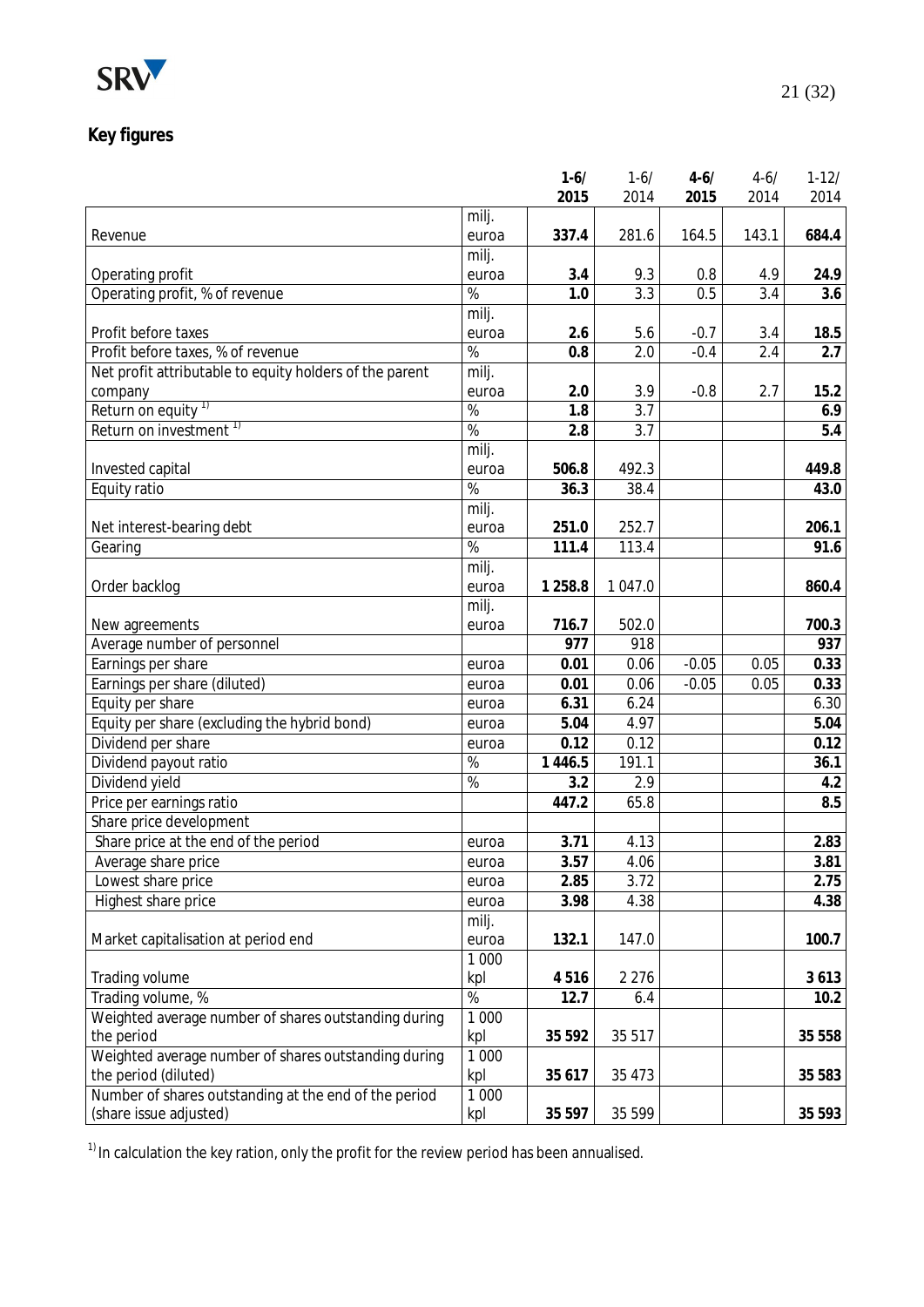

# **Calculation of key figures**

| Gearing ratio, %                               |          |       | 100 x Net interest-bearing debt                                                  |
|------------------------------------------------|----------|-------|----------------------------------------------------------------------------------|
|                                                |          |       | Total equity                                                                     |
|                                                |          |       |                                                                                  |
| Return on equity, %                            |          |       | 100 x Total comprehensive income for the period                                  |
|                                                |          |       | Total equity, average                                                            |
|                                                |          |       |                                                                                  |
| Return on investment, %                        |          | 100 x | Result before taxes + interest and other financial expenses (without             |
|                                                |          |       | exchange rate gains and losses)<br>Invested capital, average                     |
|                                                |          |       |                                                                                  |
| Equity ratio, %                                |          |       | 100 x Total equity                                                               |
|                                                |          |       | Total assets - advances received                                                 |
|                                                |          |       |                                                                                  |
| Invested capital                               | $=$      |       | Total assets - non-interest bearing debt - deferred tax liabilities - provisions |
|                                                |          |       |                                                                                  |
| Net interest-bearing debt                      | $=$      |       | Interest bearing debt - cash and cash equivalents                                |
|                                                |          |       |                                                                                  |
|                                                |          |       |                                                                                  |
| Earnings per share attributable                |          |       | Result for the period - non-controlling interest                                 |
| to equity holders of the parent company        | $=$      |       | - hybrid bond interest                                                           |
|                                                |          |       | Average number of shares (share-issue adjusted)                                  |
|                                                |          |       |                                                                                  |
|                                                |          |       |                                                                                  |
| Earnings per share attributable                | $=$      |       | Result for the period - non-controlling interest                                 |
| to equity holders of the parent company        |          |       | - hybrid bond interest                                                           |
| (diluted)                                      |          |       | Average number of shares (share-issue adjusted, diluted)                         |
|                                                |          |       |                                                                                  |
| Equity per share                               | $=$      |       | Shareholders' equity attributable to equity holders of the parent company        |
|                                                |          |       | Average number of shares at end of period (share-issue adjusted)                 |
|                                                |          |       |                                                                                  |
| Equity per share (without hybrid bond)         | $=$      |       | Shareholders' equity attributable to equity holders of the parent company -      |
|                                                |          |       | hybrid bond                                                                      |
|                                                |          |       | Average number of shares at end of period (share-issue adjusted)                 |
|                                                |          |       |                                                                                  |
| Price per earnings ratio (P/E-ratio)           | $=$      |       | Share price at end of period                                                     |
|                                                |          |       | Earnings per share                                                               |
|                                                |          |       |                                                                                  |
| Dividend payout ratio, %                       |          | 100x  | Dividend per share                                                               |
|                                                |          |       | Earnings per share                                                               |
| Dividend yield, %                              |          |       | 100 x Dividend per share                                                         |
|                                                |          |       | Share price at end of period                                                     |
|                                                |          |       |                                                                                  |
| Average share price                            | $\equiv$ |       | Number of shares traded in euros during the period                               |
|                                                |          |       | Number of shares traded during the period                                        |
|                                                |          |       |                                                                                  |
| Market capitalisation at the end of the period | $\equiv$ |       | Number of shares outstanding at the end of the period x share price at the       |
|                                                |          |       | end of the period                                                                |
|                                                |          |       |                                                                                  |
| Trading volume                                 | $=$      |       | Number of shares traded during the period and their percentage of the            |
|                                                |          |       | weighted average number of shares outstanding                                    |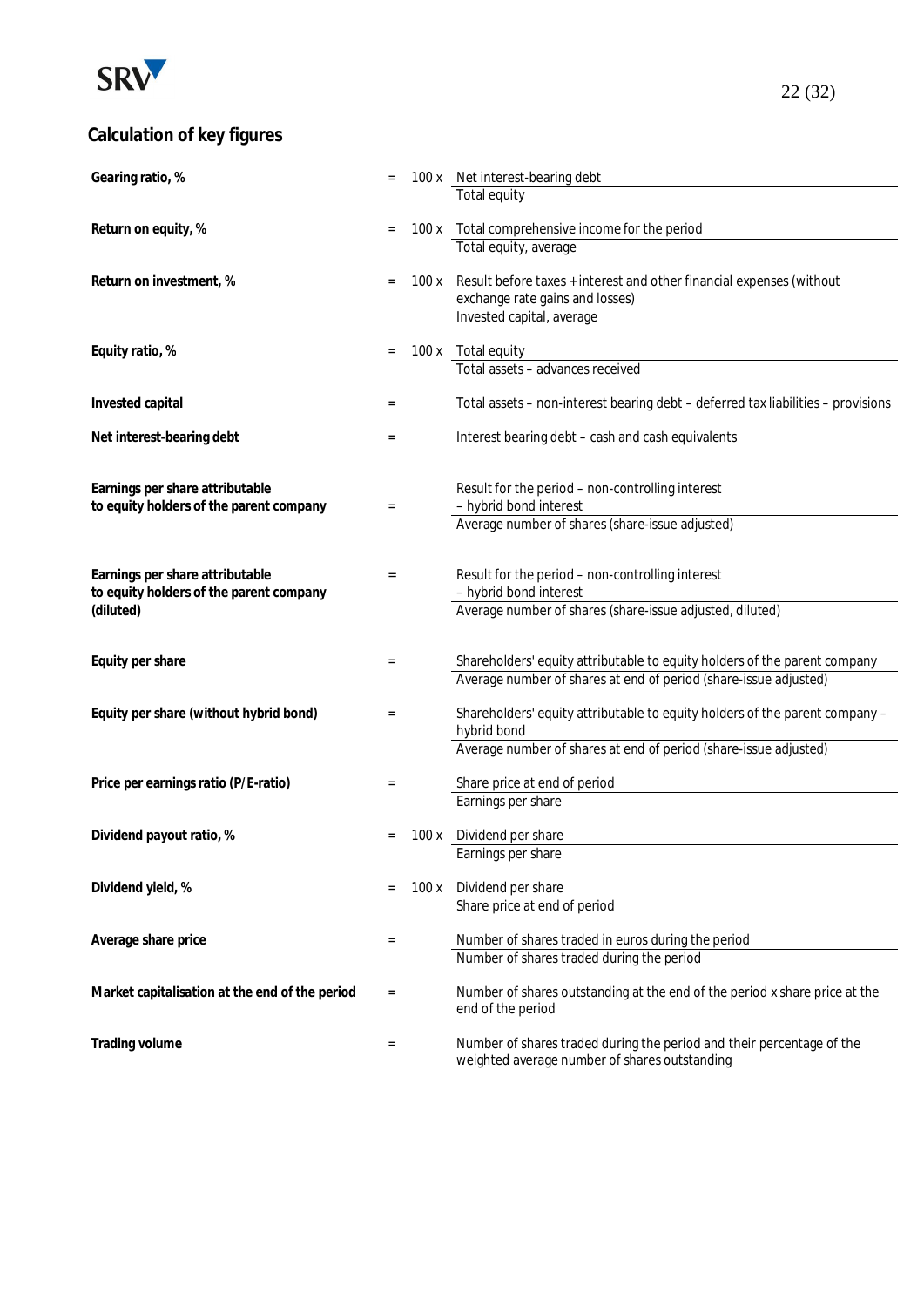

**Group and Segment information by quarter**

| SRV Group (EUR million)                 | $4 - 6/15$  |             | 1-3/15 10-12/14 | $7 - 9/14$ | $4 - 6/14$ | $1 - 3/14$ |
|-----------------------------------------|-------------|-------------|-----------------|------------|------------|------------|
| Revenue                                 | 164.5       | 172.9       | 193.8           | 209.0      | 143.1      | 138.5      |
| Operating profit                        | 0.8         | 2.5         | 9.6             | 6.0        | 4.9        | 4.4        |
| Financial income and expenses,          |             |             |                 |            |            |            |
| total                                   | $-1.5$      | 0.8         | $-2.4$          | $-0.2$     | $-1.5$     | $-2.3$     |
| Profit before taxes                     | $-0.7$      | 3.3         | 7.2             | 5.7        | 3.4        | 2.2        |
| Order backlog <sup>1)</sup>             | 1 258.8     | 1 1 7 9 . 8 | 860.4           | 944.1      | 1 047.0    | 880.2      |
| New agreements                          | 227.6       | 489.1       | 108.0           | 90.3       | 317.3      | 184.7      |
| Earnings per share, EUR                 | $-0.05$     | 0.05        | 0.13            | 0.14       | 0.05       | 0.01       |
| Equity per share, EUR $1$               | 5.04        | 5.07        | 5.04            | 5.13       | 4.97       | 4.87       |
| Share closing price, EUR <sup>1)</sup>  | 3.71        | 3.39        | 2.83            | 3.67       | 4.13       | 3.76       |
| Equity ratio, % <sup>1)</sup>           | 36.3        | 39.8        | 43.0            | 38.9       | 38.4       | 39.0       |
| Net interest-bearing debt <sup>1)</sup> | 251.0       | 228.5       | 206.1           | 255.1      | 252.7      | 225.3      |
| Gearing, $\%$ <sup>1)</sup>             | 111.4       | 101.0       | 91.6            | 111.6      | 113.4      | 103.0      |
| 1) at the end of the period             |             |             |                 |            |            |            |
| Revenue (EUR million)                   | $4 - 6/15$  | $1 - 3/15$  | 10-12/14        | $7 - 9/14$ | $4 - 6/14$ | $1 - 3/14$ |
| <b>Operations in Finland</b>            | 146.9       | 157.1       | 176.0           | 196.5      | 131.0      | 124.4      |
| - accounted for by business             |             |             |                 |            |            |            |
| construction                            | 94.5        | 114.0       | 99.1            | 144.9      | 82.5       | 69.0       |
| - accounted for by housing              |             |             |                 |            |            |            |
| construction                            | 52.4        | 43.1        | 76.9            | 51.7       | 48.5       | 55.4       |
| <b>International Operations</b>         | 17.6        | 15.9        | 17.8            | 12.6       | 12.4       | 14.2       |
| Other operations                        | 3.4         | 3.8         | 4.2             | 5.0        | 5.4        | 4.9        |
| Eliminations                            | $-3.4$      | $-3.8$      | $-4.1$          | $-5.1$     | $-5.7$     | $-4.9$     |
| Group, total                            | 164.5       | 172.9       | 193.8           | 209.0      | 143.1      | 138.5      |
| Operating profit (EUR million)          | $4 - 6/15$  | $1 - 3/15$  | 10-12/14        | $7 - 9/14$ | $4 - 6/14$ | $1 - 3/14$ |
| Operations in Finland                   | 2.4         | 3.3         | 10.2            | 6.2        | 7.0        | 6.6        |
| <b>International Operations</b>         | 0.1         | 0.7         | 1.8             | 0.2        | $-0.4$     | $-0.6$     |
| Other operations                        | $-1.6$      | $-1.5$      | $-2.4$          | $-0.4$     | $-1.8$     | $-1.6$     |
| Eliminations                            | 0.0         | 0.0         | 0.0             | 0.0        | 0.0        | 0.0        |
| Group, total                            | 0.8         | 2.5         | 9.6             | 6.0        | 4.9        | 4.4        |
|                                         |             |             |                 |            |            |            |
| Operating profit, %                     | $4 - 6/15$  | $1 - 3/15$  | 10-12/14        | $7 - 9/14$ | $4 - 6/14$ | $1 - 3/14$ |
| Operations in Finland                   | 1.6         | 2.1         | 5.8             | 3.1        | 5.4        | 5.3        |
| <b>International Operations</b>         | 0.5         | 4.1         | 10.1            | 1.6        | $-2.9$     | $-4.0$     |
| Group, total                            | 0.5         | 1.5         | 5.0             | 2.9        | 3.4        | 3.2        |
| Order backlog (EUR million)             | 30.6.15     | 31.3.15     | 31.12.14        | 30.9.14    | 30.6.14    | 31.3.14    |
| Operations in Finland                   | 1 1 5 9 . 3 | 1 0 6 2.9   | 723.2           | 777.8      | 920.0      | 721.5      |
| - accounted for by business             |             |             |                 |            |            |            |
| construction                            | 806.9       | 801.1       | 450.1           | 505.6      | 633.1      | 477.2      |
| - accounted for by housing              |             |             |                 |            |            |            |
| construction                            | 352.4       | 261.8       | 273.1           | 272.3      | 286.9      | 244.2      |
| <b>International Operations</b>         | 99.5        | 116.9       | 137.2           | 166.2      | 126.9      | 158.8      |
| Group, total                            | 1 2 5 8.8   | 1 1 7 9 . 8 | 860.4           | 944.1      | 1 047.0    | 880.2      |
| - sold order backlog                    | 1074        | 1 0 3 7     | 729             | 817        | 873        | 698        |
| - unsold order backlog                  | 185         | 142         | 132             | 127        | 174        | 182        |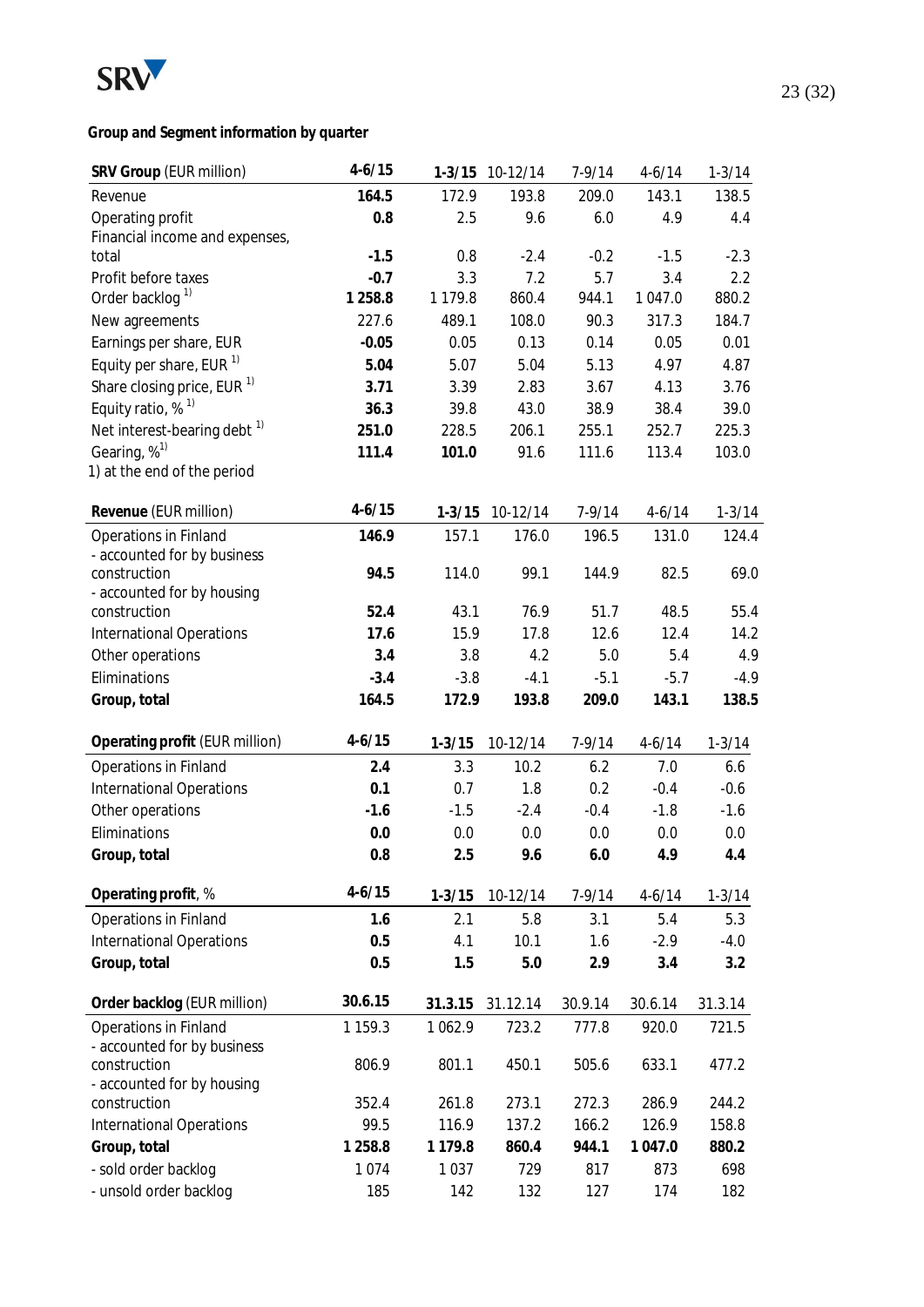

| Order backlog, housing construction in Finland |             |             |          |            |             |            |  |  |  |  |
|------------------------------------------------|-------------|-------------|----------|------------|-------------|------------|--|--|--|--|
| (EUR million)                                  | 30.6.15     | 31.3.15     | 31.12.14 | 30.9.14    | 30.6.14     | 31.3.14    |  |  |  |  |
| Contracts and negotiated                       |             |             |          |            |             |            |  |  |  |  |
| contracts                                      | 88          | 88          | 122      | 146        | 179         | 130        |  |  |  |  |
| Under construction, sold                       | 86          | 39          | 28       | 16         | 14          | 13         |  |  |  |  |
| Under construction, unsold                     | 131         | 79          | 59       | 41         | 26          | 27         |  |  |  |  |
| Completed and unsold                           | 47          | 56          | 65       | 69         | 68          | 74         |  |  |  |  |
| Housing construction, total                    | 352         | 262         | 273      | 272        | 287         | 244        |  |  |  |  |
| Capital invested (EUR million)                 | 30.6.15     | 31.3.15     | 31.12.14 | 30.9.14    | 30.6.14     | 31.3.14    |  |  |  |  |
| Operations in Finland                          | 290.8       | 273.3       | 277.2    | 298.9      | 303.1       | 275.3      |  |  |  |  |
| <b>International Operations</b>                | 217.7       | 211.3       | 203.0    | 208.5      | 192.8       | 181.7      |  |  |  |  |
| Other operations and                           |             |             |          |            |             |            |  |  |  |  |
| eliminations                                   | $-1.7$      | $-15.5$     | $-30.5$  | $-2.2$     | $-3.6$      | 10.7       |  |  |  |  |
| Group, total                                   | 506.8       | 469.1       | 449.8    | 505.1      | 492.3       | 467.7      |  |  |  |  |
| Housing production in Finland,                 |             |             |          |            |             |            |  |  |  |  |
| no.                                            | $4 - 6/15$  | $1 - 3/15$  | 10-12/14 | $7 - 9/14$ | $4 - 6/14$  | $1 - 3/14$ |  |  |  |  |
| Units sold, total                              | 236         | 74          | 206      | 102        | 288         | 160        |  |  |  |  |
| - developer contracting                        | 236         | 74          | 122      | 65         | 29          | 72         |  |  |  |  |
| - investor sales <sup>2)</sup>                 | $\mathbf 0$ | $\mathbf 0$ | 84       | 37         | 259         | 88         |  |  |  |  |
| Developer contracting                          |             |             |          |            |             |            |  |  |  |  |
| - start-ups                                    | 376         | 66          | 197      | 111        | $\mathbf 0$ | 22         |  |  |  |  |
| - completed                                    | 22          | $\mathbf 0$ | 63       | 86         | $\mathbf 0$ | 100        |  |  |  |  |
| - completed and unsold                         | 126         | 152         | 183      | 194        | 173         | 198        |  |  |  |  |
| Under construction, total <sup>1)</sup>        | 1628        | 1 3 5 6     | 1625     | 1612       | 1638        | 1 1 8 5    |  |  |  |  |
| - contracts <sup>1)</sup>                      | 498         | 492         | 625      | 649        | 649         | 455        |  |  |  |  |
| - sold, negotiated contracts <sup>1)2)</sup>   | 380         | 468         | 670      | 767        | 818         | 559        |  |  |  |  |
| - developer contracting <sup>1)</sup>          | 750         | 396         | 330      | 196        | 171         | 171        |  |  |  |  |
| - of which sold 1)                             | 342         | 154         | 111      | 63         | 63          | 59         |  |  |  |  |
| - of which unsold 1)                           | 408         | 242         | 219      | 133        | 108         | 112        |  |  |  |  |

1) at period-end 2) investor sales under negotiated contracts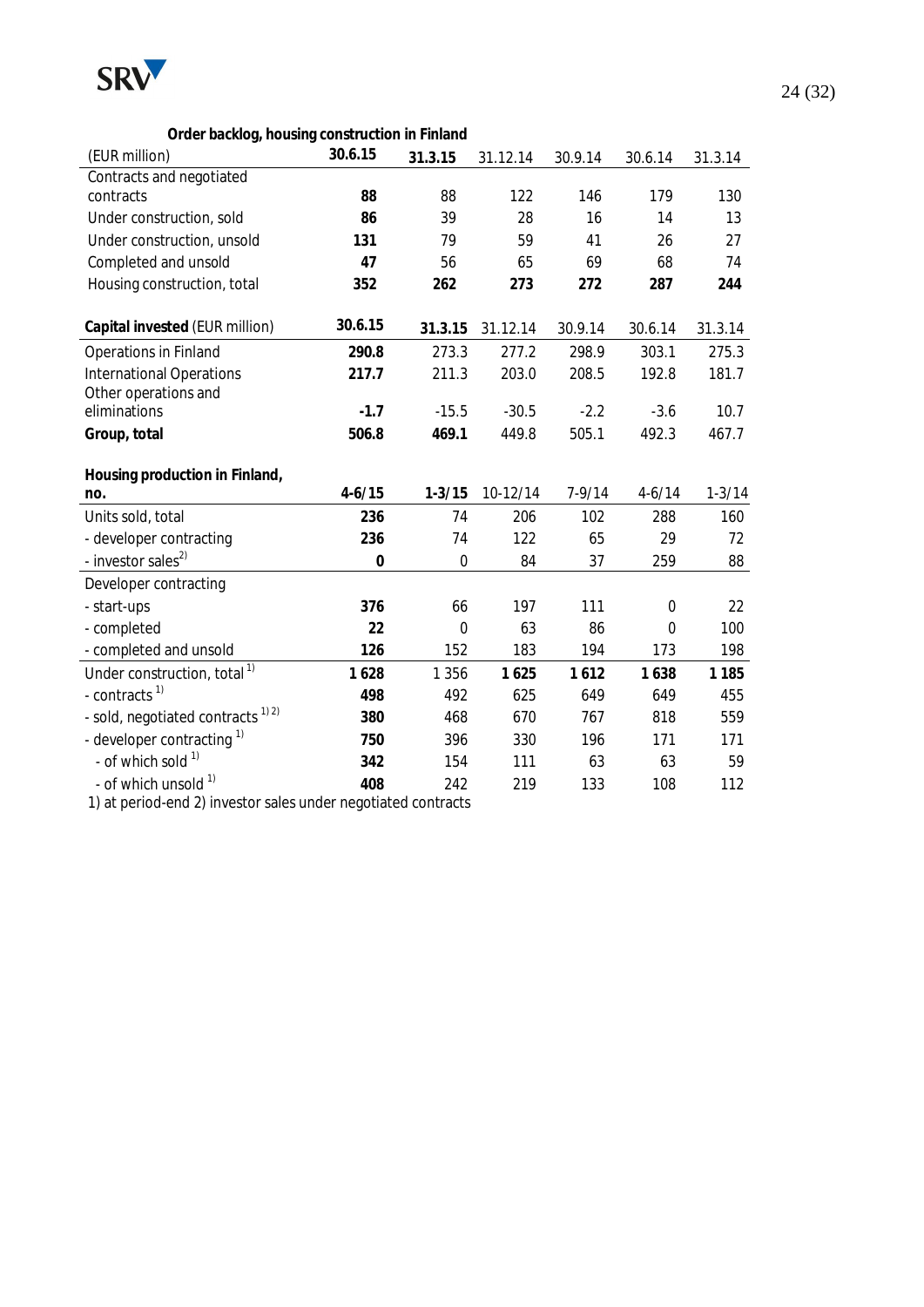

# **SRV GROUP PLC INTERIM REPORT, 1 JANUARY-30 JUNE 2015: TABULATED SECTION**

- 1) Accounting principles
- 2) Consolidated income statement and statement of comprehensive income
- 3) Consolidated balance sheet
- 4) Consolidated cash flow statement
- 5) Statement of changes in Group equity
- 6) Commitments and contingent liabilities
- 7) Segment information Group
- 8) Inventories
- 9) Insider events
- 10) Events after the reporting period
- **1) Interim Report 1 January 30 June 2015**

This interim report has been prepared in accordance with the IAS standard 34, Interim Financial Reporting. In preparing this interim report, SRV has applied the same accounting principles as in its year-end financial statements for 2014. However, as of 1 January 2015, the Group began to apply the new or revised IFRS standards and IFRIC interpretations published by IASB, specified in the accounting principles of SRV's year-end financial statements for 2014.

The preparation of the interim report in accordance with IFRS requires the management of the Group to make estimates and assumptions that affect the carrying amounts on the balance sheet date for assets and liabilities and the amounts of revenues and expenses. Judgements also have to be made in applying the accounting principles. As the estimates and assumptions are based on views on the balance sheet date, they involve risks and uncertainties. Actual results may differ from the estimates and assumptions. The key accounting estimates and judgement-based solutions are presented in greater detail in the accounting principles of the consolidated financial statements for 2014.

In its 2014 consolidated financial statements, SRV changed the way in which it presents investments in associated and joint venture companies as well as the calculation of the earnings per share indicator, as described in greater detail in the accounting principles of the annual financial statements. The comparison period figures presented in the interim report have been adjusted accordingly.

The information disclosed in this interim report is unaudited. The figures have been rounded up to millions of euros, so the sum total of individual figures may deviate from the sum total presented.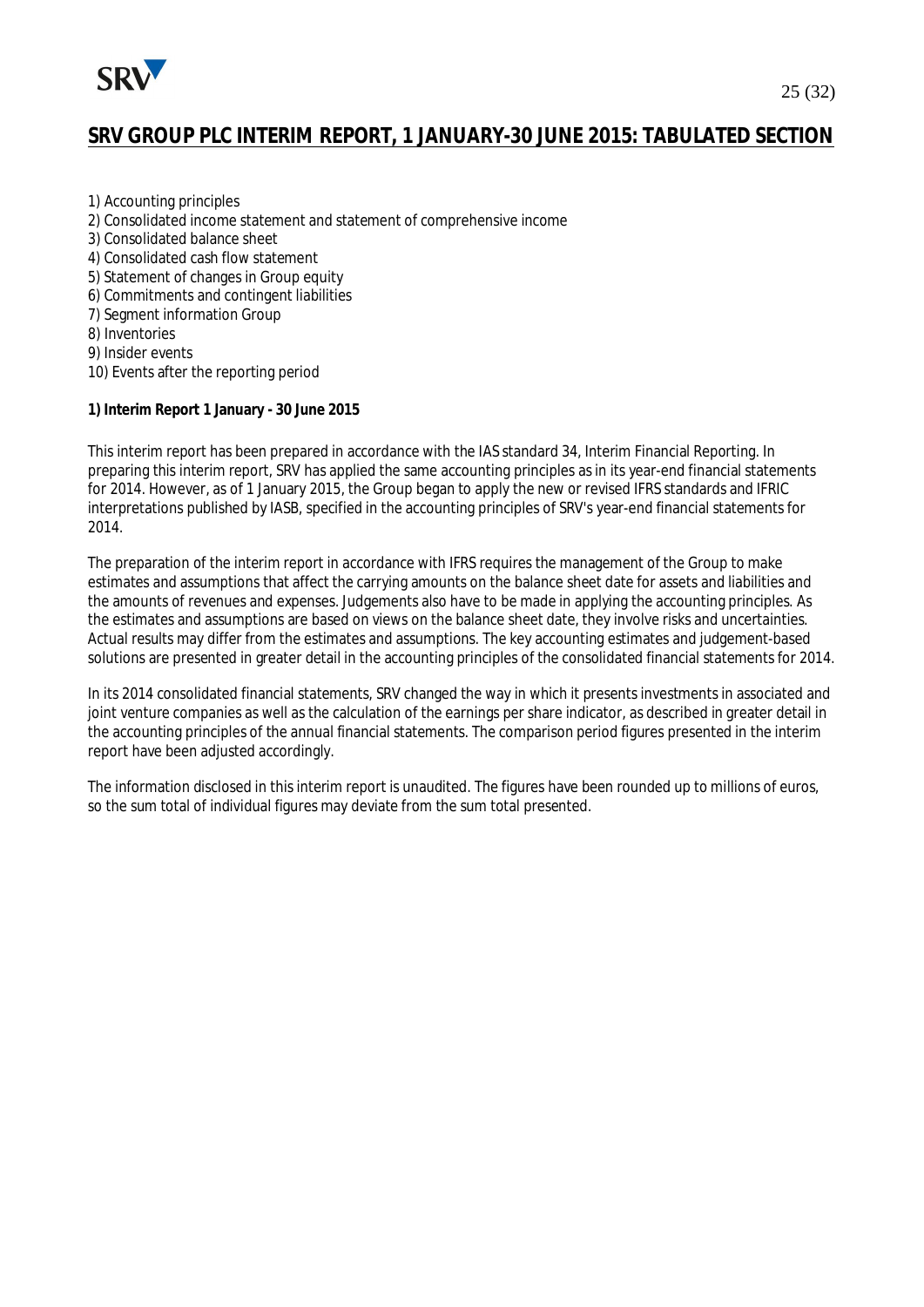

**2) Consolidated income statement and statement of comprehensive income**

| Consolidated income statement<br>(EUR million)                                            | $1 - 6/$<br>2015 | $1 - 6/$<br>2014 | change,<br><b>MEUR</b> | change,<br>%     | $4 - 6/$<br>2015 | $4 - 6/$<br>2014 | $1 - 12/$<br>2014 |
|-------------------------------------------------------------------------------------------|------------------|------------------|------------------------|------------------|------------------|------------------|-------------------|
| Revenue                                                                                   | 337.4            | 281.6            | 55.9                   | 19.8             | 164.5            | 143.1            | 684.4             |
| Other operating income                                                                    | 0.4              | 2.9              | $-2.5$                 | $-85.0$          | 0.3              | 1.6              | 4.9               |
| Change in inventories of finished                                                         |                  |                  |                        |                  |                  |                  |                   |
| goods and work in progress                                                                | $-2.0$           | 16.3             | $-18.2$                |                  | 8.6              | 15.4             | $-54.6$           |
| Use of materials and services                                                             | $-291.9$         | $-251.0$         | $-40.9$                | 16.3             | $-150.7$         | $-135.0$         | $-533.1$          |
| Employee benefit expenses                                                                 | $-34.0$          | $-33.1$          | $-0.9$                 | 2.6              | $-18.5$          | $-17.0$          | $-63.2$           |
| Share of profits of associated                                                            |                  |                  |                        |                  |                  |                  |                   |
| companies                                                                                 | 1.5              | 0.2              | 1.3                    | 636.3            | 0.6              | 0.2              | 1.0               |
| Depreciation and impairments                                                              | $-1.4$           | $-1.4$           | 0.0                    | 3.2              | $-0.7$           | $-0.7$           | $-2.0$            |
| Other operating expenses                                                                  | $-6.8$           | $-6.1$           | $-0.6$                 | 10.3             | $-3.4$           | $-2.7$           | $-12.5$           |
| Operating profit                                                                          | 3.4              | 9.3              | $-5.9$                 | $-63.8$          | 0.8              | 4.9              | 24.9              |
| Financial income                                                                          | 3.2              | 0.5              | 2.7                    | 592.4            | 0.4              | 0.5              | 2.8               |
| Financial expenses                                                                        | $-4.0$           | $-4.2$           | 0.3                    | $-6.4$           | $-1.9$           | $-2.0$           | $-9.3$            |
| Financial income and expenses,                                                            |                  |                  |                        |                  |                  |                  |                   |
| total                                                                                     | $-0.7$           | $-3.8$           | 3.0                    | $-80.5$          | $-1.5$           | $-1.5$           | $-6.4$            |
| Profit before taxes                                                                       | 2.6              | 5.6              | $-2.9$                 | $-52.5$          | $-0.7$           | 3.4              | 18.5              |
| Income taxes                                                                              | $-0.6$           | $-1.5$           | 0.8                    | $-56.7$          | $-0.1$           | $-0.7$           | $-3.2$            |
| Net profit for the period                                                                 | 2.0              | 4.1              | $-2.1$                 | $-50.9$          | $-0.8$           | 2.6              | 15.4              |
| Attributable to                                                                           |                  |                  |                        |                  |                  |                  |                   |
| Equity holders of the parent                                                              |                  |                  |                        |                  |                  |                  |                   |
| company                                                                                   | 2.0              | 3.9              |                        |                  | $-0.8$           | 2.7              | 15.2              |
| Non-controlling interests                                                                 | 0.0              | 0.2              |                        |                  | 0.0              | 0.0              | 0.2               |
| Earnings per share attributable to                                                        |                  |                  |                        |                  |                  |                  |                   |
| equity holders of the parent                                                              |                  |                  |                        |                  |                  |                  |                   |
| company<br>Earnings per share attributable to                                             | 0.01             | 0.06             |                        |                  | $-0.05$          | 0.05             | 0.33              |
| equity holders of the parent                                                              |                  |                  |                        |                  |                  |                  |                   |
| company (diluted)                                                                         | 0.01             | 0.06             |                        |                  | $-0.05$          | 0.05             | 0.33              |
|                                                                                           |                  |                  |                        |                  |                  |                  |                   |
|                                                                                           |                  |                  |                        |                  |                  |                  |                   |
| Statement of comprehensive                                                                |                  |                  |                        |                  |                  |                  |                   |
| income<br>(EUR million)                                                                   |                  |                  | $1 - 6/$<br>2015       | $1 - 6/$<br>2014 | $4 - 6/$<br>2015 | $4 - 6/$<br>2014 | 1-12/<br>2014     |
| Net profit for the period                                                                 |                  |                  | 2.0                    | 4.1              | $-0.8$           | 2.6              | 15.4              |
|                                                                                           |                  |                  |                        |                  |                  |                  |                   |
| Other comprehensive income                                                                |                  |                  |                        |                  |                  |                  |                   |
| Other comprehensive income to be reclassified to profit or<br>loss in subsequent periods: |                  |                  |                        |                  |                  |                  |                   |
| Financial assets available for sale                                                       |                  |                  | $-0.5$                 | 0.0              | $-0.5$           | 0.0              | $-1.2$            |
| Income tax relating to components of other comprehensive                                  |                  |                  |                        |                  |                  |                  |                   |
| income                                                                                    |                  |                  | 0.1                    | 0.0              | 0.1              | $0.0\,$          | 0.2               |
| Gains and losses arising from translating the financial                                   |                  |                  |                        |                  |                  |                  |                   |
| statements of a foreign operation                                                         |                  |                  | 1.5                    | $-0.3$           | 0.0              | 0.5              | $-5.3$            |
| Share of other comprehensive income of associated                                         |                  |                  |                        |                  |                  |                  |                   |
| companies and joint ventures                                                              |                  |                  | 0.5                    | 0.0              | 0.0              | 0.0              | 0.0               |
| Other comprehensive income for the period, net of tax                                     |                  |                  | 1.6                    | $-0.3$           | $-0.5$           | 0.5              | $-6.2$            |
| Total comprehensive income for the period                                                 |                  |                  | 3.6                    | 3.8              | $-1.2$           | 3.1              | 9.1               |
| Attributable to                                                                           |                  |                  |                        |                  |                  |                  |                   |
| Equity holders of the parent company                                                      |                  |                  | 3.6                    | 3.6              | $-1.3$           | 3.1              | 9.0               |
| Non-controlling interests                                                                 |                  |                  | 0.0                    | 0.2              | 0.0              | 0.0              | 0.2               |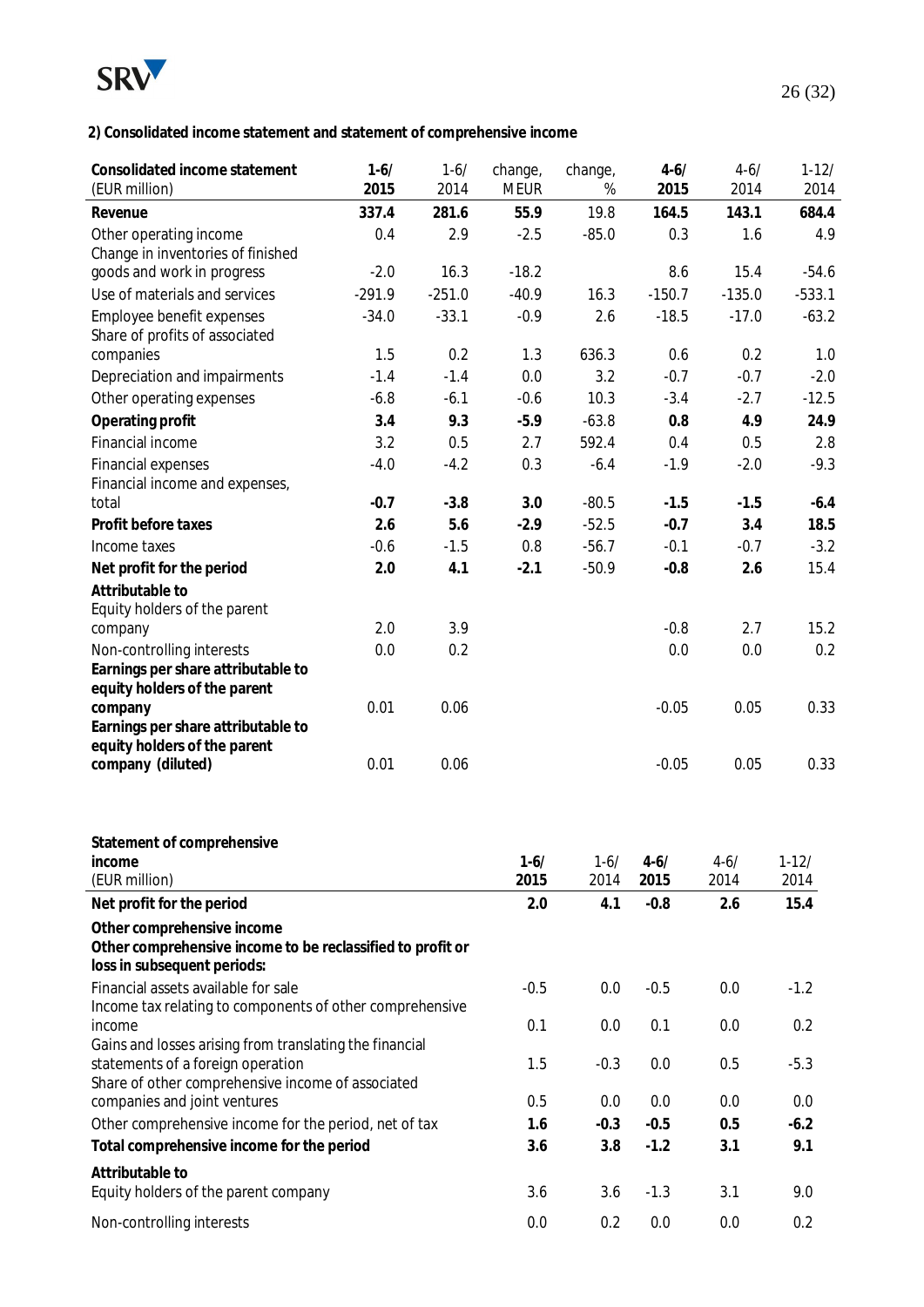

| 3) Consolidated balance sheet (EUR million)      | 30.6.15 | 30.6.14 | change, % | 31.12.14 |
|--------------------------------------------------|---------|---------|-----------|----------|
| <b>ASSETS</b>                                    |         |         |           |          |
| Non-current assets                               |         |         |           |          |
| Property, plant and equipment                    | 10.8    | 12.1    | $-10.7$   | 11.3     |
| Goodwill                                         | 1.7     | 1.7     | 0.0       | 1.7      |
| Other intangible assets                          | 0.8     | 0.7     | 2.5       | 0.7      |
| Shares in associated companies and joint         |         |         |           |          |
| ventures                                         | 206.7   | 81.5    | 153.6     | 100.0    |
| Other financial assets                           | 8.7     | 10.8    | $-19.4$   | 9.2      |
| Receivables                                      | 0.8     | 4.5     | $-82.4$   | 0.9      |
| Loan receivables from associated companies and   |         |         |           |          |
| joint ventures                                   | 30.5    | 23.0    | 32.5      | 30.0     |
| Deferred tax assets                              | 6.6     | 7.6     | $-14.2$   | 7.0      |
| Non-current assets, total                        | 266.6   | 142.1   | 87.7      | 160.8    |
| Current assets                                   |         |         |           |          |
| Inventories                                      | 316.6   | 385.0   | $-17.8$   | 312.8    |
| Trade and other receivables                      | 103.4   | 90.4    | 14.4      | 82.6     |
| Loan receivables from associated companies and   |         |         |           |          |
| joint ventures                                   | 1.1     | 1.1     | 0.0       | 1.1      |
| Current tax receivables (based on profit for the |         |         |           | 0.3      |
| review period)                                   | 1.1     | 1.6     | $-28.8$   |          |
| Cash and cash equivalents                        | 30.3    | 16.8    | 80.6      | 18.4     |
| Current assets, total                            | 452.5   | 494.8   | $-8.5$    | 415.2    |
| ASSETS, TOTAL                                    | 719.2   | 636.9   | 12.9      | 576.1    |
| Consolidated balance sheet (EUR million)         | 30.6.15 | 30.6.14 | change, % | 31.12.14 |
| <b>EQUITY AND LIABILITIES</b>                    |         |         |           |          |
| Equity attributable to the equity holders of the |         |         |           |          |
| parent company                                   |         |         |           |          |
| Share capital                                    | 3.1     | 3.1     | 0.0       | 3.1      |
| Invested free equity fund                        | 92.6    | 92.3    | 0.4       | 92.3     |
| <b>Translation differences</b>                   | $-3.3$  | $-0.3$  | 967.8     | $-5.3$   |
| Fair value reserve                               | $-1.4$  | 0.0     |           | $-0.9$   |
| Hybrid bond                                      | 45.0    | 45.0    | 0.0       | 45.0     |
| Retained earnings                                | 88.5    | 82.1    | 7.9       | 90.3     |
| Equity attributable to equity holders of the     |         |         |           |          |
| parent company, total                            | 224.6   | 222.1   | 1.1       | 224.4    |
| Non-controlling interests                        | 0.8     | 0.8     | 3.2       | 0.8      |
| Total equity                                     | 225.4   | 222.9   | 1.1       | 225.2    |
| Non-current liabilities                          |         |         |           |          |
| Deferred tax liabilities                         | 1.6     | 2.7     | $-39.9$   | 1.5      |
| Provisions                                       | 6.2     | 5.8     | 6.8       | 6.5      |
| Interest-bearing liabilities                     | 165.9   | 148.4   | 11.8      | 147.0    |
| Other liabilities                                | 3.2     | 0.0     |           | 0.0      |
| Non-current liabilities, total                   | 176.9   | 156.9   | 12.7      | 155.1    |
| <b>Current liabilities</b>                       |         |         |           |          |
| Trade and other payables                         | 194.2   | 130.4   | 48.9      | 111.5    |
| Current tax payables (based on profit for the    |         |         |           |          |
| review period)                                   | 3.3     | 2.3     | 43.9      | 2.7      |
| Provisions                                       | 3.9     | 3.3     | 15.9      | 4.0      |
| Interest-bearing liabilities                     | 115.5   | 121.0   | $-4.6$    | 77.6     |
| Current liabilities, total                       | 316.9   | 257.1   | 23.2      | 195.8    |
| <b>Total liabilities</b>                         | 493.8   | 414.0   | 19.3      | 350.9    |
| EQUITY AND LIABILITIES                           | 719.2   | 636.9   | 12.9      | 576.1    |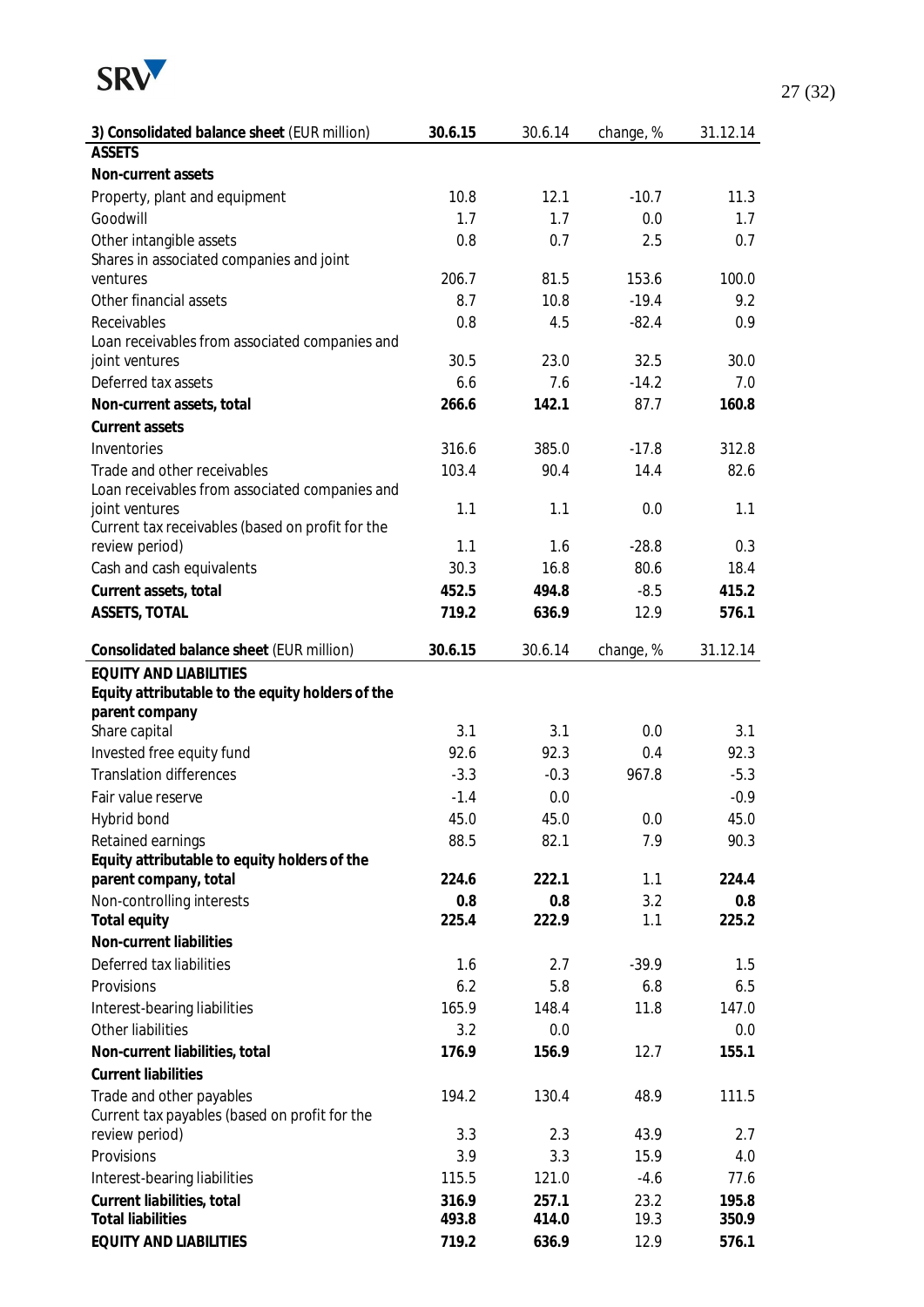

| Consolidated cash flow statement (EUR million)              | 1-6/2015 | $1-6/2014$ | 1-12/2014 |
|-------------------------------------------------------------|----------|------------|-----------|
| Cash flows from operating activities                        |          |            |           |
| Net profit for the period                                   | 2.0      | 3.9        | 15.4      |
|                                                             |          |            |           |
| Adjustments:                                                |          |            |           |
| Depreciation and impairments                                | 1.4      | 1.4        | 2.0       |
| Non-cash transactions                                       | 1.8      | 1.6        | 1.2       |
| Financial income and expenses                               | 0.7      | 3.8        | 6.4       |
| Income taxes                                                | 0.6      | 1.5        | 3.2       |
| Adjustments, total                                          | 4.5      | 8.2        | 12.8      |
| Changes in working capital:                                 |          |            |           |
| Change in loan receivables                                  | $-0.4$   | 0.7        | $-0.8$    |
| Change in trade and other receivables                       | $-15.4$  | $-15.1$    | $-8.3$    |
| Change in inventories                                       | $-3.8$   | $-19.4$    | 50.8      |
| Change in trade and other payables                          | 85.6     | 7.8        | $-7.1$    |
| Changes in working capital, total                           | 66.0     | $-26.0$    | 34.7      |
| Interest paid and other financial expenses                  | $-2.8$   | $-2.5$     | $-14.7$   |
| Interest received                                           | 0.0      | 0.1        | 0.2       |
| Income taxes paid                                           | $-0.2$   | $-1.2$     | $-1.5$    |
| Net cash flow from operating activities                     | 69.5     | $-17.5$    | 47.0      |
| Cash flow from investing activities                         |          |            |           |
| Property, plant and equipment                               | $-0.8$   | $-1.1$     | $-2.5$    |
| Intangible assets                                           | $-0.1$   | $-0.3$     | $-0.1$    |
| Other financial assets                                      | $-104.7$ | $-13.9$    | $-31.1$   |
| Sale of property, plant and equipment and intangible assets | 0.0      | 0.2        | 0.1       |
| Change in loan receivable from associated companies and     |          |            |           |
| joint ventures                                              | $-4.5$   |            |           |
| Net cash flow from investing activities                     | $-110.1$ | $-15.1$    | $-33.7$   |
| Cash flow from financing activities                         |          |            |           |
| Proceeds from loans                                         | 25.4     | 1.0        | 10.7      |
| Repayments of loans                                         | $-52.1$  | $-5.3$     | $-10.2$   |
| Change in housing corporation loans                         | 13.0     | $-16.9$    | $-15.8$   |
| Net change in short-term loans                              | 70.5     | $-15.1$    | $-65.4$   |
| Purchase and sale of treasury shares                        |          | 0.1        | 0.2       |
| Dividends paid                                              | $-4.3$   | $-4.3$     | $-4.3$    |
| Net cash flow from financing activities                     | 52.4     | $-40.6$    | $-84.8$   |
| Net change in cash and cash equivalents                     | 11.9     | $-73.2$    | $-71.5$   |
| Cash and cash equivalents at the beginning of period        | 18.4     | 90.0       | 90.0      |
| Effect of exchange rate changes on cash and cash            |          |            |           |
| equivalents                                                 | 0.0      | 0.0        | 0.0       |
| Cash and cash equivalents at the end of period              | 30.3     | 16.8       | 18.4      |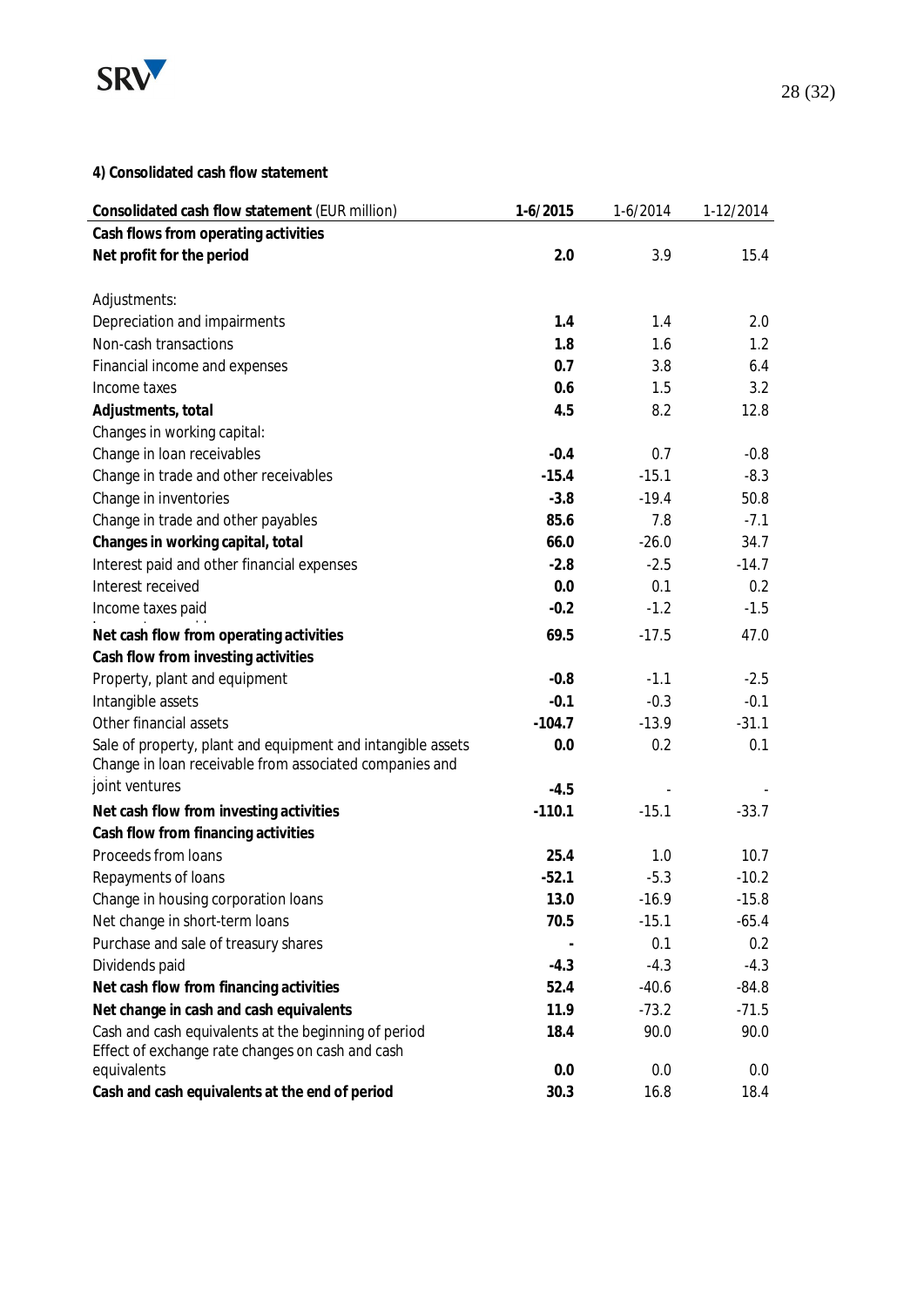

# **5) Statement of changes in Group equity**

| Equity attributable to the equity holders of the parent                   |                              |                                    |                          |                                    |                          |                      |                          |                                      |                 |
|---------------------------------------------------------------------------|------------------------------|------------------------------------|--------------------------|------------------------------------|--------------------------|----------------------|--------------------------|--------------------------------------|-----------------|
|                                                                           | company                      |                                    |                          |                                    |                          |                      |                          |                                      |                 |
|                                                                           | Share<br>capital             | Invested<br>free<br>equity<br>fund | Hybrid<br>bond           | Translat<br>ion<br>differen<br>ces | Fair<br>value<br>reserve | Retained<br>earnings | Total                    | Non-<br>controllin<br>g<br>interests | Total<br>equity |
| Statement of changes in Group equity 1 January-30 June 2015 (EUR million) |                              |                                    |                          |                                    |                          |                      |                          |                                      |                 |
| Equity on 1 January 2015                                                  | 3.1                          | 92.3                               | 45.0                     | $-5.3$                             | $-0.9$                   | 90.3                 | 224.4                    | 0.8                                  | 225.2           |
| Comprehensive income for<br>the review period                             | $\qquad \qquad \blacksquare$ |                                    | $\overline{\phantom{a}}$ | 2.0                                | $-0.4$                   | 2.0                  | 3.6                      | 0.0                                  | 3.6             |
| Dividends paid                                                            |                              |                                    | $\overline{\phantom{a}}$ |                                    |                          | $-4.3$               | $-4.3$                   |                                      | $-4.3$          |
| Share-based incentive plan                                                | $\qquad \qquad \blacksquare$ |                                    | $\overline{\phantom{a}}$ |                                    |                          | 0.9                  | 0.9                      |                                      | 0.9             |
| Purchase of treasury shares                                               |                              |                                    | $\overline{\phantom{a}}$ |                                    |                          |                      | $\overline{\phantom{a}}$ |                                      |                 |
| Sale of treasury shares <sup>1)</sup>                                     |                              | 0.4                                | $\overline{\phantom{a}}$ |                                    |                          | $-0.4$               | $\overline{\phantom{a}}$ |                                      |                 |
| Hybrid bond                                                               |                              |                                    | $\overline{\phantom{a}}$ |                                    |                          |                      | $\overline{\phantom{a}}$ |                                      |                 |
| Other changes                                                             |                              |                                    | $\overline{\phantom{a}}$ |                                    |                          |                      | $\overline{\phantom{a}}$ |                                      |                 |
| Equity on 30 June 2015                                                    | 3.1                          | 92.6                               | 45.0                     | $-3.3$                             | $-1.3$                   | 88.5                 | 224.6                    | 0.8                                  | 225.4           |

<sup>1)</sup> Sale of treasury shares includes a transfer between an invested free equity fund and retained earnings.

| Statement of changes in Group equity 1 January-30 June 2014 (EUR million) |                          |                          |                          |                          |     |                          |                          |     |        |
|---------------------------------------------------------------------------|--------------------------|--------------------------|--------------------------|--------------------------|-----|--------------------------|--------------------------|-----|--------|
| Equity on 1 January 2014                                                  | 3.1                      | 92.2                     | 45.0                     | 0.0                      | 0.0 | 81.3                     | 221.6                    | 0.6 | 222.2  |
| Total comprehensive<br>income for the year                                | -                        | $\overline{\phantom{a}}$ | -                        | $-0.3$                   | -   | 3.9                      | 3.6                      | 0.2 | 3.8    |
| Dividends paid                                                            | -                        | $\overline{\phantom{a}}$ | $\overline{\phantom{0}}$ | $\overline{\phantom{a}}$ |     | $-4.2$                   | $-4.2$                   |     | $-4.2$ |
| Share-based incentive plan                                                |                          | $\overline{\phantom{a}}$ | $\overline{\phantom{0}}$ | $\overline{\phantom{a}}$ |     | 0.8                      | 0.8                      |     | 0.8    |
| Purchase of treasury shares                                               | $\overline{\phantom{a}}$ | $\overline{\phantom{a}}$ | $\overline{\phantom{0}}$ |                          |     | $\blacksquare$           | $\blacksquare$           |     |        |
| Sale of treasury shares                                                   |                          | 0.1                      | $\overline{\phantom{0}}$ |                          |     | 0.2                      | 0.3                      |     | 0.3    |
| Hybrid bond                                                               |                          | $\overline{\phantom{a}}$ | $\overline{\phantom{0}}$ | $\overline{\phantom{a}}$ |     | $\blacksquare$           | $\overline{\phantom{a}}$ |     |        |
| Other changes                                                             |                          |                          | $\overline{\phantom{0}}$ |                          |     | $\overline{\phantom{a}}$ | $\overline{\phantom{a}}$ |     |        |
| Equity on 30 June 2014                                                    | 3.1                      | 92.3                     | 45.0                     | $-0.3$                   | 0.0 | 82.1                     | 222.1                    | 0.8 | 222.9  |

| Statement of changes in Group equity 1 January-31 December 2014 (EUR million) |                          |                          |                          |                          |        |        |                          |     |        |
|-------------------------------------------------------------------------------|--------------------------|--------------------------|--------------------------|--------------------------|--------|--------|--------------------------|-----|--------|
| Equity on 1 January 2014                                                      | 3.1                      | 92.2                     | 45.0                     | $0.0\,$                  | 0.0    | 81.3   | 221.6                    | 0.6 | 222.2  |
| Comprehensive income for                                                      |                          |                          |                          |                          |        |        |                          |     |        |
| the review period                                                             | ۰                        | $\overline{\phantom{0}}$ | $\overline{\phantom{0}}$ | $-5.3$                   | $-0.9$ | 15.2   | 9.0                      | 0.2 | 9.1    |
| Dividends paid                                                                | $\overline{\phantom{a}}$ | $\blacksquare$           | $\overline{\phantom{0}}$ | $\overline{\phantom{a}}$ | ۰      | $-4.3$ | $-4.3$                   |     | $-4.3$ |
| Share-based incentive plan                                                    |                          | $\overline{\phantom{a}}$ | $\blacksquare$           |                          |        | 1.3    | 1.3                      |     | 1.3    |
| Purchase of treasury shares                                                   | -                        | $\overline{\phantom{a}}$ | $\overline{\phantom{a}}$ |                          |        | ۰      | $\overline{\phantom{a}}$ |     |        |
| Sale of treasury shares                                                       |                          | 0.1                      | $\overline{\phantom{a}}$ | $\overline{\phantom{a}}$ |        | 0.2    | 0.2                      |     | 0.2    |
| Hybrid bond                                                                   | $\overline{\phantom{a}}$ | $\overline{\phantom{a}}$ | $\overline{\phantom{0}}$ | ۰.                       | ۰      | $-3.4$ | $-3.4$                   |     | $-3.4$ |
| Other changes                                                                 |                          |                          | $\overline{\phantom{0}}$ |                          |        |        | $\overline{\phantom{a}}$ |     |        |
| Equity on 31 December                                                         |                          |                          |                          |                          |        |        |                          |     |        |
| 2014                                                                          | 3.1                      | 92.3                     | 45.0                     | $-5.3$                   | $-0.9$ | 90.3   | 224.4                    | 0.8 | 225.2  |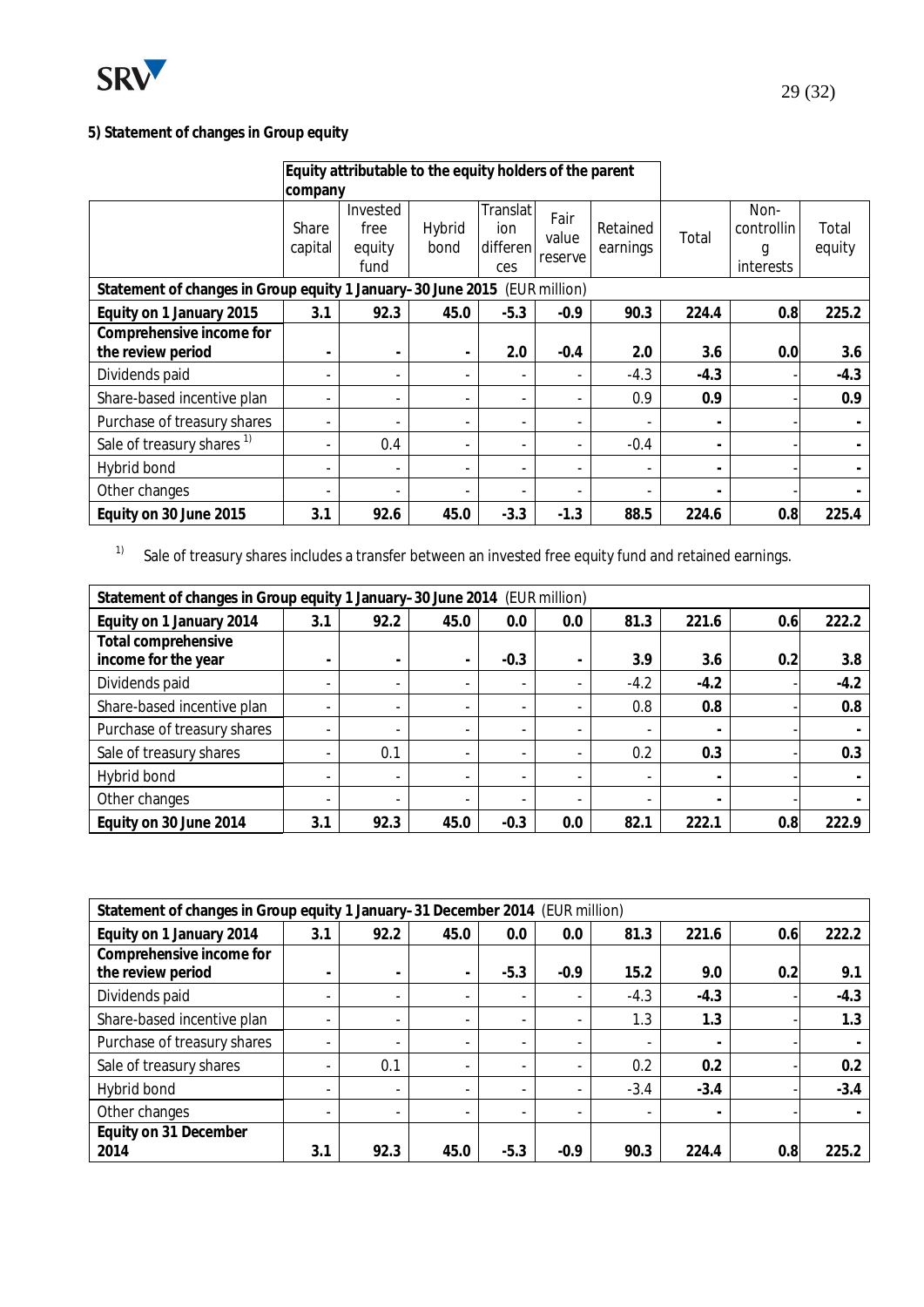

#### **6) Commitments and contingent liabilities**

| Commitments and contingent liabilities (EUR million)     | 30.06.15 | 30.06.14 |        | muutos, % 31.12.2014 |
|----------------------------------------------------------|----------|----------|--------|----------------------|
| Collateral given for own liabilities                     |          |          |        |                      |
| Real estate mortgages given <sup>1)</sup>                | 93.2     | 75.3     | 23.9   | 79.2                 |
| Pledges given                                            | 0.0      | 0.0      |        | 0.0                  |
| Other commitments                                        |          |          |        |                      |
| Guarantees given for liabilities on uncompleted projects | 0.0      | 0.0      |        | 0.0                  |
| Investment commitments given                             | 18.0     | 0.7      | 2578.8 | 9.6                  |
| Plot purchase commitments                                | 173.3    | 157.5    | 10.0   | 185.8                |

1) Real estate mortgages include the total value of mortgages given as collateral for developer contracting housing production against the housing corporation loans of uncompleted and unsold completed projects.

**7) Segment information Group**

SRV's reporting segments are Operations in Finland, International Operations and Other Operations.

| Revenue (EUR million)           |         |         | change, | change, |            |            |          |
|---------------------------------|---------|---------|---------|---------|------------|------------|----------|
|                                 | 30.6.15 | 30.6.14 | meur    | %       | $4 - 6/15$ | $4 - 6/14$ | 31.12.14 |
| Operations in Finland           | 304.0   | 255.3   | 48.7    | 19.1    | 146.9      | 131.0      | 627.9    |
| <b>International Operations</b> | 33.4    | 26.6    | 6.9     | 25.8    | 17.6       | 12.4       | 56.9     |
| Other operations                | 7.2     | 10.3    | $-3.1$  | $-29.8$ | 3.4        | 5.4        | 19.5     |
| Eliminations                    | $-7.2$  | $-10.6$ | 3.4     |         | $-3.4$     | $-5.7$     | $-19.9$  |
| Group, total                    | 337.4   | 281.6   | 55.9    | 19.8    | 164.5      | 143.1      | 684.4    |

|                                 |         |         | change,     | change, |            |          |          |
|---------------------------------|---------|---------|-------------|---------|------------|----------|----------|
| Operating profit (EUR million)  | 30.6.15 | 30.6.14 | <b>MEUR</b> | %       | $4 - 6/15$ | $4-6/14$ | 31.12.14 |
| Operations in Finland           | 5.7     | 13.7    | $-8.0$      | $-58.2$ | 2.4        | 7.0      | 30.0     |
| <b>International Operations</b> | 0.7     | $-0.9$  | 1.7         |         | 0.1        | $-0.4$   | 1.1      |
| Other operations                | -3.1    | $-3.4$  | 0.3         |         | $-1.6$     | $-1.8$   | $-6.2$   |
| Eliminations                    | 0.0     | 0.0     | 0.0         |         | 0.0        | 0.0      | $0.0\,$  |
| Group, total                    | 3.4     | 9.3     | $-6.0$      | $-63.8$ | 0.8        | 4.9      | 24.9     |

| Operating profit, %          | $1-6/15$ | $1-6/14$ | $1-12/14$ |
|------------------------------|----------|----------|-----------|
| <b>Operations in Finland</b> | 1 Q      | 54       | 4.8       |
| International Operations     | 22       | $-3.5$   | 1 Q       |
| Group, total                 | 1 N      | 3.3      | 3.6       |

#### **Assets**

| (EUR million)                      |          |          | change,     | change, |          |
|------------------------------------|----------|----------|-------------|---------|----------|
|                                    | 30.6.15  | 30.6.14  | <b>MEUR</b> | %       | 31.12.14 |
| Operations in Finland              | 470.3    | 419.7    | 50.6        | 12.1    | 380.0    |
| <b>International Operations</b>    | 244.8    | 218.6    | 26.2        | 12.0    | 226.2    |
| Other operations                   | 390.9    | 365.3    | 25.6        | 7.0     | 352.7    |
| Eliminations and other adjustments | $-386.8$ | $-366.7$ | $-20.1$     |         | $-382.8$ |
| Group, total                       | 719.2    | 636.9    | 82.3        | 12.9    | 576.1    |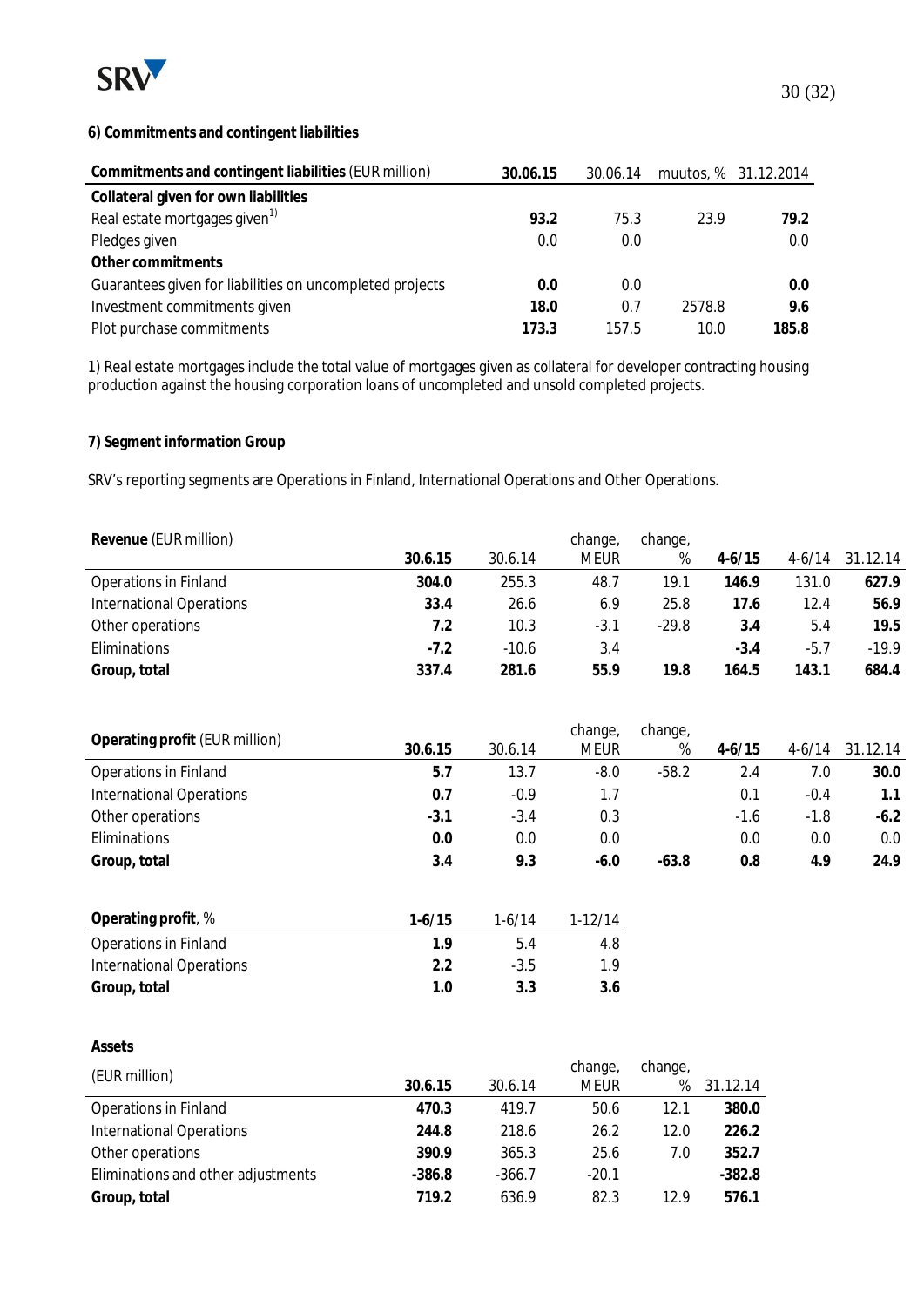

**Liabilities**

|          |          | change,     | change, |          |
|----------|----------|-------------|---------|----------|
| 30.6.15  | 30.6.14  | <b>MEUR</b> | %       | 31.12.14 |
| 328.2    | 273.1    | 55.1        | 20.2    | 240.7    |
| 170.7    | 149.6    | 21.1        | 14.1    | 155.7    |
| 211.7    | 187.7    | 24.0        | 12.8    | 167.0    |
| $-216.8$ | $-196.4$ | $-20.5$     |         | $-212.4$ |
| 493.8    | 414.0    | 79.7        | 19.3    | 350.9    |
|          |          |             |         |          |

## **Invested capital**

| (EUR million)                     |          |          | change,   | change, |          |
|-----------------------------------|----------|----------|-----------|---------|----------|
|                                   | 30.6.15  | 30.6.14  | meur      | %       | 31.12.14 |
| Operations in Finland             | 290.8    | 303.1    | $-12.3$   | $-4.1$  | 277.2    |
| <b>International Operations</b>   | 217.7    | 192.8    | 24.9      | 12.9    | 203.0    |
| Other operations and eliminations | $-1.7$   | $-3.6$   | 1.9       |         | $-30.5$  |
| Group, total                      | 506.8    | 492.3    | 14.4      | 2.9     | 449.8    |
| Return on investment, %           | $1-6/15$ | $1-6/14$ | $1-12/14$ |         |          |
| Operations in Finland             | 4.0      | 9.3      | 10.8      |         |          |
| <b>International Operations</b>   | 3.7      | $-0.9$   | 1.3       |         |          |
| Group, total                      | 2.8      | 3.7      | 5.4       |         |          |
|                                   |          |          |           |         |          |

#### **8) Inventories**

| Inventories                                       |         |         | change, |            |
|---------------------------------------------------|---------|---------|---------|------------|
| (EUR million)                                     | 30.6.15 | 30.6.14 | meur    | 31.12.2014 |
| Land areas and plot-owning companies              | 172.7   | 167.7   | 5.0     | 162.1      |
| <b>Operations in Finland</b>                      | 105.1   | 97.5    | 7.6     | 96.0       |
| <b>International Operations</b>                   | 67.6    | 70.2    | $-2.6$  | 66.1       |
| Work in progress                                  | 85.1    | 77.8    | 7.4     | 79.4       |
| <b>Operations in Finland</b>                      | 85.1    | 74.0    | 11.1    | 77.1       |
| <b>International Operations</b>                   | 0.0     | 3.8     | $-3.8$  | 2.3        |
| Shares in completed housing corporations and real |         |         |         |            |
| estate companies                                  | 45.1    | 129.3   | $-84.2$ | 61.0       |
| Operations in Finland                             | 43.6    | 128.1   | $-84.5$ | 58.2       |
| <b>International Operations</b>                   | 1.5     | 1.2     | 0.3     | 2.8        |
| Other inventories                                 | 13.7    | 10.3    | 3.4     | 10.3       |
| Operations in Finland                             | 7.5     | 6.3     | 1.2     | 6.0        |
| <b>International Operations</b>                   | 6.2     | 4.0     | 2.2     | 4.3        |
| Inventories, total                                | 316.6   | 385.0   | $-68.4$ | 312.8      |
| Operations in Finland                             | 241.3   | 305.8   | $-64.5$ | 237.3      |
| <b>International Operations</b>                   | 75.2    | 79.2    | $-3.9$  | 75.4       |